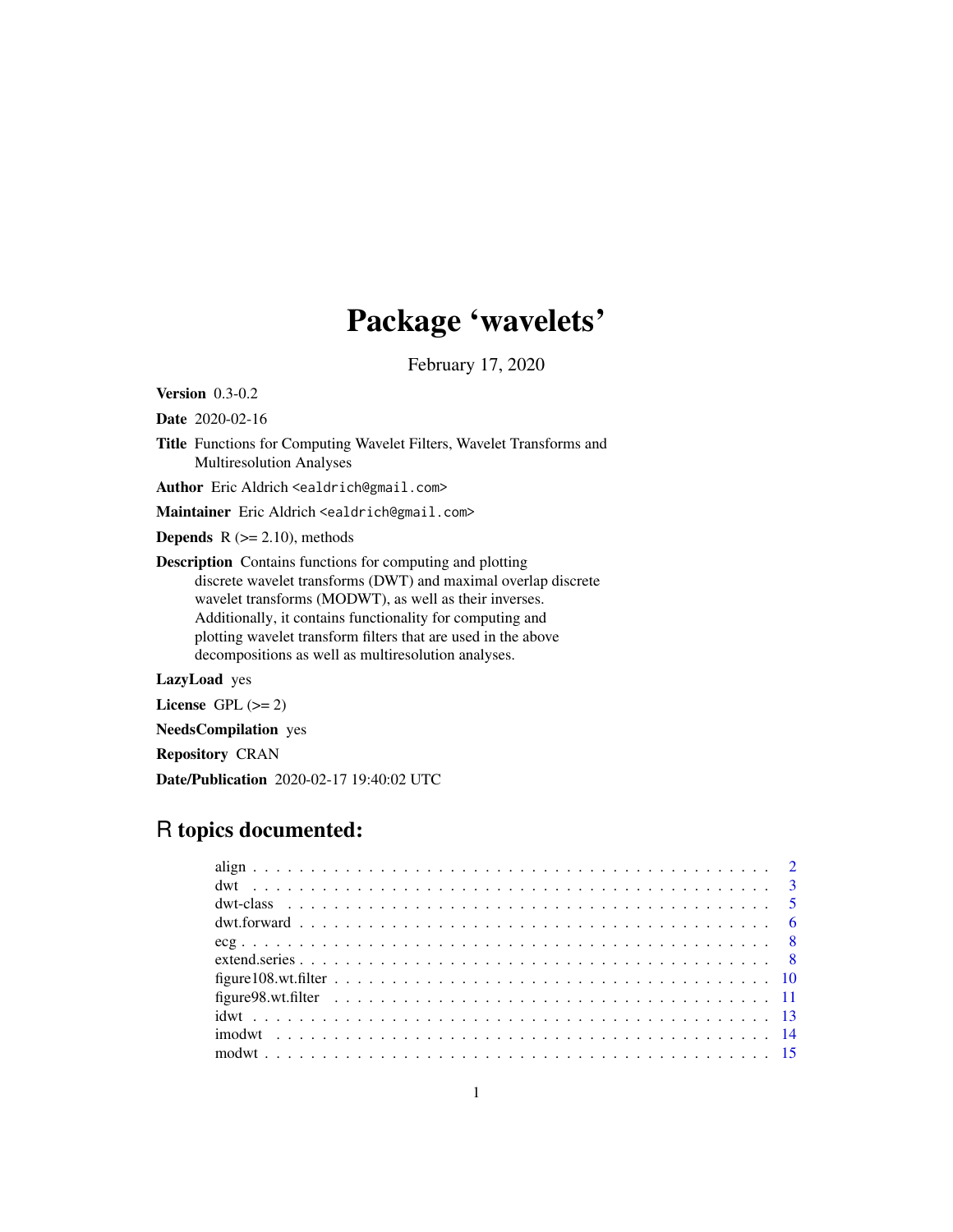#### <span id="page-1-0"></span> $2<sup>2</sup>$

|       | mra  |    |
|-------|------|----|
|       |      |    |
|       | nile |    |
|       |      |    |
|       |      |    |
|       |      |    |
|       |      |    |
|       |      |    |
|       |      |    |
|       |      |    |
|       |      |    |
|       |      |    |
|       |      |    |
|       |      |    |
|       |      |    |
|       |      |    |
|       |      |    |
| Index |      | 41 |

<span id="page-1-1"></span>

align *Align Wavelet Transform Coefficients*

#### Description

Aligns both wavelet (high pass) and scaling (low pass) coefficients of objects of class dwt, modwt, dwpt, and modwpt using phase shift values computed by wt.filter.shift.

#### Usage

align(wt, coe=FALSE, inverse=FALSE)

# Arguments

| wt      | An object of class dwt, modwt, dwpt, or modwpt.                                                                                      |
|---------|--------------------------------------------------------------------------------------------------------------------------------------|
| coe     | Logical value indicating whether to use center of energy method in computing<br>phase shifts.                                        |
| inverse | Logical value indicating whether to shift wavelet and scaling coefficients of an<br>aligned object back to their original positions. |

# Details

An object of class dwt, modwt, is characterized as 'unaligned' if the value in the aligned slot is FALSE. Similarly, these objects are classified as 'aligned' if the value in the aligned slot is TRUE. Thus, align will only operate on an 'unaligned' wavelet transform object if inverse = FALSE and on an 'aligned' wavelet transform object if inverse = TRUE.

The argument coe is passed to the wt.filter.shift function to determine what method to use for computing phase shifts (see documentation for wt.filter.shift).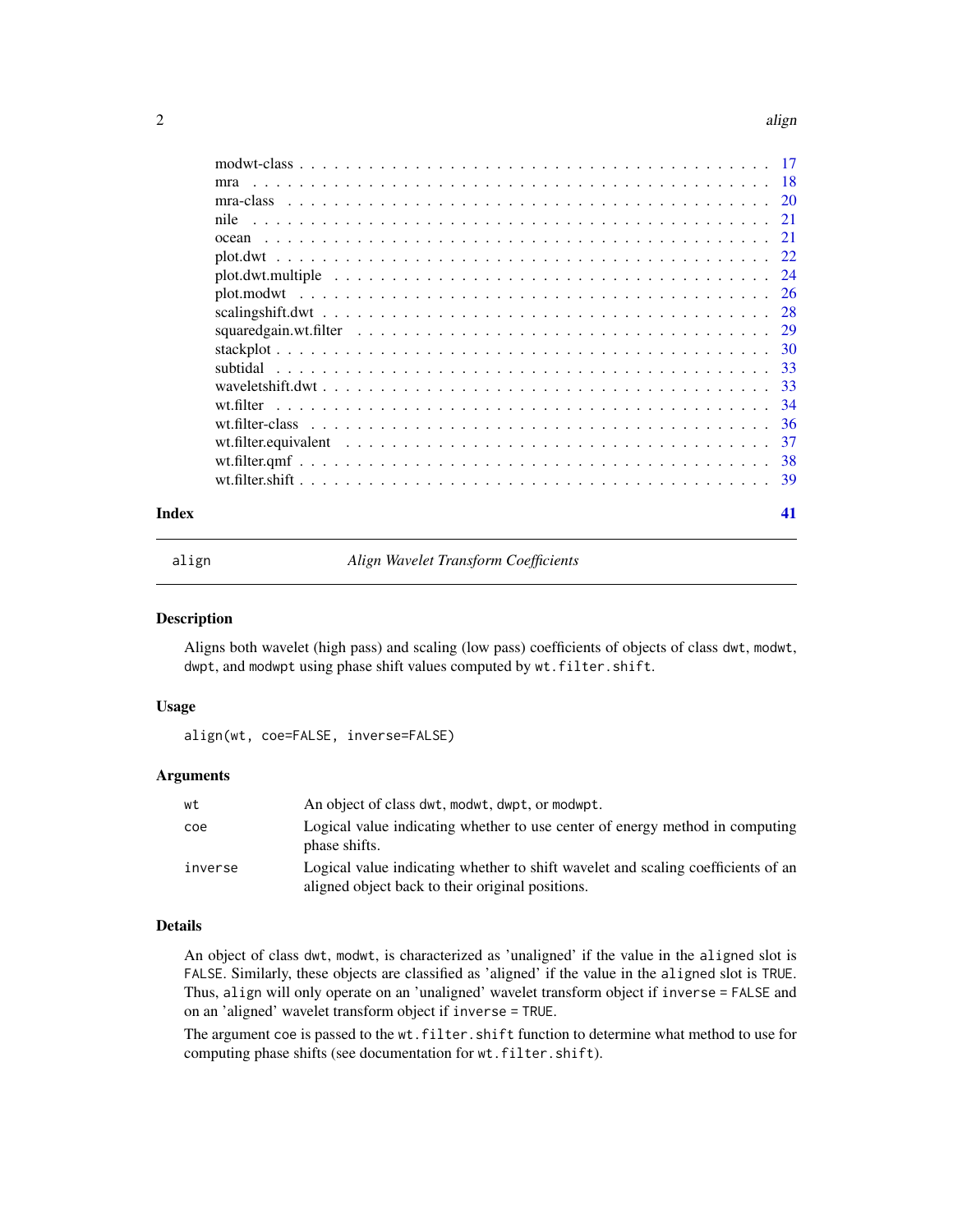<span id="page-2-0"></span> $dwt$  3

# Value

Either an aligned or unaligned object of the same class as wt (see Details above).

# Author(s)

Eric Aldrich. ealdrich@gmail.com.

# References

Percival, D. B. and A. T. Walden (2000) *Wavelet Methods for Time Series Analysis*, Cambridge University Press.

# See Also

[wt.filter.shift](#page-38-1), [dwt](#page-2-1), [modwt](#page-14-1).

# Examples

# obtain the two series listed in Percival and Walden (2000), page 42  $X1 \leftarrow c(.2,-.4,-.6,-.5,-.8,-.4,-.9,0,-.2,.1,-.1,.1,.7,.9,0,.3)$  $X2 \leq c \leq C(.2,-.4,-.6,-.5,-.8,-.4,-.9,0,-.2,1,-.1,1,-.7,0,0,.3)$ 

```
# combine them and compute DWT
newX \leftarrow \text{cbind}(X1, X2)wt <- dwt(newX, n.levels=3, boundary="reflection", fast=FALSE)
# align
```
wt.aligned <- align(wt)

<span id="page-2-1"></span>dwt *Discrete Wavelet Transform*

# Description

Computes the discrete wavelet transform coefficients for a univariate or multivariate time series.

#### Usage

```
dwt(X, filter="la8", n.levels, boundary="periodic", fast=TRUE)
```

|        | A univariate or multivariate time series. Numeric vectors, matrices and data       |
|--------|------------------------------------------------------------------------------------|
|        | frames are also accepted.                                                          |
| filter | Either a wt. filter object, a character string indicating which wavelet filter to  |
|        | use in the decomposition, or a numeric vector of wavelet coefficients (not scaling |
|        | coefficients). See help(wt.filter) for acceptable filter names.                    |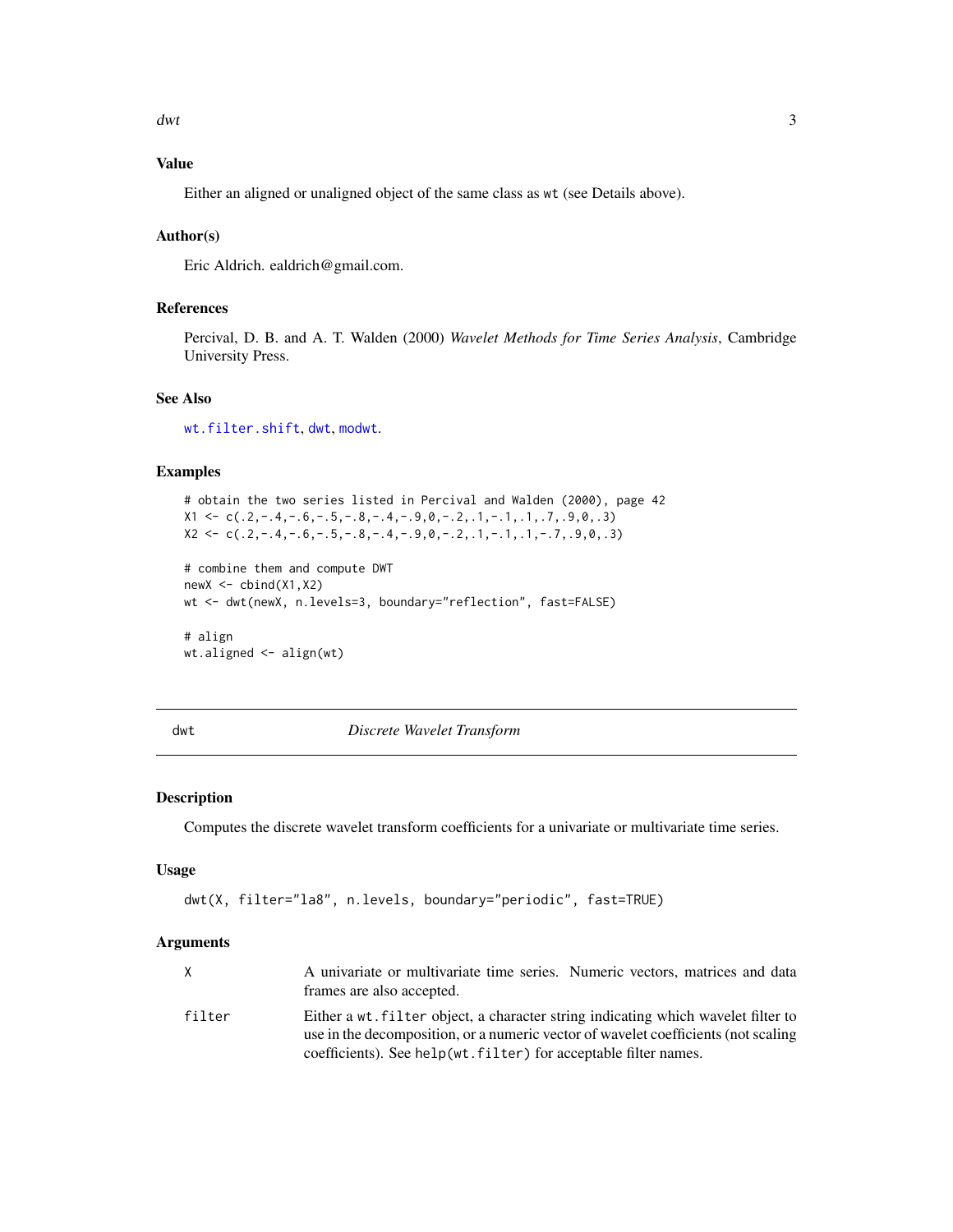| n.levels | An integer specifying the level of the decomposition. By default this is the<br>value J such that the length of $X$ is at least as great as the length of the level<br>J wavelet filter, but less than the length of the level $J + 1$ wavelet filter. Thus, |
|----------|--------------------------------------------------------------------------------------------------------------------------------------------------------------------------------------------------------------------------------------------------------------|
|          | $J \leq \log(\frac{N-1}{L-1}+1)$ , where N is the length of X.                                                                                                                                                                                               |
| boundary | A character string indicating which boundary method to use. boundary = "periodic"<br>and boundary $=$ "reflection" are the only supported methods at this time.                                                                                              |
| fast     | A logical flag which, if true, indicates that the pyramid algorithm is computed<br>with an internal C function. Otherwise, only R code is used in all computations.                                                                                          |

# Details

The discrete wavelet transform is computed via the pyramid algorithm, using pseudocode written by Percival and Walden (2000), pp. 100-101. When boundary="periodic" the resulting wavelet and scaling coefficients are computed without making changes to the original series - the pyramid algorithm treats X as if it is circular. However, when boundary="reflection" a call is made to extend. series, resulting in a new series which is reflected to twice the length of the original series. The wavelet and scaling coefficients are then computed by using a periodic boundary condition on the reflected sereis, resulting in twice as many wavelet and scaling coefficients at each level.

# Value

Returns an object of class dwt, which is an S4 object with slots

| W          | A list with element $i$ comprised of a matrix containing the $i$ th level wavelet<br>coefficients.                                                                                                                                                                                                                    |
|------------|-----------------------------------------------------------------------------------------------------------------------------------------------------------------------------------------------------------------------------------------------------------------------------------------------------------------------|
| $\vee$     | A list with element i comprised of a matrix containing the <i>i</i> th level scaling<br>coefficients.                                                                                                                                                                                                                 |
| filter     | A wt. filter object containing information for the filter used in the decompo-<br>sition. See help(wt.filter) for details.                                                                                                                                                                                            |
| level      | An integer value representing the level of wavelet decomposition.                                                                                                                                                                                                                                                     |
| n.boundary | A numeric vector indicating the number of boundary coefficients at each level<br>of the decomposition.                                                                                                                                                                                                                |
| boundary   | A character string indicating the boundary method used in the decomposition.<br>Valid values are "periodic" or "reflection".                                                                                                                                                                                          |
| series     | The original time series, X, in matrix format.                                                                                                                                                                                                                                                                        |
| class.X    | A character string indicating the class of the input series. Possible values are<br>"ts", "mts", "numeric", "matrix", or "data.frame".                                                                                                                                                                                |
| attr.X     | A list containing the attributes information of the original time series, X. This is<br>useful if X is an object of class ts or mts and it is desired to retain relevant time<br>information. If the original time series, X, is a matrix or has no attributes, then<br>attr. X is an empty list.                     |
| aligned    | A logical value indicating whether the wavelet and scaling coefficients have<br>been phase shifted so as to be aligned with relevant time information from the<br>original series. The value of this slot is initially FALSE and can only be changed<br>to TRUE via the align function, with the dwt object as input. |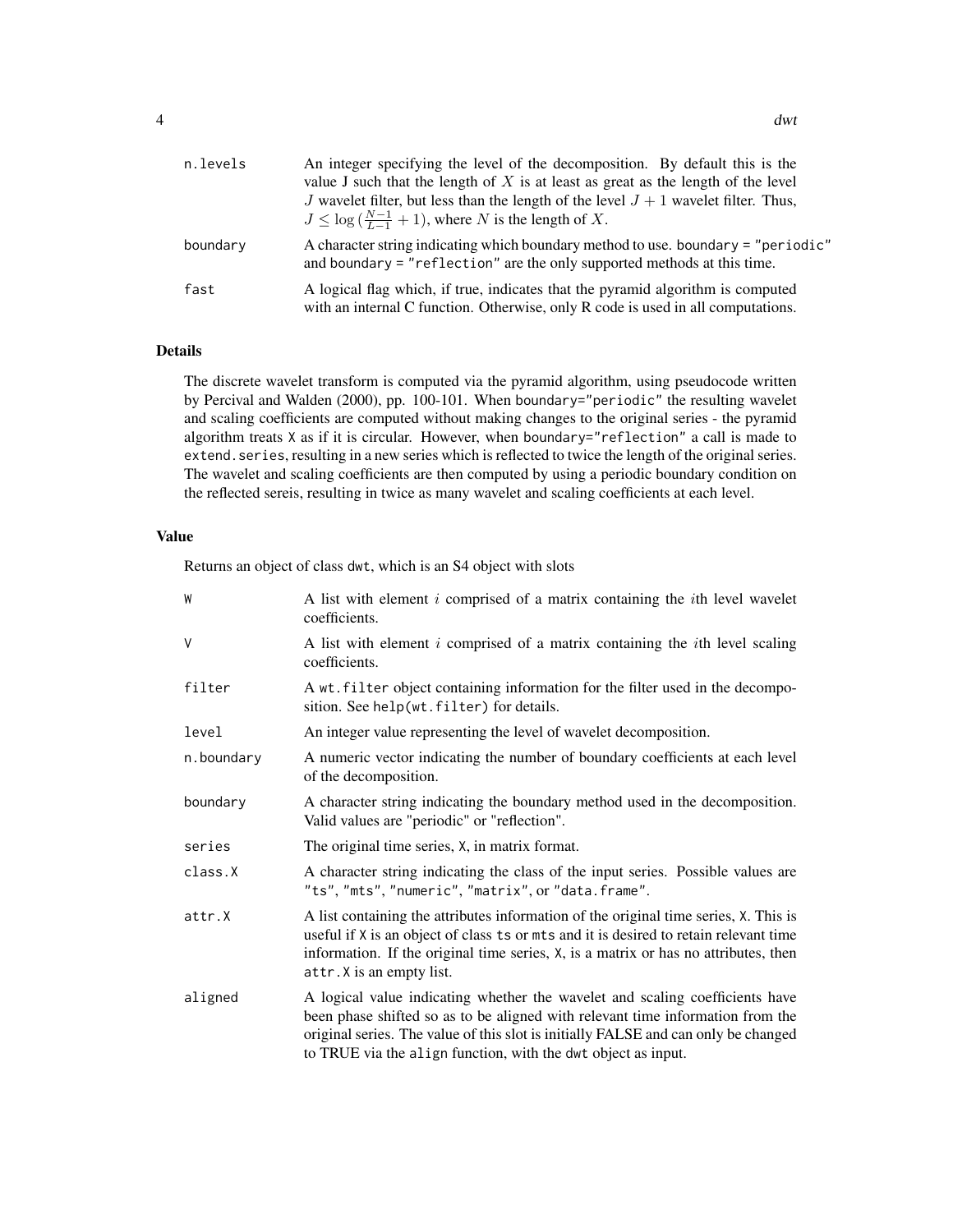#### <span id="page-4-0"></span>dwt-class 5

coe A logical value indicating whether the center of energy method was used in phase alignement of the wavelet and scaling coefficients. By default, this value is FALSE (and will always be FALSE when aligned is FALSE) and will be set to true if the dwt object is phase shifted via the align function and center of energy method.

#### Author(s)

Eric Aldrich. ealdrich@gmail.com.

# References

Percival, D. B. and A. T. Walden (2000) *Wavelet Methods for Time Series Analysis*, Cambridge University Press.

# See Also

[modwt](#page-14-1), [wt.filter](#page-33-1).

# Examples

```
# obtain the two series listed in Percival and Walden (2000), page 42
X1 \leftarrow c(.2,-.4,-.6,-.5,-.8,-.4,-.9,0,-.2,1,-.1,1,.7,.9,0,.3)X2 \leq c \leq C(.2,-.4,-.6,-.5,-.8,-.4,-.9,0,-.2,1,-.1,1,-.7,0,0,0,3)
```

```
# combine them and compute DWT
newX \leftarrow \text{cbind}(X1, X2)wt <- dwt(newX, n.levels=3, boundary="reflection", fast=FALSE)
```
<span id="page-4-1"></span>dwt-class *Discrete Wavelet Transform Object*

#### Description

An S4 object containing discrete wavelet transform information.

#### **Slots**

- W A list with element  $i$  comprised of a matrix containing the  $i$ th level wavelet coefficients.
- $V$  A list with element i comprised of a matrix containing the ith level scaling coefficients.
- filter A wt.filter object containing information for the filter used in the decomposition. See help(wt.filter) for details.
- level An integer value representing the level of wavelet decomposition.
- n.boundary A numeric vector indicating the number of boundary coefficients at each level of the decomposition.
- boundary A character string indicating the boundary method used in the decomposition. Valid values are "periodic" or "reflection".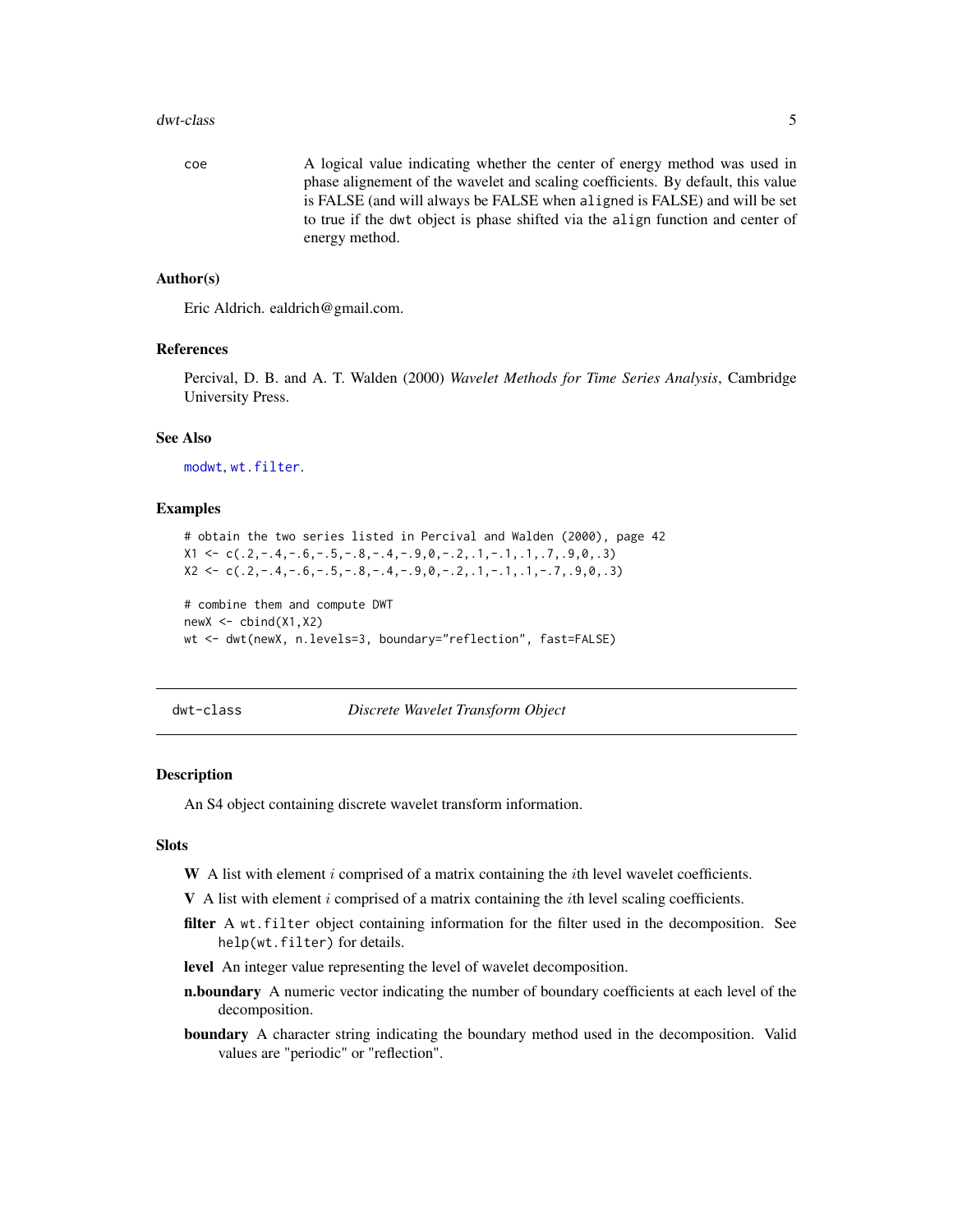<span id="page-5-0"></span>series The original time series, X, in matrix format.

- class.X A character string indicating the class of the input series. Possible values are "ts", "mts", "numeric", "matrix", or "data.frame".
- attr.X A list containing the attributes information of the original time series, X. This is useful if X is an object of class ts or mts and it is desired to retain relevant time information. If the original time series, X, is a matrix or has no attributes, then attr.X is an empty list.
- aligned A logical value indicating whether the wavelet and scaling coefficients have been phase shifted so as to be aligned with relevant time information from the original series. The value of this slot is initially FALSE and can only be changed to TRUE via the align function, with the dwt object as input.
- coe A logical value indicating whether the center of energy method was used in phase alignement of the wavelet and scaling coefficients. By default, this value is FALSE (and will always be FALSE when aligned is FALSE) and will be set to true if the dwt object is phase shifted via the align function and center of energy method.

#### Author(s)

Eric Aldrich. ealdrich@gmail.com.

# References

Percival, D. B. and A. T. Walden (2000) *Wavelet Methods for Time Series Analysis*, Cambridge University Press.

# See Also

[dwt](#page-2-1), [modwt](#page-14-1), [modwt-class](#page-16-1), [wt.filter](#page-33-1).

dwt.forward *Discrete Wavelet Transform and Maximal Overlap Discrete Wavelet Tranform Forward and Backward Pyramid Algorithm*

#### **Description**

Implementation of DWT and MODWT forward and backward pyramid algorithms.

# Usage

```
dwt.forward(V, filter)
dwt.backward(W, V, filter)
modwt.forward(V, filter, j)
modwt.backward(W, V, filter, j)
```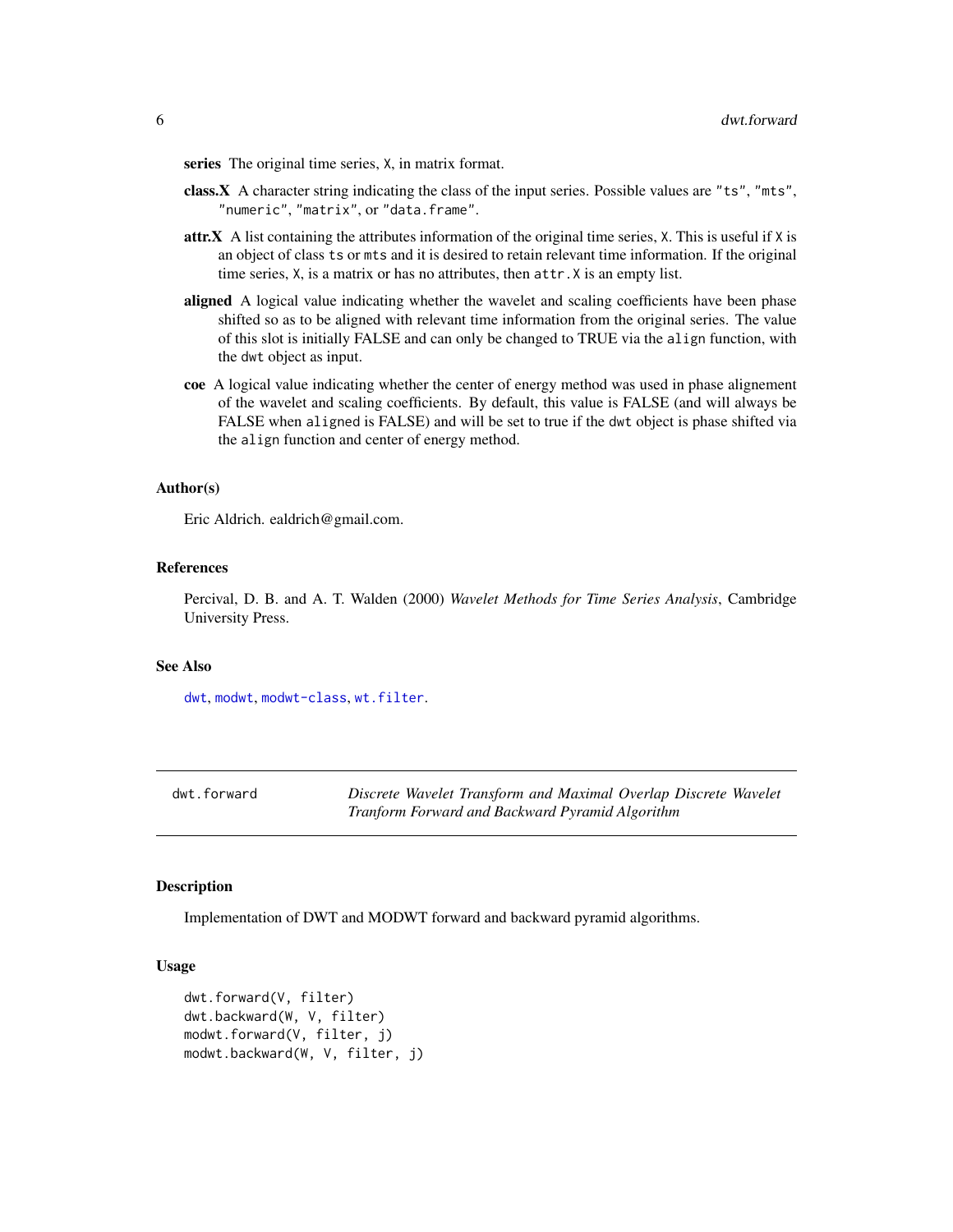#### <span id="page-6-0"></span>dwt.forward 70 and 70 and 70 and 70 and 70 and 70 and 70 and 70 and 70 and 70 and 70 and 70 and 70 and 70 and 70 and 70 and 70 and 70 and 70 and 70 and 70 and 70 and 70 and 70 and 70 and 70 and 70 and 70 and 70 and 70 and

#### Arguments

| W      | A vector of wavelet coefficients.                                                                                                                                   |
|--------|---------------------------------------------------------------------------------------------------------------------------------------------------------------------|
|        | A vector of scaling coefficients.                                                                                                                                   |
| filter | A wt. filter object.                                                                                                                                                |
|        | The level of wavelet and scaling coefficients to compute (for forward algorithm)<br>or the level of wavelet and scaling coefficient inputs (for inverse algorithm). |

# Details

An implementation of the DWT and MODWT forward and backward pyramid algorithms using pseudocode written by Percival and Walden (2000), pp. 100-101, 177-178. These functions are intended primarily as helper functions for the dwt, modwt, idwt and imodwt functions.

#### Value

dwt.forward and modwt.forward return a list of two elements containing vectors of wavelet and scaling coefficients for the subsequent level of analysis. dwt.backward and modwt.backward return a vector of scaling coefficients for the previous level of analysis.

# Author(s)

Eric Aldrich. ealdrich@gmail.com.

#### References

Percival, D. B. and A. T. Walden (2000) *Wavelet Methods for Time Series Analysis*, Cambridge University Press.

# See Also

[dwt](#page-2-1), [modwt](#page-14-1), [wt.filter](#page-33-1).

# Examples

```
# obtain the two series listed in Percival and Walden (2000), page 42
X1 \leftarrow c(.2,-.4,-.6,-.5,-.8,-.4,-.9,0,-.2,.1,-.1,.1,.7,.9,0,.3)X2 \leq c \leq C(.2,-.4,-.6,-.5,-.8,-.4,-.9,0,-.2, .1,-.1, .1,-.7, .9,0,.3)
```

```
# compute the LA8 wavelet filter for both DWT and MODWT
la8.dwt <- wt.filter()
la8.modwt <- wt.filter(modwt=TRUE)
```

```
# compute the DWT and MODWT level one wavelet and scaling coefficients
wt.dwt <- dwt.forward(X1, la8.dwt)
wt.modwt <- modwt.forward(X2, la8.modwt, 1)
```

```
# compute the original series with the level one coefficients
newX.dwt <- dwt.backward(wt.dwt$W, wt.dwt$V, la8.dwt)
newX.modwt <- modwt.backward(wt.modwt$W, wt.modwt$V, la8.modwt, 1)
```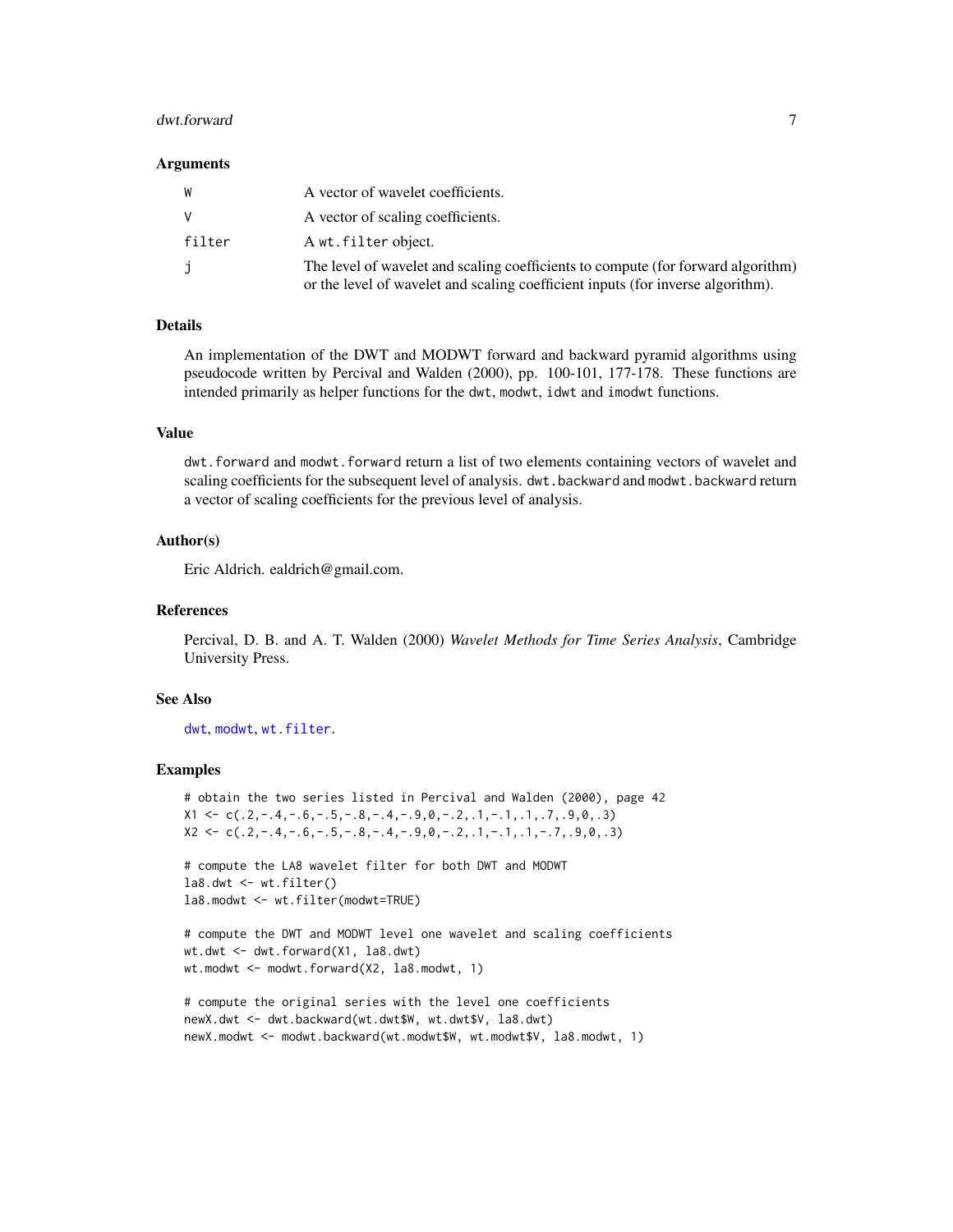# <span id="page-7-0"></span>Description

Electrocardiogram measurements for an individual with arhythmia. Observations were made over an 11.37 second interval at a rate of 180 samples per second. For more detailed information regarding the collection of this data, see Percival and Walden (2000), p. 125.

# Usage

data(ecg)

# Format

A time series object containing 2048 observations.

# Source

http://www.ms.washington.edu/~s530/data.html

# References

Percival, D. B. and A. T. Walden (2000) *Wavelet Methods for Time Series Analysis*, Cambridge University Press, sec. 4.10.

extend.series *Extend a Time Series*

#### Description

Extends a univariate or multivariate time series beyond its original length.

# Usage

```
extend.series(X, method="reflection", length="double", n, j)
```

| X      | A univariate or multivariate time series. Numeric vectors, matrices and data<br>frames are accepted.                                               |
|--------|----------------------------------------------------------------------------------------------------------------------------------------------------|
| method | A character string indicating which extension method to use. Possible values are<br>"periodic","reflection","zero","mean",and"reflection.inverse". |
| length | A character string indicating how to determine the length of the extended series.<br>Possible values are "aribitrary", "powerof2", and "double".   |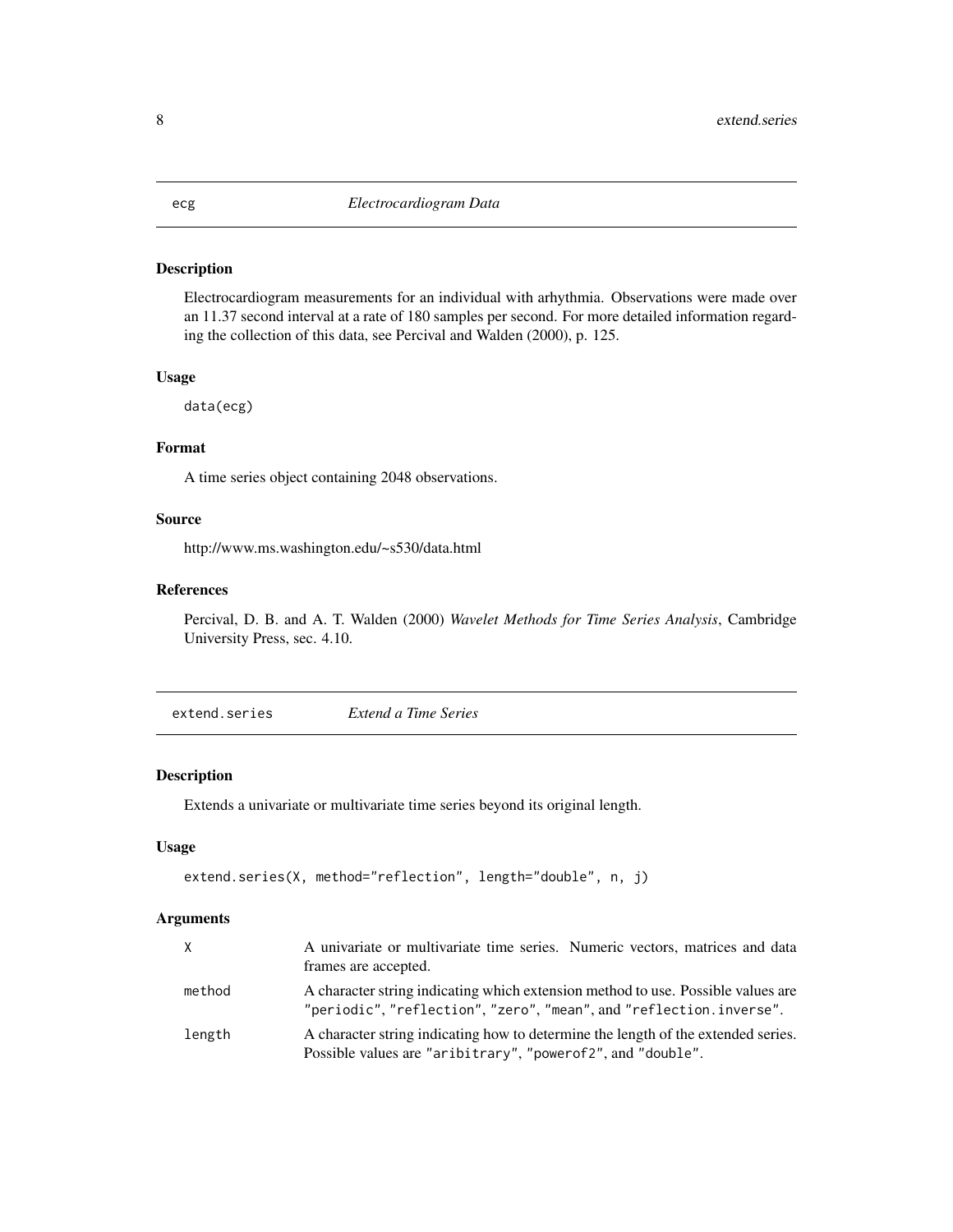#### <span id="page-8-0"></span>extend.series 9

| n. | An integer value specifying the length of the extended series. This argument is<br>only relevant when length $=$ "arbitrary".                                                 |
|----|-------------------------------------------------------------------------------------------------------------------------------------------------------------------------------|
|    | An integer value specifying the power of two of which the length of the ex-<br>tended series should be a multiple. This argument is only relevant for length =<br>"powerof2". |

#### Details

The original time series, X, is extended to a new length as determined by length: if length = "arbitrary", a value for the argument n must be specified in order to extend the series to length n; if length = "power of 2" the series will be extended to the nearst multiple of  $2^j$ , where j must be specified as an argument to the function; if length = "double" the series will be extended to twice its original length.

Once the length of the extended series is determined, the actual extension is performed using one of five methods: if method = "periodic" a periodic extension is made by concatenating the series with itself (without changing the order of the values); if method = "reflection" an extension is made by concatenating the series with a reflection (reverse ordering) of itself; if method = "zero" the series is padded with zeros; if method = "mean" the series is padded with its mean; if method = "reflection.inverse" an extension is made by concatenating the series with a reflection (reverse ordering) of itself that is further reflected of the horizontal axis  $y = x_N$  where  $x_N$  is the last value of the observed series.

In the case that the series is extended beyond twice it's original length, the "periodic" and "reflection" methods are repetetively applied so that every subseries of length  $N$  (the length of the original series) is either a periodic or reflected extension of any other  $N$  adjacent values. Similarly, the "reflection. inverse" method is repetetively applied so that every  $2N$  values are a periodic extension of any adjacent 2N values.

# Value

The extended time series, in its original class.

#### Author(s)

Eric Aldrich. ealdrich@gmail.com.

# References

Percival, D. B. and A. T. Walden (2000) *Wavelet Methods for Time Series Analysis*, Cambridge University Press.

# See Also

[dwt](#page-2-1), [modwt](#page-14-1).

# Examples

```
# obtain the two series listed in Percival and Walden (2000), page 42
X1 \leq C \leq C \leq 2, -14, -16, -15, -18, -14, -19, 0, -12, 11, -11, 11, 17, 19, 0, 13X2 \leq -c(.2,-.4,-.6,-.5,-.8,-.4,-.9,0,-.2,1,-.1,1,-.7,0,0,0.3)
```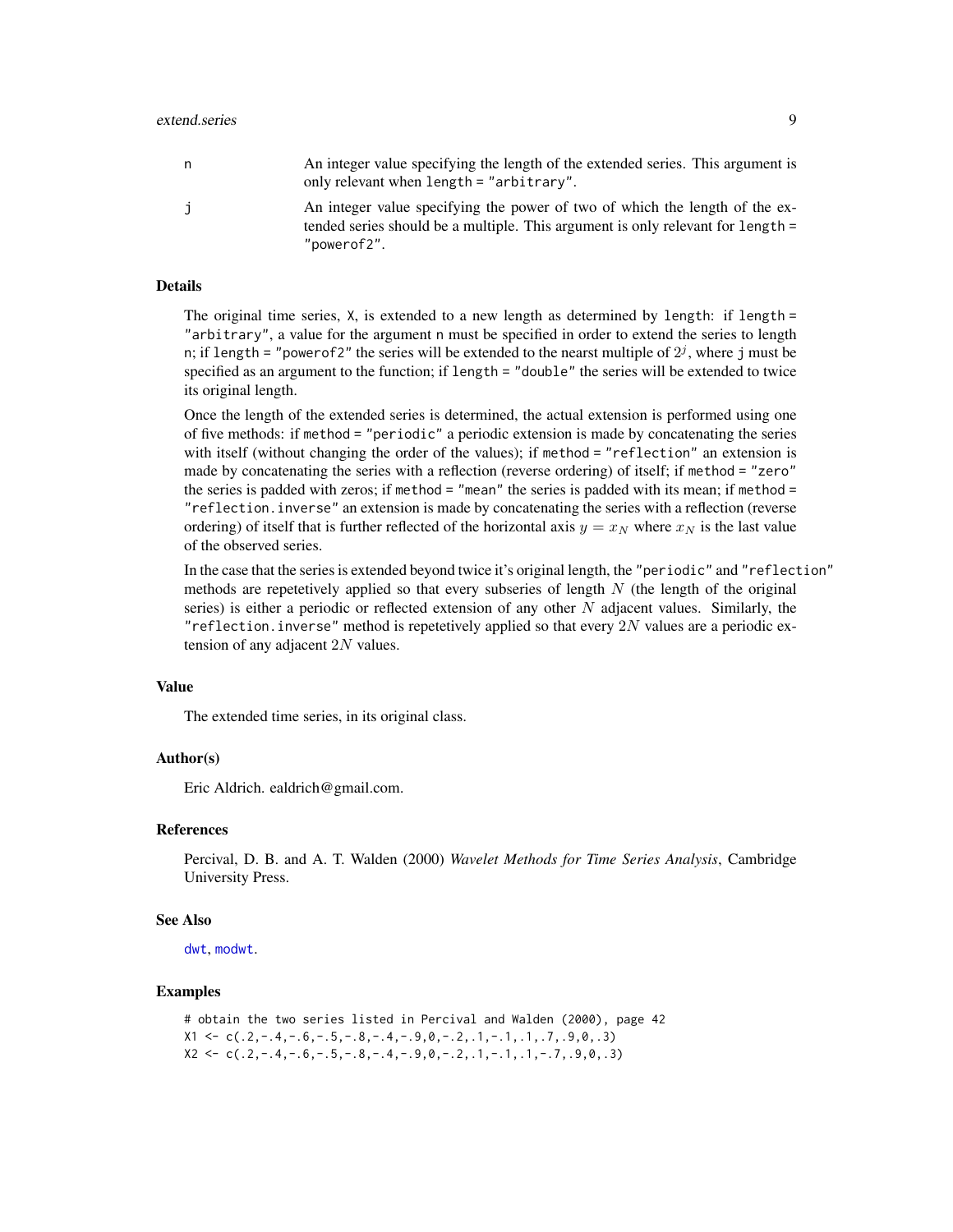```
# combine them and extend using reflection method
newX <- cbind(X1,X2)
newX.ext1 <- extend.series(newX, length="arbitrary", n=64)
plot.ts(newX.ext1)
# apply another extension method
newX.ext2 <- extend.series(newX, method="reflection.inverse",
                           length="powerof2", j=6)
plot.ts(newX.ext2)
```
figure108.wt.filter *Plot Multiple DWT Wavelet or Scaling Filters*

# Description

Plots multiple DWT Wavelet or Scaling Filters similar to Figure 108 in *Wavelet Methods for Time Series Analysis* by Percival and Walden (2000).

# Usage

figure108.wt.filter(filter.objects, level = 1, l = NULL, wavelet = TRUE)

### Arguments

|              | filter.objects List containing 'wt.filter' objects, character strings specifying a wavelet filter, or<br>numeric vectors of wavelet coefficients. The list can contain a combination of<br>'wt.filter' objects, character strings, and numeric vectors. If only one filter is to<br>be plotted, a single 'wt.filter' object, character string, or numeric vector may be<br>supplied. See 'help(wt.filter)' for acceptable filter names. |
|--------------|-----------------------------------------------------------------------------------------------------------------------------------------------------------------------------------------------------------------------------------------------------------------------------------------------------------------------------------------------------------------------------------------------------------------------------------------|
| level        | If filter object is only a single 'wt.filter' object, character string, or numeric<br>vector, then the level of the filter can be specified in level. Defaulted to 1.                                                                                                                                                                                                                                                                   |
| $\mathbf{1}$ | Single integer representing the right hand limit of the horizontal axis. If un-<br>specified, it will default to the length of the filter of greatest length given in<br>filter.object. Cannot be less than the length of the filter of greatest length.                                                                                                                                                                                |
| wavelet      | A logical flag indicating whether to plot the wavelet (high pass) or scaling (low<br>pass) filter.                                                                                                                                                                                                                                                                                                                                      |

# Details

The plotting space available for each filter is dictated by the value of greatest magnitude of all the filters plotted. The vertical plotting space for each level will then be 2 times the absolute value of this magnitude.

The filters are successively plotted in the order given in filter.object, where the first filter in filter.object is drawn at the top of the plot region, and the successive filters are plotted below.

<span id="page-9-0"></span>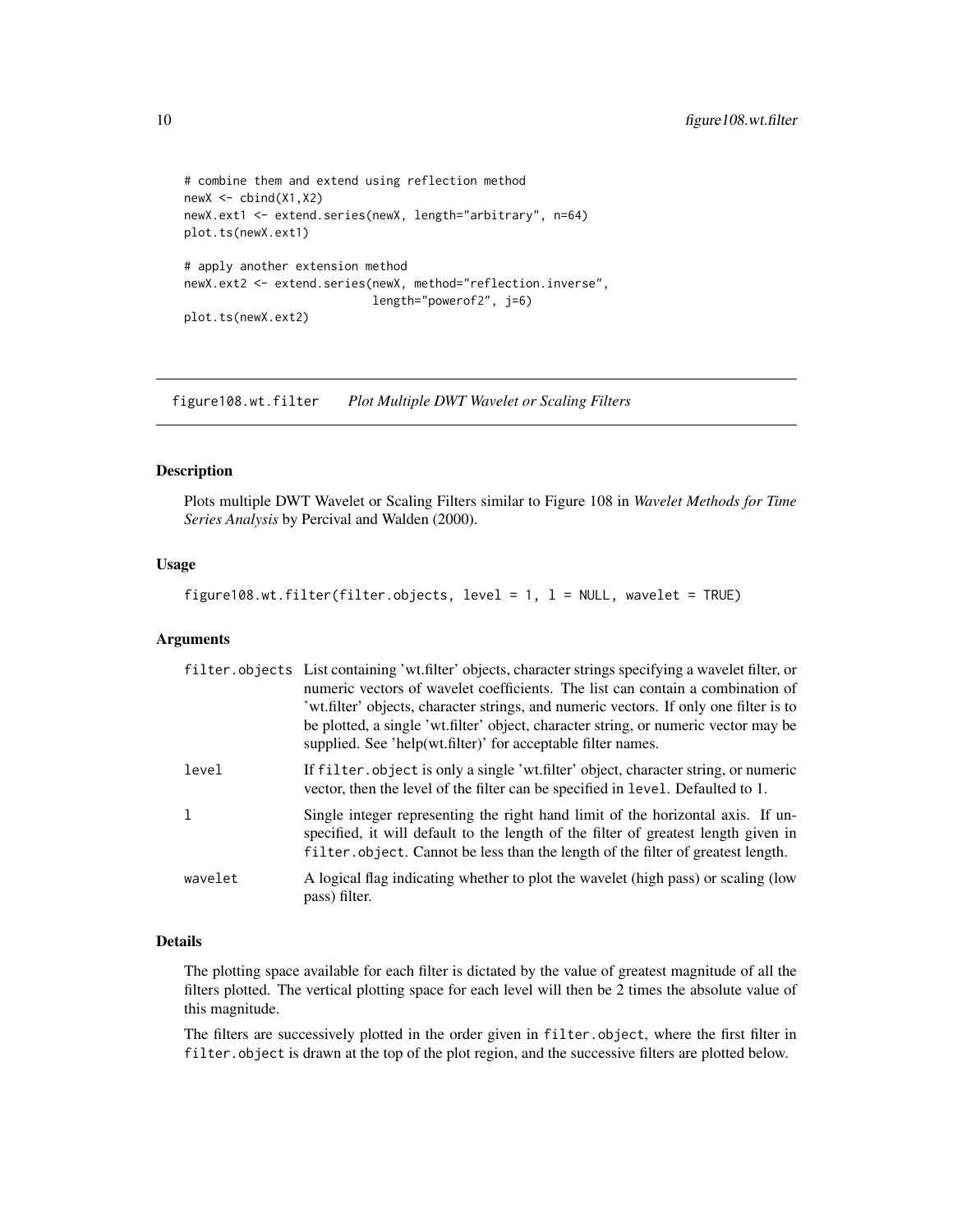# <span id="page-10-0"></span>figure98.wt.filter 11

# Author(s)

Kelvin Ma, kkym@u.washington.edu

#### References

Percival, D. B. and A. T. Walden (2000) *Wavelet Methods for Time Series Analysis*, Cambridge University Press.

#### See Also

[wt.filter](#page-33-1)

# Examples

```
# Plotting the LA8 Wavelet Filter
filter <- wt.filter()
figure108.wt.filter(filter)
# Alternatively
figure108.wt.filter("la8")
# Plotting the Haar, D4, D6 Wavelet Filters
figure108.wt.filter(list("haar", "d4", "d6"))
# Plotting the Haar, D4, D6 Scaling Filters
figure108.wt.filter(list("haar", "d4", "d6"), wavelet = FALSE)
# Alternatively
haar <- wt.filter("haar")
d6 <- wt.filter("d6")
figure108.wt.filter(list(haar, "d4", d6), wavelet = FALSE)
# Adding an "made up" filter (represented by c(1,-1,1,-1)
figure108.wt.filter(list(haar, "d4", d6, c(1,-1,1,-1)), wavelet = FALSE)
```
figure98.wt.filter *Plot a DWT Wavelet or Scaling Filter for Specific Levels.*

# Description

Plots a DWT Wavelet or Scaling Filter for specific levels similar to Figure 98 in *Wavelet Methods for Time Series Analysis* by Percival and Walden (2000).

#### Usage

```
figure98.wt.filter(filter, levels = NULL, wavelet = TRUE, y.normalize =
TRUE)
```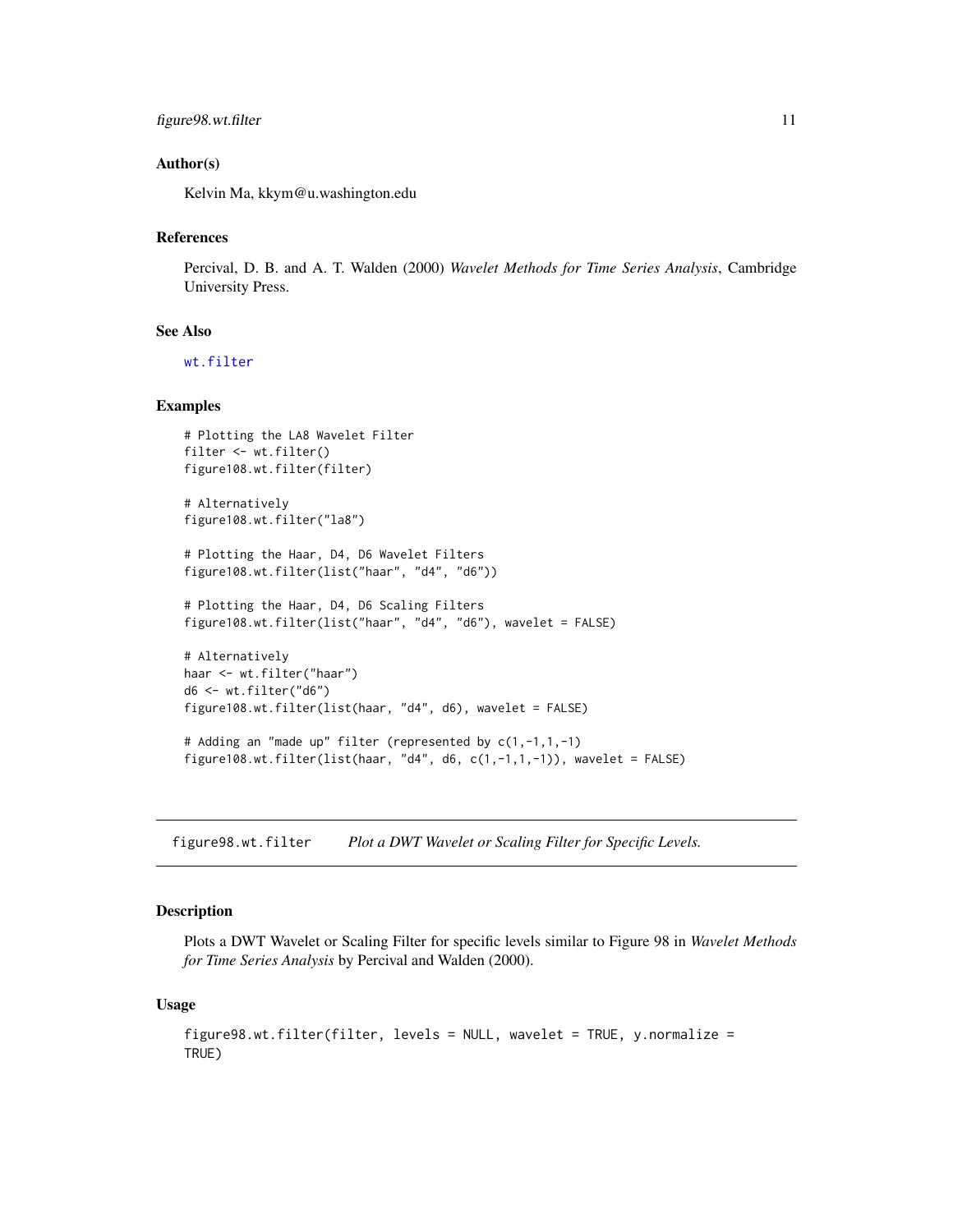# <span id="page-11-0"></span>**Arguments**

| filter      | Either a 'wt.filter' object, a character string specifying a wavelet filter, or a nu-<br>meric vector of wavelet coefficients. See 'help(wt.filter)' for acceptable filter<br>names. |
|-------------|--------------------------------------------------------------------------------------------------------------------------------------------------------------------------------------|
| levels      | Number or vector indicating levels of filter to plot. See Details.                                                                                                                   |
| wavelet     | A logical flag indicating whether to plot the wavelet (high pass) or scaling (low<br>pass) filter.                                                                                   |
| y.normalize | A logical flag indicating whether to vertically normalize each level of the filter<br>to the plotting space available for each level of the filter.                                  |

#### Details

If a single number is specified for levels, then the filter of levels 1 through levels will be plotted. Otherwise, a vector will specify which levels of the wavelet coefficients will be plotted. If levels is not defined, it will default to the vector 1:7.

The plotting space available for each level of the filter is dictated by the value of greatest magnitude of all the levels of the filter plotted. The vertical plotting space for each level will then be 2 times the absolute value of this magnitude.

The label 'L sub j' on the horizontal axis varies from level to level, but 'L sub j' indicates the length of a filter at level j. The filter vector at a given level j is indexed from 0 to 'L sub j' - 1. 'L sub j' is defined by formula 96a in *Wavelet Methods for Time Series Analysis* by Percival and Walden (2000).

#### Author(s)

Kelvin Ma, kkym@u.washington.edu

#### References

Percival, D. B. and A. T. Walden (2000) *Wavelet Methods for Time Series Analysis*, Cambridge University Press.

#### See Also

[wt.filter](#page-33-1)

# Examples

```
# Plotting LA8 Wavelet Filter Coefficients Levels 1 through 7.
filter <- wt.filter()
figure98.wt.filter(filter)
```

```
# Alternatively
figure98.wt.filter("la8")
```

```
# Plotting D4 Scaling Filter Coefficients Levels 1, 3, and 5 and not
# vertically normalizing each level to its plotting region.
figure98.wt.filter("d4", levels = c(1,3,5), wavelet = FALSE, y.normalize
= FALSE)
```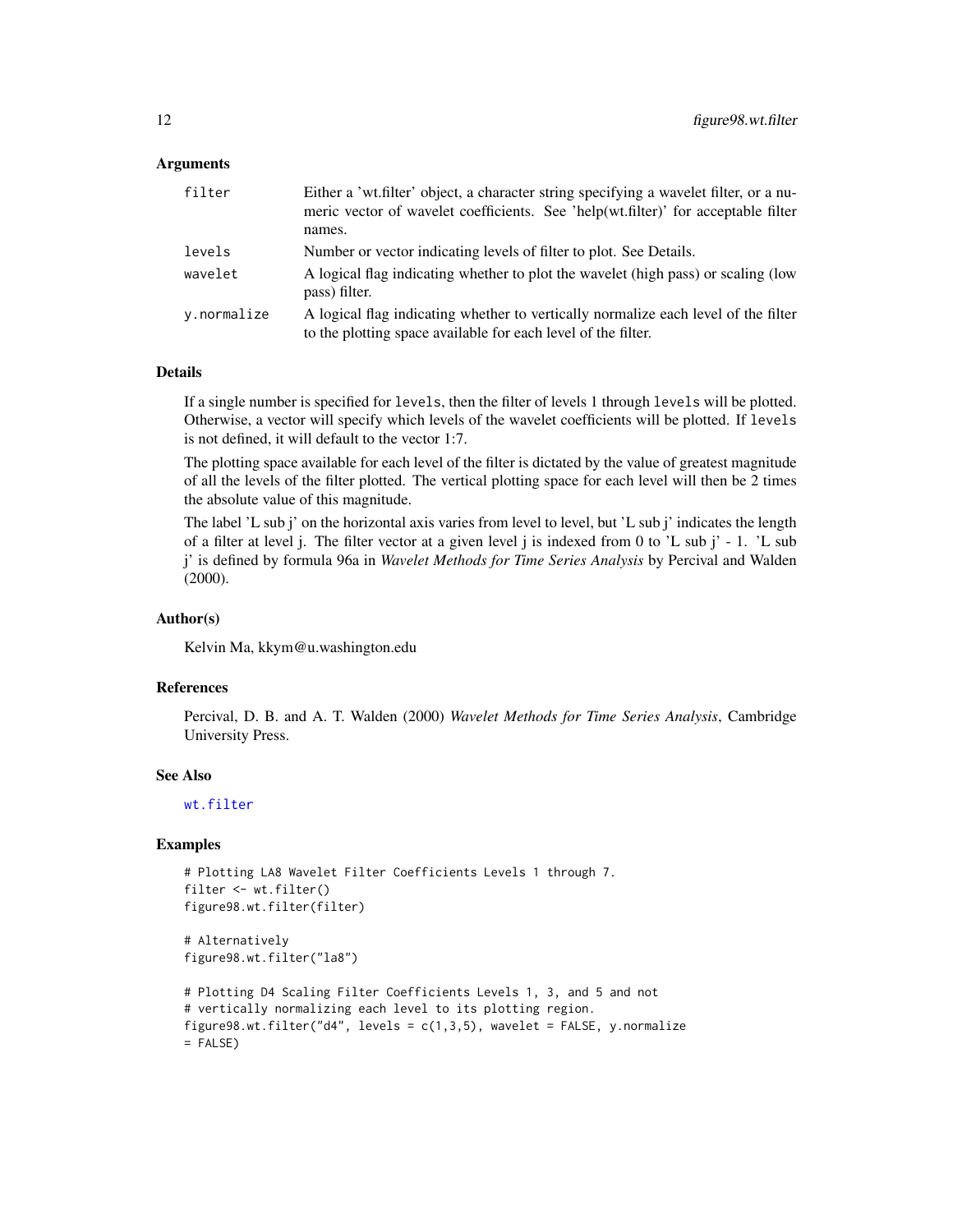<span id="page-12-1"></span><span id="page-12-0"></span>

# Description

Computes the inverse discrete wavelet transform for a discrete wavelet transform that was obtained from a univariate or multivariate time series.

#### Usage

idwt(wt, fast=TRUE)

#### Arguments

| wt   | A dwt object.                                                                                                                                                                  |
|------|--------------------------------------------------------------------------------------------------------------------------------------------------------------------------------|
| fast | A logical flag which, if true, indicates that the inverse pyramid algorithm is<br>computed with an internal C function. Otherwise, only R code is used in all<br>computations. |

# Details

The inverse discrete wavelet transform is computed via the inverse pyramid algorithm, using pseudocode written by Percival and Walden (2000), p. 101.

#### Value

An object with class and attributes equivalent to the original series that was used to compute the DWT. In general, the output will be equivalent to the original series (i.e.  $X = i \frac{dwt(dwt(X))}{dwt(X)}$ ), however when thresholding or shrinkage methods are used on the dwt object, the output of idwt may differ from the original series.

#### Author(s)

Eric Aldrich. ealdrich@gmail.com.

# References

Percival, D. B. and A. T. Walden (2000) *Wavelet Methods for Time Series Analysis*, Cambridge University Press.

#### See Also

[dwt](#page-2-1), [modwt](#page-14-1), [imodwt](#page-13-1).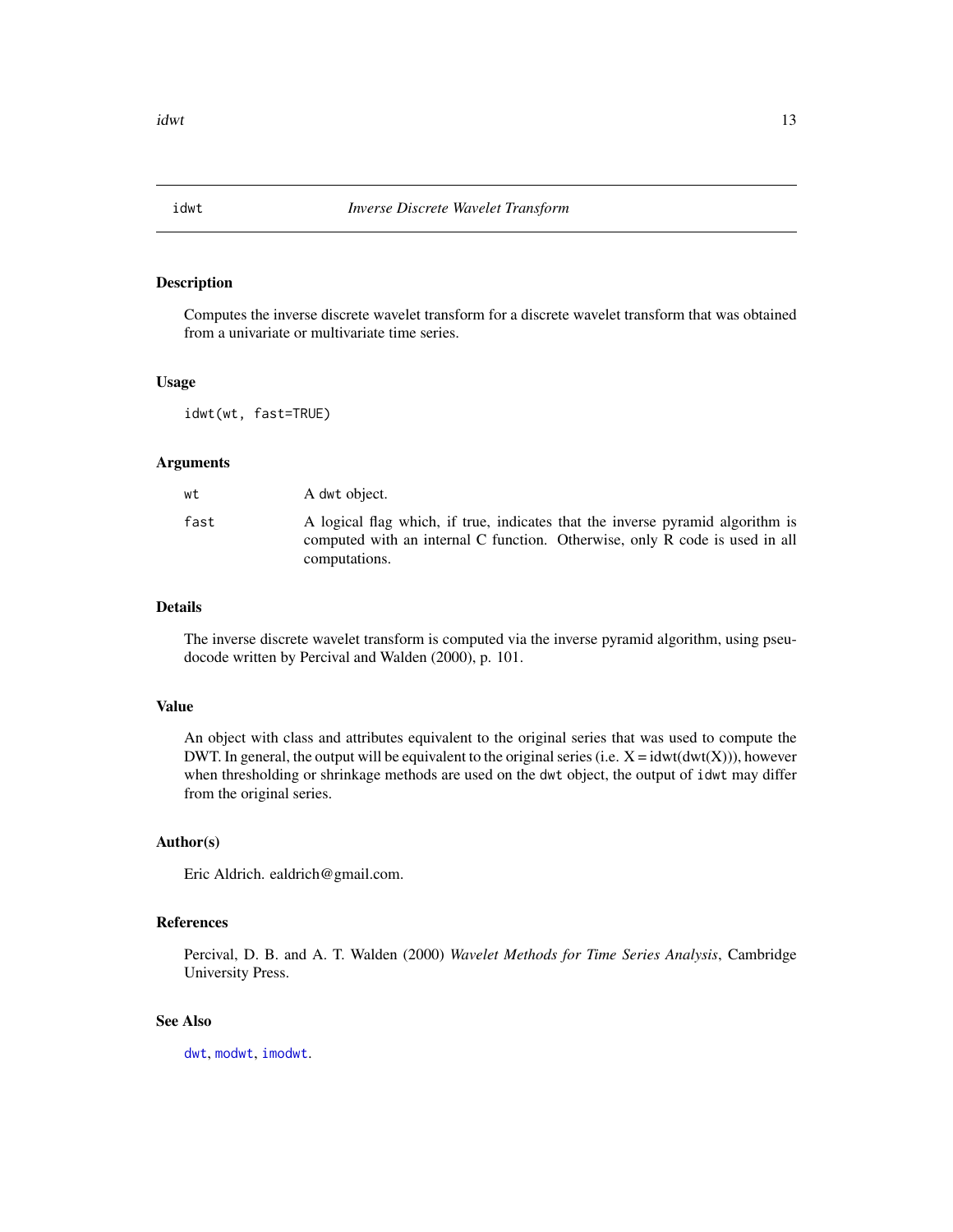#### Examples

```
# obtain the two series listed in Percival and Walden (2000), page 42
X1 \leftarrow c(.2,-.4,-.6,-.5,-.8,-.4,-.9,0,-.2, .1,-.1, .1, .7, .9,0,.3)X2 \leq c \leq C(.2,-.4,-.6,-.5,-.8,-.4,-.9,0,-.2,1,-.1,1,-.7,0,0,0.3)# combine them and compute DWT
newX \leftarrow \text{cbind}(X1, X2)wt <- dwt(newX, n.levels=3, boundary="reflection")
# compute the inverse DWT
invX \leftarrow idwt(wt)# compare
newX
invX
```
<span id="page-13-1"></span>imodwt *Inverse Maximal Overlap Discrete Wavelet Transform*

# Description

Computes the inverse maximal overlap discrete wavelet transform for a maximal overlap discrete wavelet transform that was obtained from a univariate or multivariate time series.

#### Usage

imodwt(wt, fast=TRUE)

# Arguments

| wt   | A modwt object.                                                                                                                                                                |
|------|--------------------------------------------------------------------------------------------------------------------------------------------------------------------------------|
| fast | A logical flag which, if true, indicates that the inverse pyramid algorithm is<br>computed with an internal C function. Otherwise, only R code is used in all<br>computations. |

# Details

The inverse discrete wavelet transform is computed via the inverse pyramid algorithm, using pseudocode written by Percival and Walden (2000), p. 101.

# Value

An object with class and attributes equivalent to the original series that was used to compute the MODWT. In general, the output will be equivalent to the original series (i.e.  $X = \text{imodwt}(\text{modwt}(X)))$ , however when thresholding or shrinkage methods are used on the modwt object, the output of imodwt may differ from the original series.

<span id="page-13-0"></span>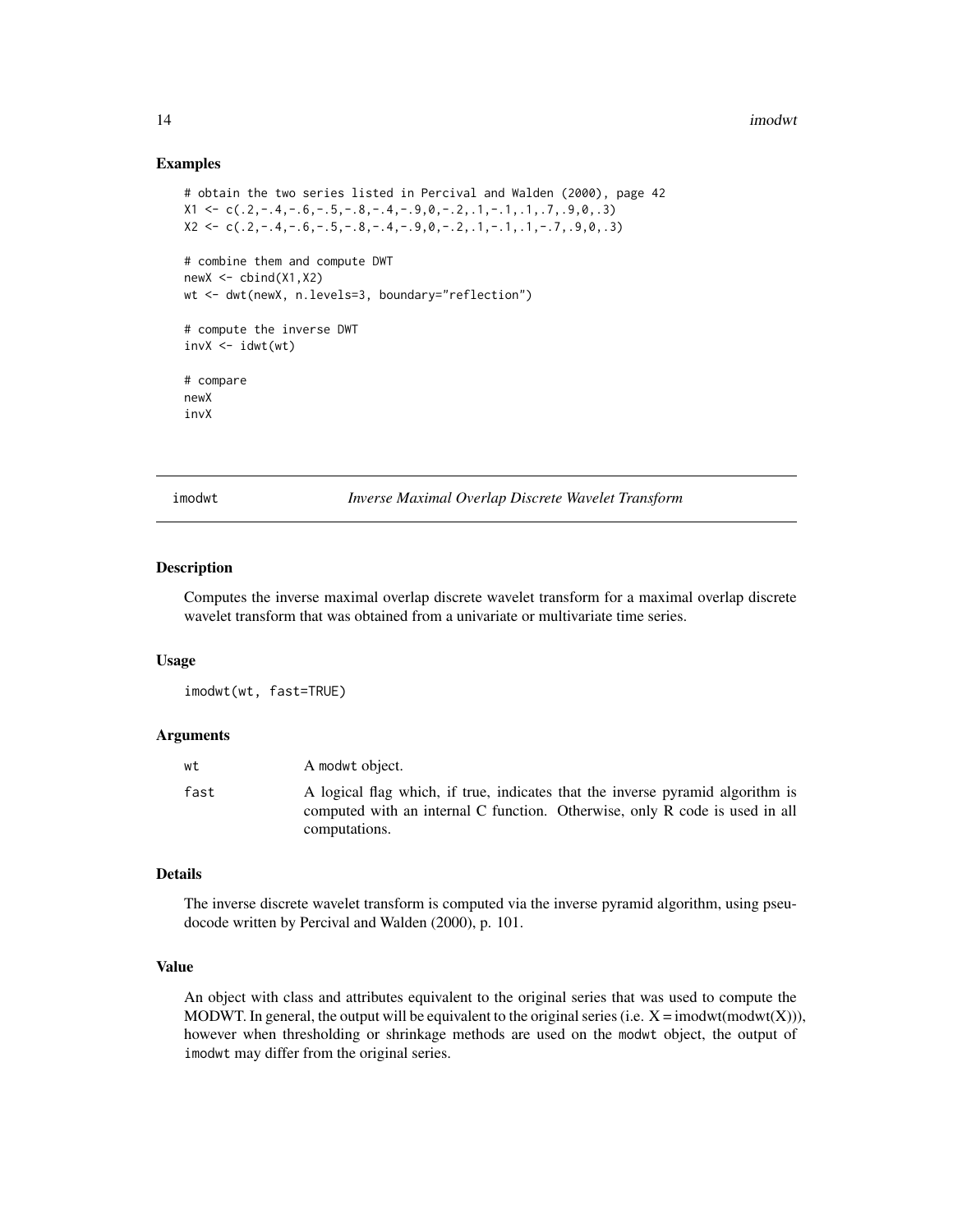#### <span id="page-14-0"></span>modwt the contract of the contract of the contract of the contract of the contract of the contract of the contract of the contract of the contract of the contract of the contract of the contract of the contract of the cont

# Author(s)

Eric Aldrich. ealdrich@gmail.com.

#### References

Percival, D. B. and A. T. Walden (2000) *Wavelet Methods for Time Series Analysis*, Cambridge University Press.

# See Also

[dwt](#page-2-1), [modwt](#page-14-1), [idwt](#page-12-1).

# Examples

```
# obtain the two series listed in Percival and Walden (2000), page 42
X1 \leftarrow c(.2,-.4,-.6,-.5,-.8,-.4,-.9,0,-.2, .1,-.1, .1, .7, .9,0,.3)X2 \leq -c(.2,-.4,-.6,-.5,-.8,-.4,-.9,0,-.2, .1,-.1, .1,-.7, .9,0,.3)
```

```
# combine them and compute MODWT
newX \leftarrow \text{cbind}(X1, X2)wt <- modwt(newX, n.levels=3, boundary="reflection")
```

```
# compute the inverse MODWT
invX \leftarrow imodwt(wt)
```

```
# compare
newX
invX
```
<span id="page-14-1"></span>modwt *Maximal Overlap Discrete Wavelet Transform*

# Description

Computes the maximal overlap discrete wavelet transform coefficients for a univariate or multivariate time series.

# Usage

```
modwt(X, filter="la8", n.levels, boundary="periodic", fast=TRUE)
```

|        | A univariate or multivariate time series. Numeric vectors, matrices and data       |
|--------|------------------------------------------------------------------------------------|
|        | frames are also accepted.                                                          |
| filter | Either a wt. filter object, a character string indicating which wavelet filter to  |
|        | use in the decomposition, or a numeric vector of wavelet coefficients (not scaling |
|        | coefficients). See help(wt.filter) for acceptable filter names.                    |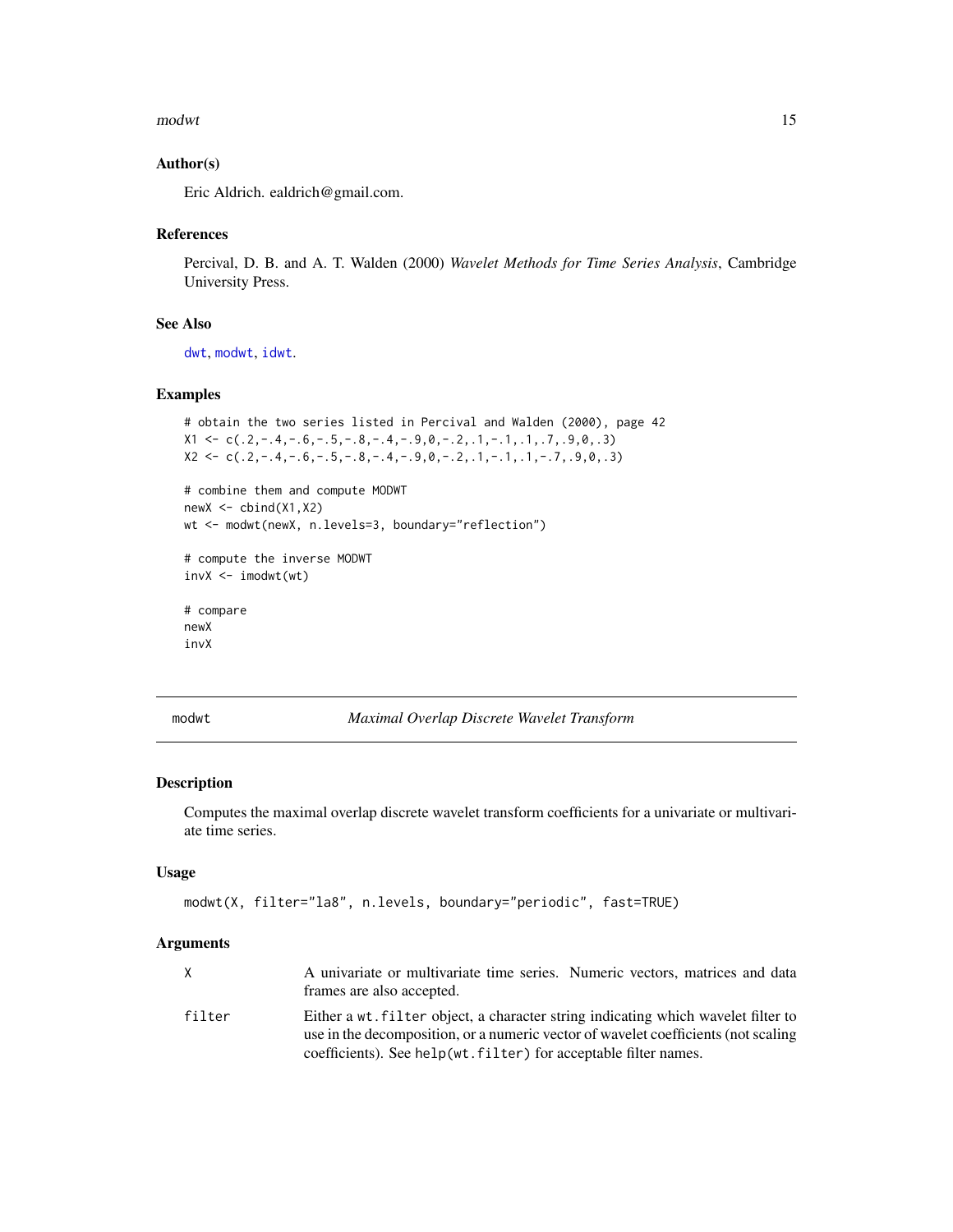| n.levels | An integer specifying the level of the decomposition. By default this is the<br>value J such that the length of $X$ is at least as great as the length of the level<br>J wavelet filter, but less than the length of the level $J + 1$ wavelet filter. Thus,<br>$J \leq \log(\frac{N-1}{L-1}+1)$ , where N is the length of X. |
|----------|--------------------------------------------------------------------------------------------------------------------------------------------------------------------------------------------------------------------------------------------------------------------------------------------------------------------------------|
| boundary | A character string indicating which boundary method to use, boundary = "periodic"<br>and boundary $=$ "reflection" are the only supported methods at this time.                                                                                                                                                                |
| fast     | A logical flag which, if true, indicates that the pyramid algorithm is computed<br>with an internal C function. Otherwise, only R code is used in all computations.                                                                                                                                                            |

# Details

The maximal overlap discrete wavelet transform is computed via the pyramid algorithm, using pseudocode written by Percival and Walden (2000), p. 178. When boundary="periodic" the resulting wavelet and scaling coefficients are computed without making changes to the original series - the pyramid algorithm treats X as if it is circular. However, when boundary="reflection" a call is made to extend.series, resulting in a new series which is reflected to twice the length of the original series. The wavelet and scaling coefficients are then computed by using a periodic boundary condition on the reflected sereis, resulting in twice as many wavelet and scaling coefficients at each level.

# Value

Returns an object of class modwt, which is an S4 object with slots

| W          | A list with element $i$ comprised of a matrix containing the $i$ th level wavelet<br>coefficients.                                                                                                                                                                                                                      |
|------------|-------------------------------------------------------------------------------------------------------------------------------------------------------------------------------------------------------------------------------------------------------------------------------------------------------------------------|
| $\vee$     | A list with element $i$ comprised of a matrix containing the $i$ th level scaling<br>coefficients.                                                                                                                                                                                                                      |
| filter     | A wt. filter object containing information for the filter used in the decompo-<br>sition. See help(wt.filter) for details.                                                                                                                                                                                              |
| level      | An integer value representing the level of wavelet decomposition.                                                                                                                                                                                                                                                       |
| n.boundary | A numeric vector indicating the number of boundary coefficients at each level<br>of the decomposition.                                                                                                                                                                                                                  |
| boundary   | A character string indicating the boundary method used in the decomposition.<br>Valid values are "periodic" or "reflection".                                                                                                                                                                                            |
| series     | The original time series, $X$ , in matrix format.                                                                                                                                                                                                                                                                       |
| class.X    | A character string indicating the class of the input series. Possible values are<br>"ts", "mts", "numeric", "matrix", or "data.frame".                                                                                                                                                                                  |
| attr.X     | A list containing the attributes information of the original time series, X. This is<br>useful if X is an object of class ts or mts and it is desired to retain relevant time<br>information. If the original time series, X, is a matrix or has no attributes, then<br>attr. X is an empty list.                       |
| aligned    | A logical value indicating whether the wavelet and scaling coefficients have<br>been phase shifted so as to be aligned with relevant time information from the<br>original series. The value of this slot is initially FALSE and can only be changed<br>to TRUE via the align function, with the modwt object as input. |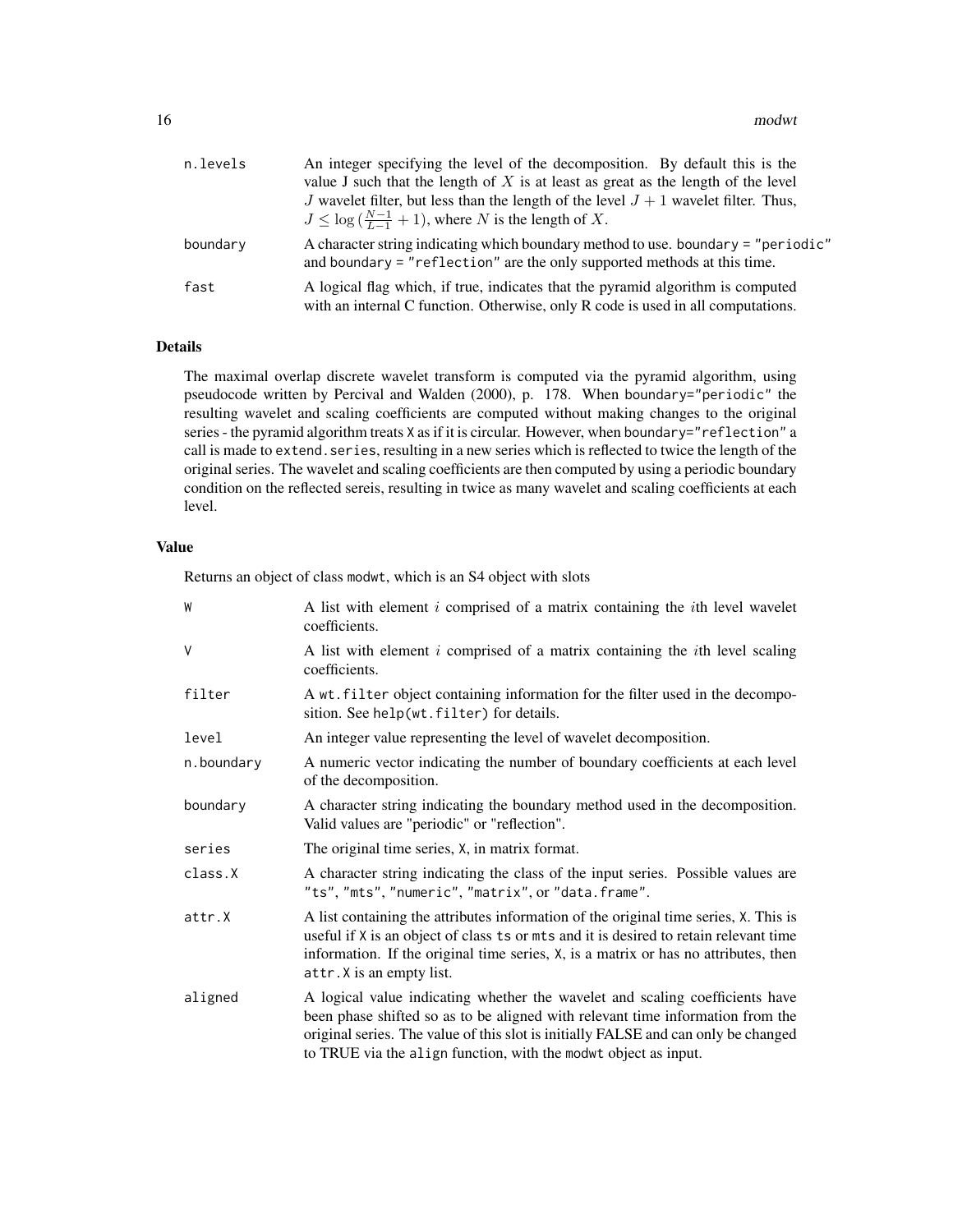#### <span id="page-16-0"></span>modwt-class and the state of the state of the state of the state of the state of the state of the state of the state of the state of the state of the state of the state of the state of the state of the state of the state o

coe A logical value indicating whether the center of energy method was used in phase alignement of the wavelet and scaling coefficients. By default, this value is FALSE (and will always be FALSE when aligned is FALSE) and will be set to true if the modwt object is phase shifted via the align function and center of energy method.

# Author(s)

Eric Aldrich. ealdrich@gmail.com.

# References

Percival, D. B. and A. T. Walden (2000) *Wavelet Methods for Time Series Analysis*, Cambridge University Press.

# See Also

[dwt](#page-2-1), [wt.filter](#page-33-1).

# Examples

```
# obtain the two series listed in Percival and Walden (2000), page 42
X1 \leftarrow c(.2,-.4,-.6,-.5,-.8,-.4,-.9,0,-.2,1,-.1,1,.7,.9,0,.3)X2 \leq c \leq C(.2,-.4,-.6,-.5,-.8,-.4,-.9,0,-.2,1,-.1,1,-.7,0,0,0,3)
```

```
# combine them and compute DWT
newX \leftarrow \text{cbind}(X1, X2)wt <- dwt(newX, n.level=3, boundary="reflection", fast=FALSE)
```
<span id="page-16-1"></span>modwt-class *Maximal Overlap Discrete Wavelet Transform Object*

#### Description

An S4 object containing maximal overlap discrete wavelet transform information.

#### **Slots**

- W A list with element  $i$  comprised of a matrix containing the  $i$ th level wavelet coefficients.
- $V$  A list with element i comprised of a matrix containing the ith level scaling coefficients.
- filter A wt.filter object containing information for the filter used in the decomposition. See help(wt.filter) for details.
- level An integer value representing the level of wavelet decomposition.
- n.boundary A numeric vector indicating the number of boundary coefficients at each level of the decomposition.
- boundary A character string indicating the boundary method used in the decomposition. Valid values are "periodic" or "reflection".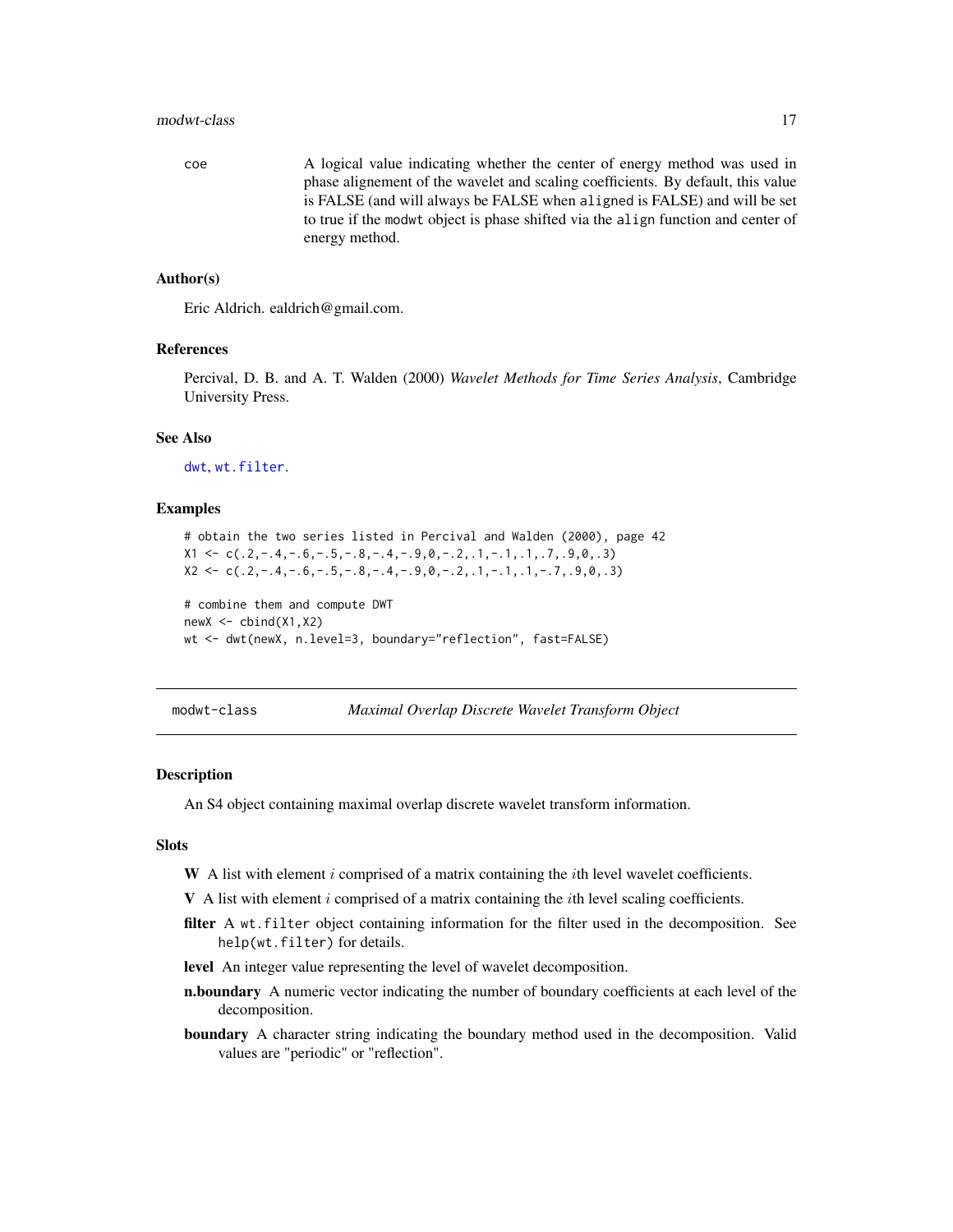<span id="page-17-0"></span>series The original time series, X, in matrix format.

- class.X A character string indicating the class of the input series. Possible values are "ts", "mts", "numeric", "matrix", or "data.frame".
- attr.X A list containing the attributes information of the original time series, X. This is useful if X is an object of class ts or mts and it is desired to retain relevant time information. If the original time series, X, is a matrix or has no attributes, then attr.X is an empty list.
- aligned A logical value indicating whether the wavelet and scaling coefficients have been phase shifted so as to be aligned with relevant time information from the original series. The value of this slot is initially FALSE and can only be changed to TRUE via the align function, with the modwt object as input.
- coe A logical value indicating whether the center of energy method was used in phase alignement of the wavelet and scaling coefficients. By default, this value is FALSE (and will always be FALSE when aligned is FALSE) and will be set to true if the modwt object is phase shifted via the align function and center of energy method.

#### Author(s)

Eric Aldrich. ealdrich@gmail.com.

## References

Percival, D. B. and A. T. Walden (2000) *Wavelet Methods for Time Series Analysis*, Cambridge University Press.

#### See Also

[dwt](#page-2-1), [dwt-class](#page-4-1), [modwt](#page-14-1), [wt.filter](#page-33-1).

mra *Multiresolution Analysis*

#### Description

Computes the multiresolution analysis for a univariate or multivariate time series.

#### Usage

mra(X, filter="la8", n.levels, boundary="periodic", fast=TRUE, method="dwt")

|        | A univariate or multivariate time series. Numeric vectors, matrices and data       |
|--------|------------------------------------------------------------------------------------|
|        | frames are also accepted.                                                          |
| filter | Either a wt. filter object, a character string indicating which wavelet filter to  |
|        | use in the decomposition, or a numeric vector of wavelet coefficients (not scaling |
|        | coefficients). See help(wt.filter) for acceptable filter names.                    |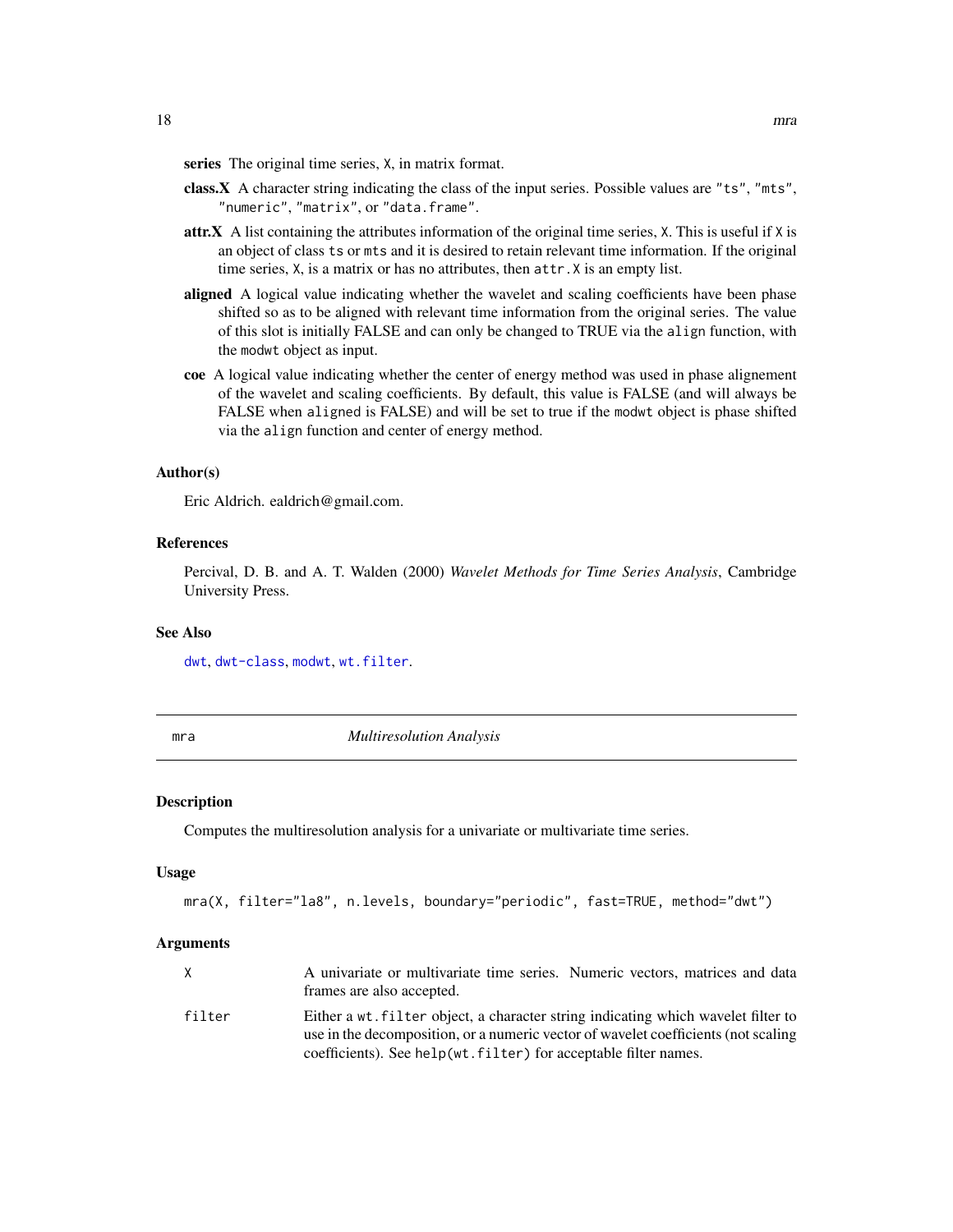| n.levels | An integer specifying the level of the decomposition. By default this is the<br>value J such that the length of $X$ is at least as great as the length of the level |
|----------|---------------------------------------------------------------------------------------------------------------------------------------------------------------------|
|          | J wavelet filter, but less than the length of the level $J + 1$ wavelet filter. Thus,<br>$J \leq \log(\frac{N-1}{I-1}+1)$ , where N is the length of X.             |
| boundary | A character string indicating which boundary method to use. boundary = "periodic"<br>and boundary $=$ "reflection" are the only supported methods at this time.     |
| fast     | A logical flag which, if true, indicates that the pyramid algorithm is computed<br>with an internal C function. Otherwise, only R code is used in all computations. |
| method   | A character string, taking values "dwt" or "modwt", that indicates which type of<br>transform to use when computing the MRA.                                        |

# Value

Returns an object of class mra, which is an S4 object with slots

| D        | A list with element i comprised of a matrix containing the <i>i</i> th level wavelet<br>detail.                                                                                                                                                                                                   |
|----------|---------------------------------------------------------------------------------------------------------------------------------------------------------------------------------------------------------------------------------------------------------------------------------------------------|
| S        | A list with element i comprised of a matrix containing the <i>i</i> th level wavelet<br>smooths.                                                                                                                                                                                                  |
| filter   | A wt. filter object containing information for the filter used in the decompo-<br>sition. See help(wt.filter) for details.                                                                                                                                                                        |
| level    | An integer value representing the level of wavelet decomposition.                                                                                                                                                                                                                                 |
| boundary | A character string indicating the boundary method used in the wavelet decom-<br>position. Valid values are "periodic" or "reflection".                                                                                                                                                            |
| series   | The original time series, X, in matrix format.                                                                                                                                                                                                                                                    |
| class.X  | A character string indicating the class of the input series. Possible values are<br>"ts", "mts", "numeric", "matrix", or "data.frame".                                                                                                                                                            |
| attr.X   | A list containing the attributes information of the original time series, X. This is<br>useful if X is an object of class ts or mts and it is desired to retain relevant time<br>information. If the original time series, X, is a matrix or has no attributes, then<br>attr. X is an empty list. |
| method   | A character string indicating which type of wavelet decomposition was per-<br>formed (either "dwt" or "modwt").                                                                                                                                                                                   |

# Author(s)

Eric Aldrich. ealdrich@gmail.com.

# References

Percival, D. B. and A. T. Walden (2000) *Wavelet Methods for Time Series Analysis*, Cambridge University Press.

# See Also

[dwt](#page-2-1), [modwt](#page-14-1), [wt.filter](#page-33-1).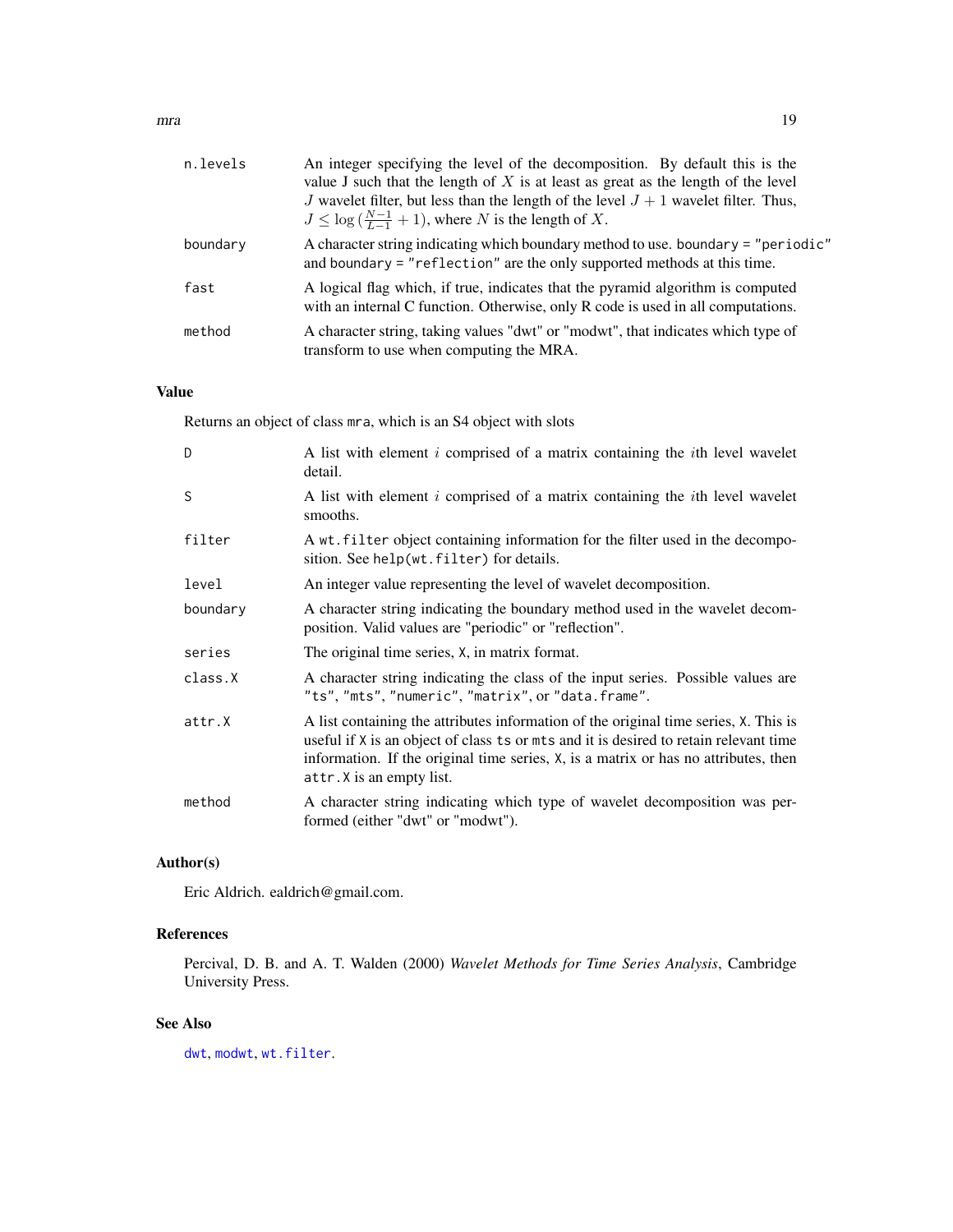## Examples

# obtain the two series listed in Percival and Walden (2000), page 42  $X1 \leftarrow c(.2,-.4,-.6,-.5,-.8,-.4,-.9,0,-.2, .1,-.1, .1, .7, .9,0,.3)$  $X2 \leq C \leq C \leq 2, -14, -16, -15, -18, -14, -19, 0, -12, 1, -11, 1, -17, 0, 0, 0, 0)$ # combine them and compute MRA  $newX \leftarrow \text{cbind}(X1, X2)$ mra.out <- mra(newX, n.levels=3, boundary="reflection")

#### mra-class *Multiresolution Analysis Object*

# Description

An S4 object containing multiresolution analysis information.

# **Slots**

- **A list with element i comprised of a matrix containing the** *i***th level wavelet detail.**
- $S$  A list with element i comprised of a matrix containing the ith level wavelet smooths.
- filter A wt.filter object containing information for the filter used in the decomposition. See help(wt.filter) for details.
- level An integer value representing the level of wavelet decomposition.
- boundary A character string indicating the boundary method used in the wavelet decomposition. Valid values are "periodic" or "reflection".
- series The original time series, X, in matrix format.
- class.X A character string indicating the class of the input series. Possible values are "ts", "mts", "numeric", "matrix", or "data.frame".
- attr.X A list containing the attributes information of the original time series, X. This is useful if X is an object of class ts or mts and it is desired to retain relevant time information. If the original time series, X, is a matrix or has no attributes, then attr.X is an empty list.
- method A character string indicating which type of wavelet decomposition was performed (either "dwt" or "modwt").

#### Author(s)

Eric Aldrich. ealdrich@gmail.com.

# References

Percival, D. B. and A. T. Walden (2000) *Wavelet Methods for Time Series Analysis*, Cambridge University Press.

#### See Also

[dwt](#page-2-1), [modwt](#page-14-1), [wt.filter](#page-33-1).

<span id="page-19-0"></span>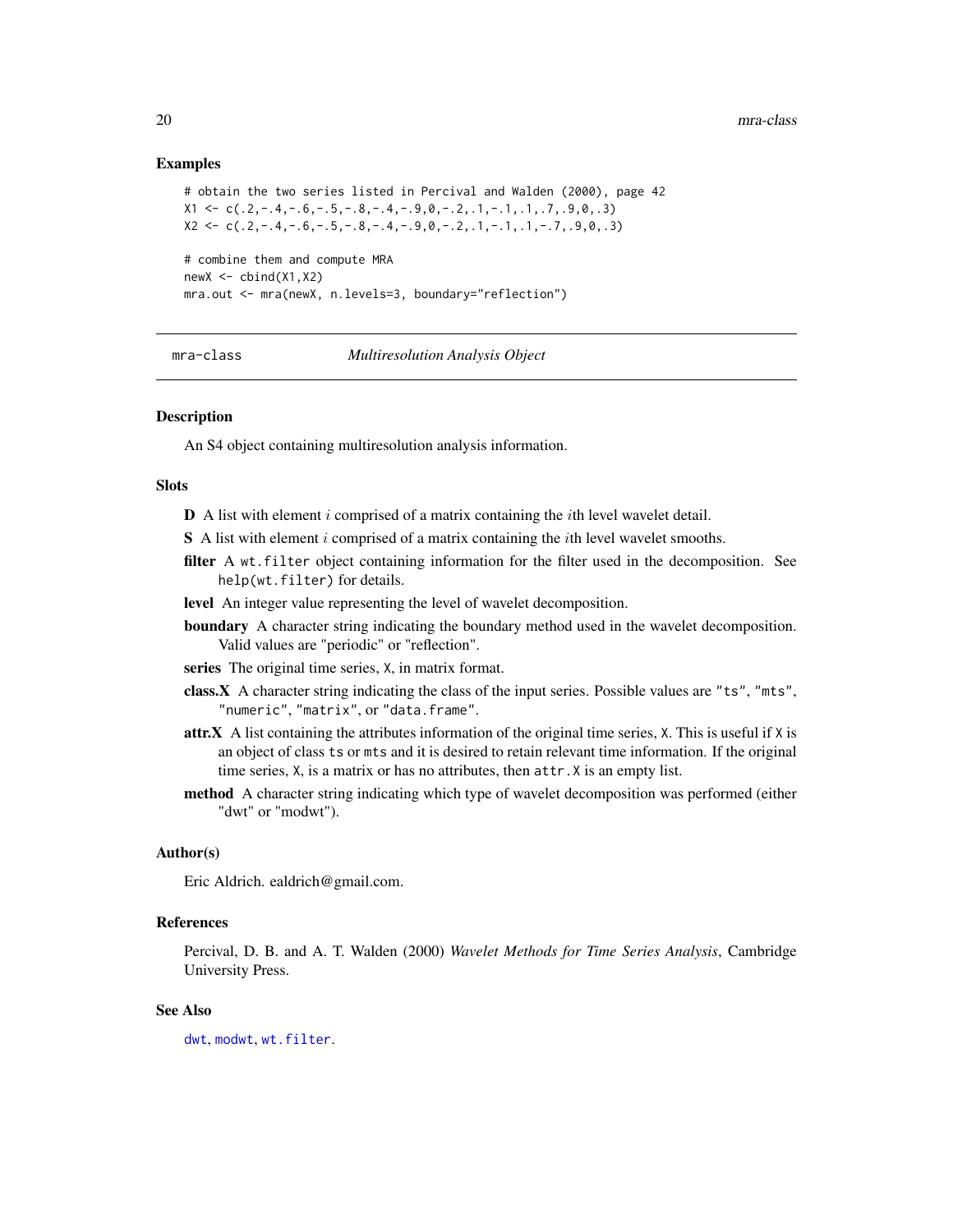#### <span id="page-20-0"></span>Description

Yearly minimum water level of the Nile River starting in 622 A.D. and ending in 1284 A.D. For more information see Percival and Walden (2000), p. 190.

# Usage

data(nile)

# Format

A time series object containing 683 observations.

#### Source

http://www.ms.washington.edu/~s530/data.html

#### References

Percival, D. B. and A. T. Walden (2000) *Wavelet Methods for Time Series Analysis*, Cambridge University Press, sec. 5.9.

ocean *Vertical Ocean Sheer Measurements*

# Description

Measurements of vertical ocean sheer, obtained by dropping an instrument veritcally into the ocean and recording observations at 0.1 meter intervals. Starting depth for the series is 350.0 meters and ending depth is 1037.4 meters. For more detailed information regarding the collection of this data, see Percival and Walden (2000), p. 193.

#### Usage

data(ocean)

# Format

A time series object containing 6875 observations.

### Source

http://www.ms.washington.edu/~s530/data.html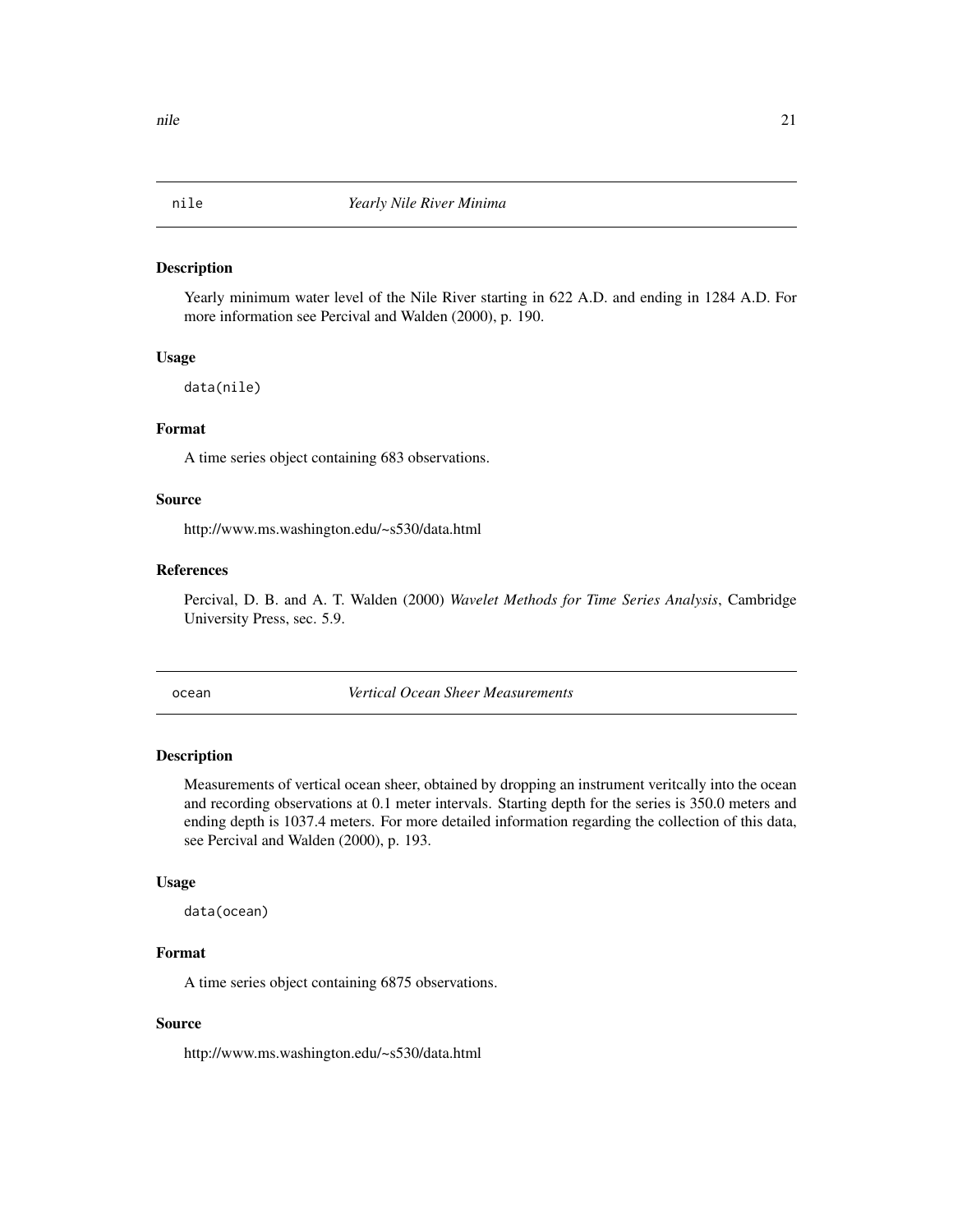# <span id="page-21-0"></span>References

Percival, D. B. and A. T. Walden (2000) *Wavelet Methods for Time Series Analysis*, Cambridge University Press, sec. 5.10.

<span id="page-21-1"></span>plot.dwt *Plot DWT Coefficients*

# Description

Plot DWT wavelet and scaling coefficients.

# Usage

```
## S3 method for class 'dwt'
plot(x, levels = NULL, draw.boundary = FALSE, type = "stack",
col.plot = "black", col.boundary = "red", X.xtick.at = NULL, X.ytick.at
= NULL, Stack.xtick.at = NULL, Stack.ytick.at = NULL, X.xlab = "t",
y.rlabs = TRUE, plot.X = TRUE, plot.W = TRUE, plot.V = TRUE, ...)
```

| x             | An object of class dwt.                                                                                                                                                                                                                                                                                             |
|---------------|---------------------------------------------------------------------------------------------------------------------------------------------------------------------------------------------------------------------------------------------------------------------------------------------------------------------|
| levels        | Number, vector, or list of two vectors indicating range of levels to plot. See<br>details.                                                                                                                                                                                                                          |
| draw.boundary | Logical value indicating whether to draw boundary coefficients.                                                                                                                                                                                                                                                     |
| type          | Type of plot to draw. Currently only "stack" is implemented.                                                                                                                                                                                                                                                        |
| col.plot      | Color of wavelet and scaling coefficients.                                                                                                                                                                                                                                                                          |
| col.boundary  | Color of boundary coefficient lines.                                                                                                                                                                                                                                                                                |
| X.xtick.at    | Vector specifying the extreme tick mark locations and the number of intervals<br>between those extreme tick marks on the horizontal axis of the plot of the orig-<br>inal times series. This vector takes the form similar to par ("xaxp"), and is de-<br>faulted to par ("xaxp") when X.xtick.at is not specified. |
| X.ytick.at    | Vector specifying the extreme tick mark locations and the number of intervals<br>between those extreme tick marks on the vertical axis of the plot of the original<br>times series. This vector takes the form similar to par ("yaxp"), and is defaulted<br>to par("yaxp") when X.ytick.at is not specified.        |
|               | Stack.xtick.at Vector of form similar to X.xtick.at specifying the tick mark locations on the<br>horizontal axis of the stacked plot. This is applicable only if plot. X is FALSE.                                                                                                                                  |
|               | Stack.ytick.at Vector of form similar to X.ytick.at specifying the tick mark locations on the<br>vertical axis of the stacked plot. This is applicable only if plot. X is FALSE.                                                                                                                                    |
| X.xlab        | String specifying the label of the horizontal axis of the plot of the original time<br>series.                                                                                                                                                                                                                      |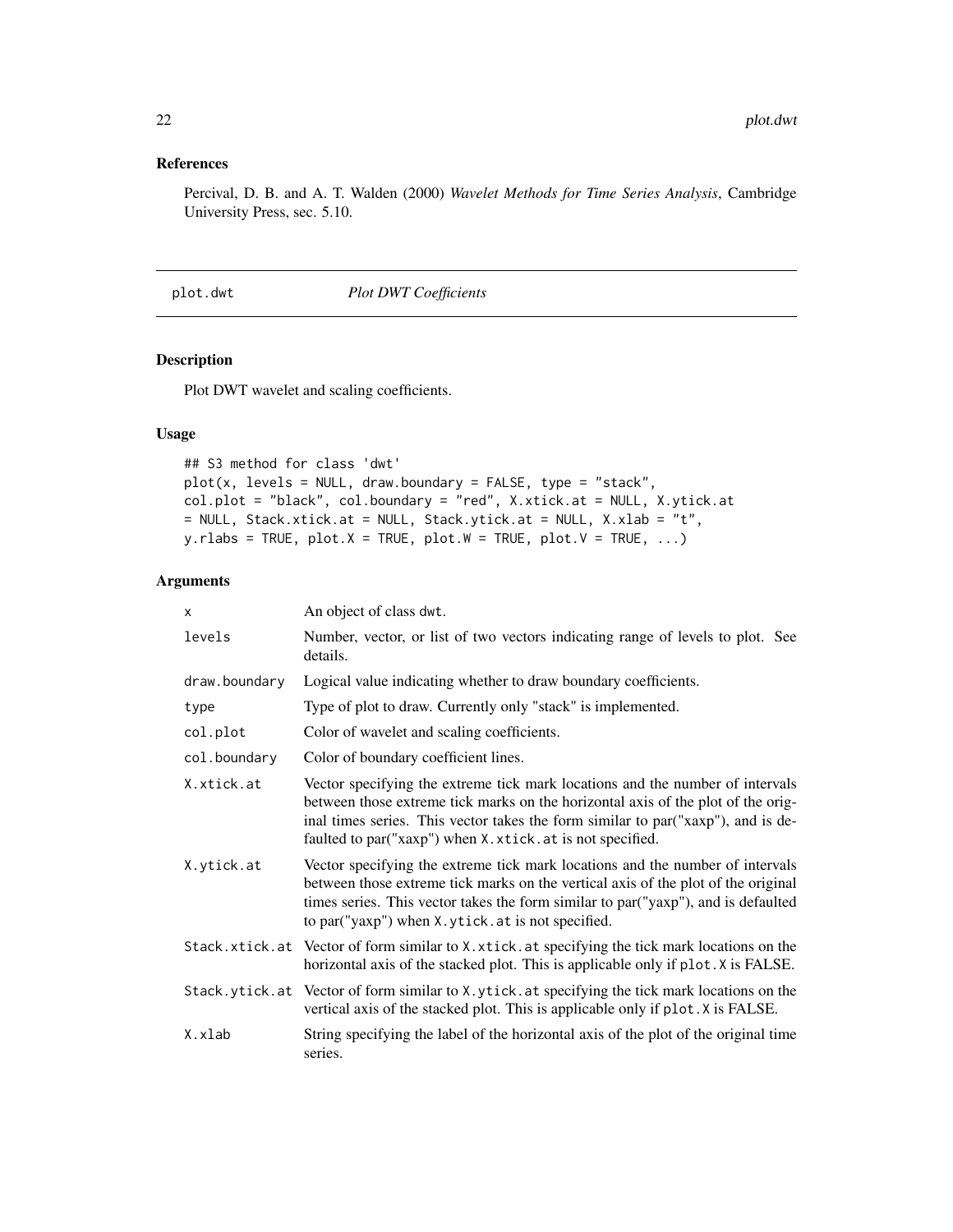#### <span id="page-22-0"></span>plot.dwt 23

| y.rlabs  | Logical flag indicating whether to draw the vertical labels on the right vertical<br>axis of the stacked plot. These labels indicate the number of boundary coeffi-<br>cients to the right of the right boundary line, and the level of decomposition of<br>the wavelet (or scaling) coefficients. |
|----------|----------------------------------------------------------------------------------------------------------------------------------------------------------------------------------------------------------------------------------------------------------------------------------------------------|
| plot.X   | Logical flag indicating whether to draw original time series.                                                                                                                                                                                                                                      |
| plot.W   | Logical flag indicating whether to draw the wavelet coefficients in the stacked<br>plot.                                                                                                                                                                                                           |
| plot.V   | Logical flag indicating whether to draw the scaling coefficients in the stacked<br>plot.                                                                                                                                                                                                           |
| $\cdots$ | Additional parameters that are acceptable arguments to the generic plot function                                                                                                                                                                                                                   |

# Details

plot.dwt plots the DWT wavelet and scaling coefficients. The type parameter species the type of plot, which is currently only stack. If the DWT object is defined for multiple time series, only the data pertaining to the first time series of the DWT object is plotted. Thus, only the wavelet coefficients and scaling coefficients of the first time series of the DWT object will be plotted.

If a single number is specified for levels, then the wavelet coefficients of levels 1 through levels will be plotted. Otherwise, a vector or the first element of a list will specify which levels of the wavelet coefficients will be plotted. Unless specified in the second element of a list, only one level of scaling coefficients will be plotted and this level is equal to the highest level of the wavelet coefficients plotted.

For each respective axis, the distance between a tick mark on the plot of the original time series is equivalent to the distance between a tick mark on the stacked plot. Thus, when altering the relative spacing of the tick marks on the plot of the original time series using X.xtick.at or X.ytick.at, the tick marks of the stacked plot are automatically adjusted. If the plot of the original time series is not drawn, then the user can alter the spacing of the tick marks using Stack.xtick.at and Stack.ytick.at for the horizontal and vertical axes, respectively.

One of plot.W or plot.V must be TRUE.

#### Author(s)

Kelvin Ma, kkym@u.washington.edu

## References

Percival, D. B. and A. T. Walden (2000) *Wavelet Methods for Time Series Analysis*, Cambridge University Press.

# See Also

[stackplot](#page-29-1)

# Examples

 $X < -$  rnorm $(2048)$  $dwtobj \leftarrow dwt(X)$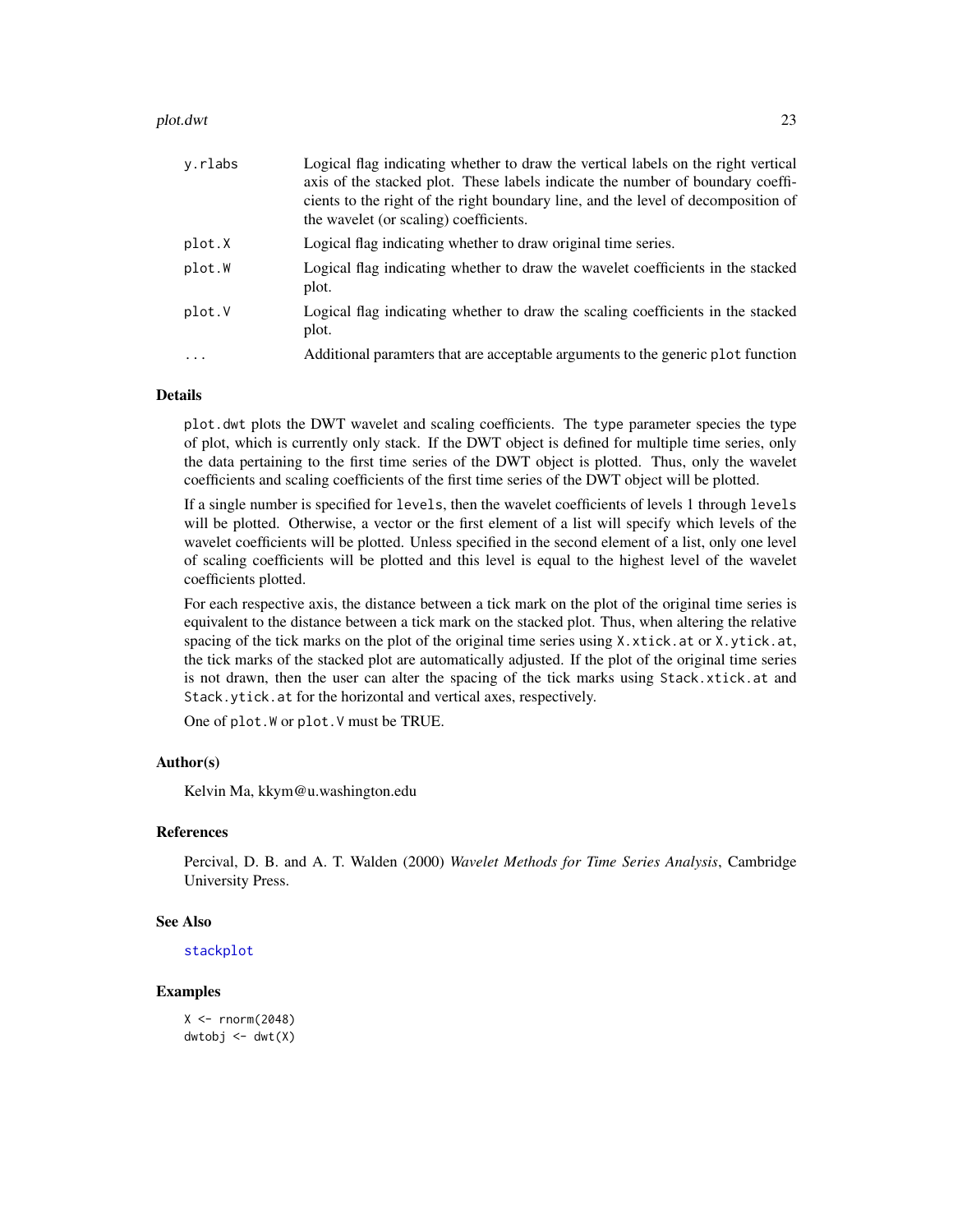```
# Plotting wavelet coefficients of levels 1 through 6 and scaling
# coefficients of level 6.
plot.dwt(dwtobj, levels = 6)
# Plotting wavelet coefficients of levels 1, 3, 5, and scaling
# coefficients of levels 4 and 5, and green boundary coefficient lines.
plot.dwt(dwtobj, levels = list(c(1,3,5), c(4,5)), draw.boundary = TRUE,
col.boundary = "green")
# Plotting wavelet coefficients of level 1 through 6 and not plotting
# any scaling coefficients.
plot.dwt(dwtobj, levels = 6, plot.V = FALSE)
```
plot.dwt.multiple *Plot Multiple DWT Objects*

#### Description

Plot wavelet and scaling coefficients of multiple DWT objects.

# Usage

```
## S3 method for class 'multiple'
plot.dwt(x, levels = NULL, ylim = NULL, draw.dashed.lines =
TRUE, draw.level.labels = TRUE, col = c("red", "blue"), ...
```

| $\times$          | A list of dwt objects.                                                                                                                                                                                                                                      |
|-------------------|-------------------------------------------------------------------------------------------------------------------------------------------------------------------------------------------------------------------------------------------------------------|
| levels            | Number, vector, or list of two vectors indicating range of levels to plot. See<br>details.                                                                                                                                                                  |
| ylim              | Vector specifying the lower and upper limits of the vertical y-axis of each plot.                                                                                                                                                                           |
| draw.dashed.lines |                                                                                                                                                                                                                                                             |
|                   | Boolean indicating whether dashed lines should be drawn between levels of<br>wavelet and scaling coefficients.                                                                                                                                              |
| draw.level.labels |                                                                                                                                                                                                                                                             |
|                   | Boolean indicating whether the labels for the levels of wavelet and scaling coef-<br>ficients should be drawn.                                                                                                                                              |
| col               | Vector of length 2 for the alternating colors of the coefficients to be drawn. The<br>colors alternate by level of the wavelet or scaling coefficients drawn. The first<br>element of the vector is the color of the coefficients of the first level drawn. |
| $\ddots$ .        | Additional parameters that are acceptable arguments to the generic plot function                                                                                                                                                                            |

<span id="page-23-0"></span>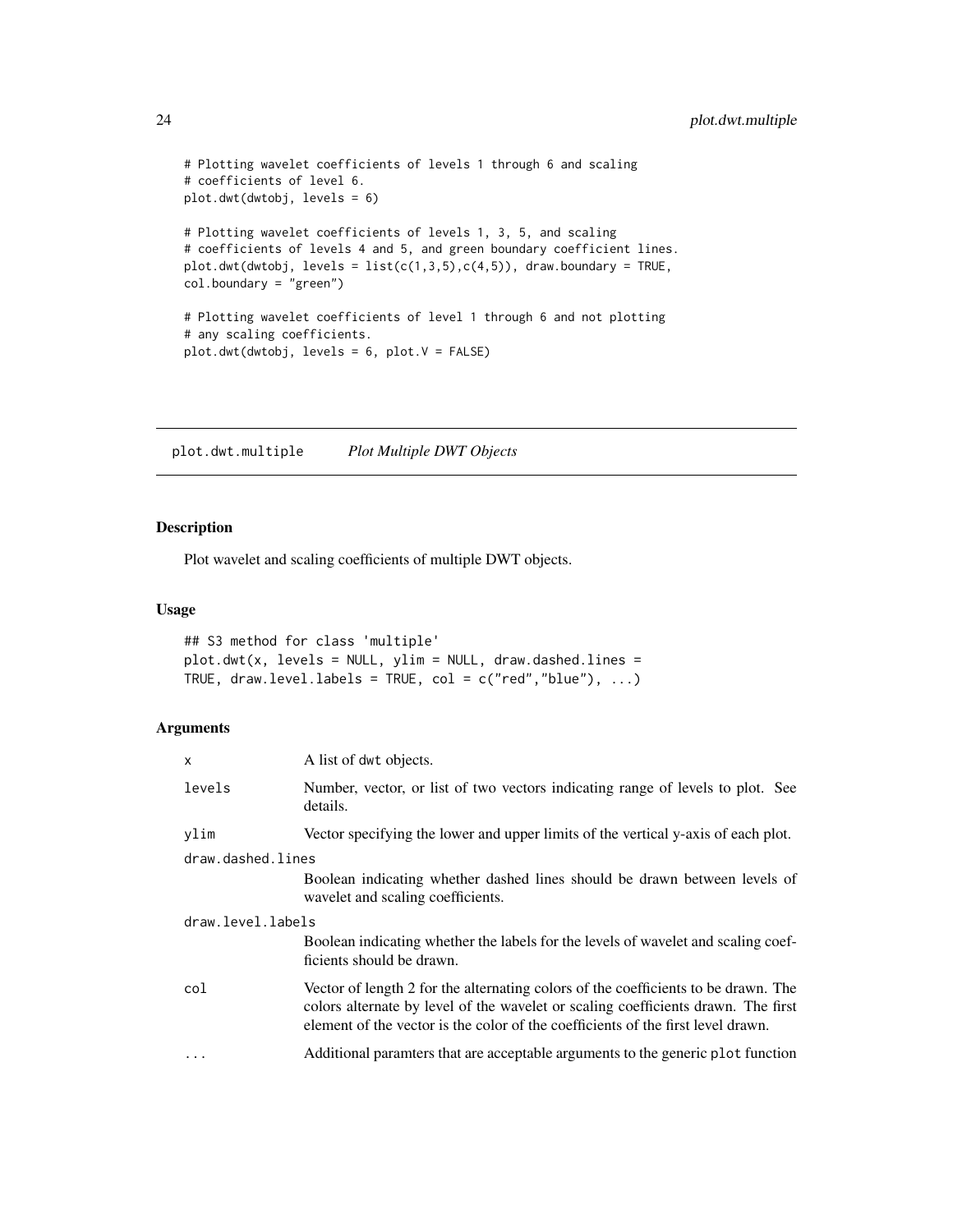#### <span id="page-24-0"></span>Details

If a single number is specified for levels, then the wavelet coefficients of levels 1 through levels will be plotted. Otherwise, a vector or the first element of a list will specify which levels of the wavelet coefficients will be plotted. Unless specified in the second element of a list, only one level of scaling coefficients will be plotted and this level is equal to the highest level of the wavelet coefficients plotted. If a DWT object is defined for multiple time series, only the data pertaining to the first time series of the DWT object is plotted. Thus, only the wavelet coefficients and scaling coefficients of the first time series of the DWT objects will be plotted.

For each dwtobject in the list of x, plot.dwt.multiple takes the coefficients of the dwt object and concatenates wavelet coefficients and scaling coefficients by levels specified in levels. The wavelet coefficients will always be plotted preceding the scaling coefficients.

This function allows users to visually examine differences in the DWT transform of a time series using different filters (different dwt objects).

For an example, see Figure 126 of *Wavelet Methods for Time Series Analysis* by Percival and Walden (2000).

# Author(s)

Kelvin Ma, kkym@u.washington.edu

#### References

Percival, D. B. and A. T. Walden (2000) *Wavelet Methods for Time Series Analysis*, Cambridge University Press.

# See Also

# [plot.dwt](#page-21-1)

## Examples

```
X \leftarrow \text{norm}(2048)# Create DWT Object of X with the "la8" filter.
dwtobj1 \le - dwt(X, filter = "la8")
# Create DWT Object of X with the "d4" filter.
dwtobj2 <- dwt(X, filter = "d4")
# Create DWT Object of X with the "haar" filter
dwtobj3 \leq - dwt(X, filter = "haar")
# Create DWT Object of X with the "c6" filter
dwtobj4 <- dwt(X, filter = "c6")
#Create list of dwt objects
dwtlist <- list(dwtobj1, dwtobj2, dwtobj3, dwtobj4)
# Plot the dwt objects and the wavelet coefficients of level 1 through 6
# and the scaling coefficients of level 6. The first level drawn will
# be purple and the next level drawn will be gold.
plot.dwt.multiple(dwtlist, levels = 6, col = c("purple", "gold"))
```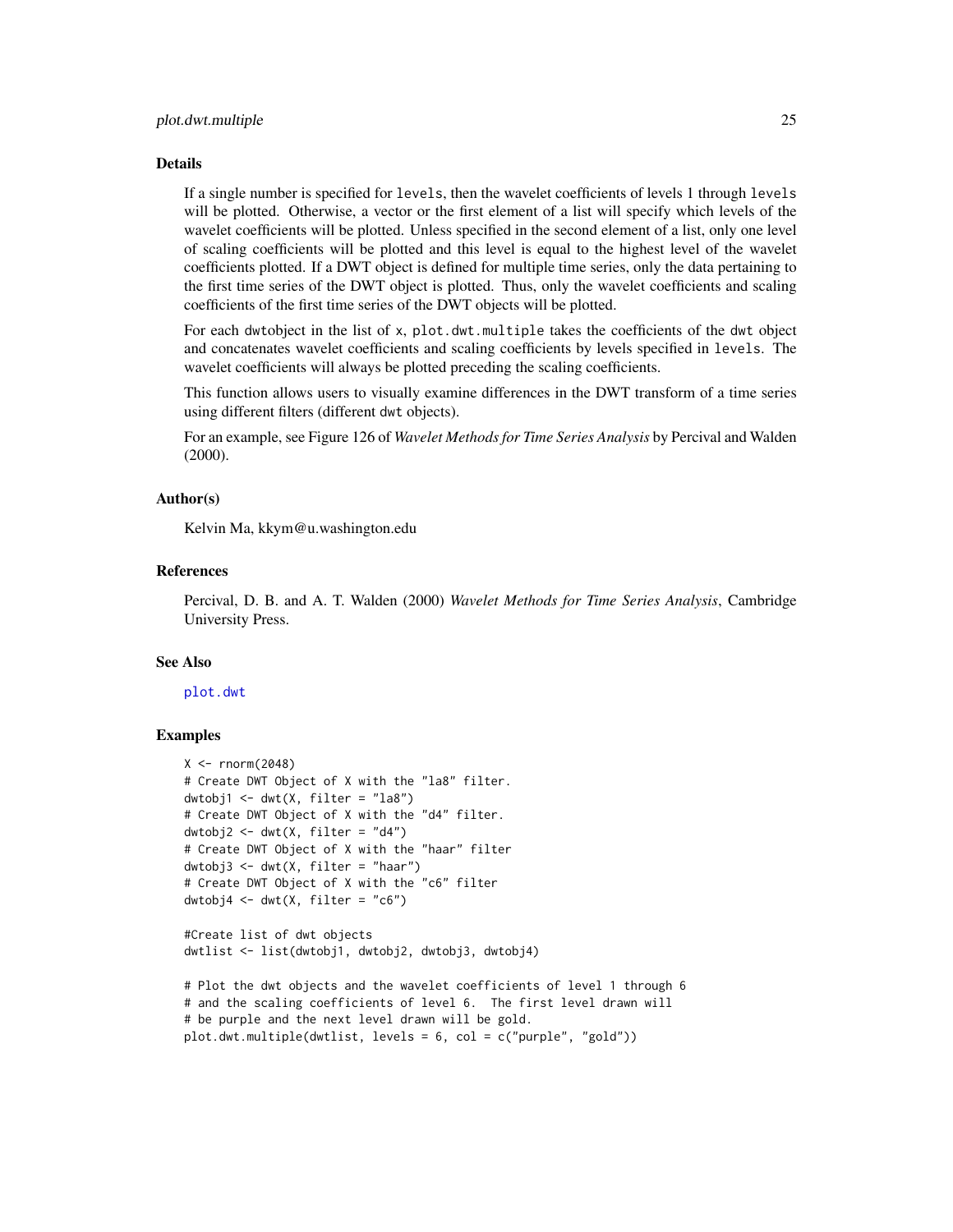<span id="page-25-0"></span>26 plot.modwt

```
# Plot the dwt objects and the wavelet coefficients of level 1, 3, and 5
# and scaling coefficients of level 2, and 4.
plot.dwt.multiple(dwtlist, levels = list(c(1,3,5), c(2,4)))
```
#### <span id="page-25-1"></span>plot.modwt *Plot MODWT Coefficients*

# Description

Plot MODWT wavelet and scaling coefficients.

# Usage

```
## S3 method for class 'modwt'
plot(x, levels = NULL, draw.boundary = FALSE, type = "stack",col.plot = "black", col.boundary = "red", X.xtick.at = NULL, X.ytick.at
= NULL, Stack.xtick.at = NULL, Stack.ytick.at = NULL, X.xlab = "t",
y.rlabs = TRUE, plot.X = TRUE, plot.W = TRUE, plot.V = TRUE, ...)
```

| X             | An object of class dwt.                                                                                                                                                                                                                                                                                            |
|---------------|--------------------------------------------------------------------------------------------------------------------------------------------------------------------------------------------------------------------------------------------------------------------------------------------------------------------|
| levels        | Number, vector, or list of two vectors indicating range of levels to plot. See<br>details.                                                                                                                                                                                                                         |
| draw.boundary | Logical value indicating whether to draw boundary coefficients.                                                                                                                                                                                                                                                    |
| type          | Type of plot to draw. Currently only "stack" is implemented.                                                                                                                                                                                                                                                       |
| col.plot      | Color of wavelet and scaling coefficients.                                                                                                                                                                                                                                                                         |
| col.boundary  | Color of boundary coefficient lines.                                                                                                                                                                                                                                                                               |
| X.xtick.at    | Vector specifying the extreme tick mark locations and the number of intervals<br>between those extreme tick marks on the horizontal axis of the plot of the orig-<br>inal times series. This vector takes the form similar to par ("xaxp"), and is de-<br>faulted to par("xaxp") when X.xtick.at is not specified. |
| X.ytick.at    | Vector specifying the extreme tick mark locations and the number of intervals<br>between those extreme tick marks on the vertical axis of the plot of the original<br>times series. This vector takes the form similar to par ("yaxp"), and is defaulted<br>to par("yaxp") when X.ytick.at is not specified.       |
|               | Stack.xtick.at Vector of form similar to X.xtick.at specifying the tick mark locations on the<br>horizontal axis of the stacked plot. This is applicable only if plot. X is FALSE.                                                                                                                                 |
|               | Stack.ytick.at Vector of form similar to X.ytick.at specifying the tick mark locations on the<br>vertical axis of the stacked plot. This is applicable only if plot. X is FALSE.                                                                                                                                   |
| X.xlab        | String specifying the label of the horizontal axis of the plot of the original time<br>series.                                                                                                                                                                                                                     |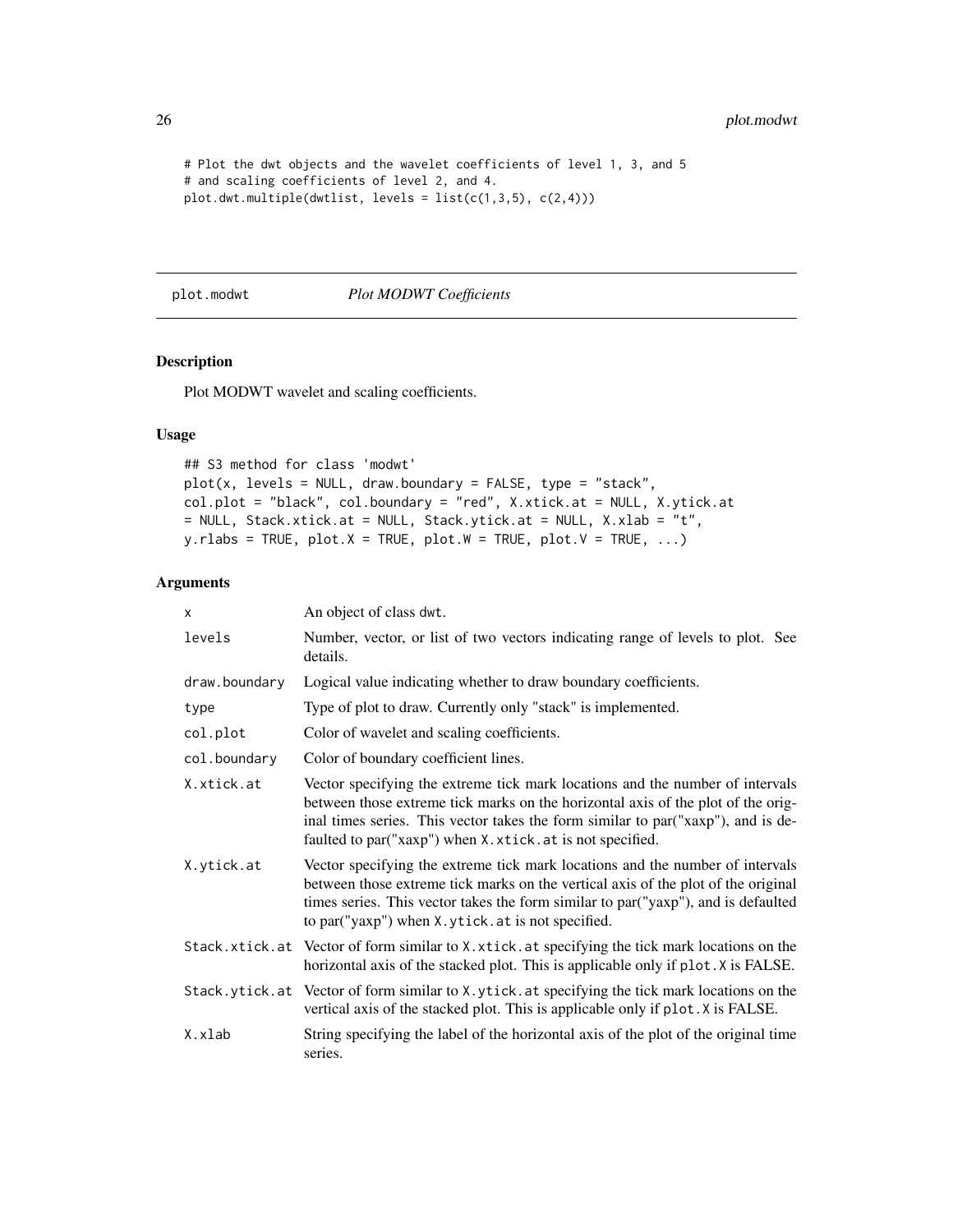#### <span id="page-26-0"></span>plot.modwt 27

| y.rlabs    | Logical flag indicating whether to draw the vertical labels on the right vertical<br>axis of the stacked plot. These labels indicate the number of boundary coeffi-<br>cients to the right of the right boundary line, and the level of decomposition of<br>the wavelet (or scaling) coefficients. |
|------------|----------------------------------------------------------------------------------------------------------------------------------------------------------------------------------------------------------------------------------------------------------------------------------------------------|
| plot.X     | Logical flag indicating whether to draw original time series.                                                                                                                                                                                                                                      |
| plot.W     | Logical flag indicating whether to draw the wavelet coefficients in the stacked<br>plot.                                                                                                                                                                                                           |
| plot.V     | Logical flag indicating whether to draw the scaling coefficients in the stacked<br>plot.                                                                                                                                                                                                           |
| $\ddots$ . | Additional parameters that are acceptable arguments to the generic plot function                                                                                                                                                                                                                   |

# Details

plot.modwt plots the MODWT wavelet and scaling coefficients. The type parameter species the type of plot, which is currently only stack. If the MODWT object is defined for multiple time series, only the data pertaining to the first time series of the MODWT object is plotted. Thus, only the wavelet coefficients and scaling coefficients of the first time series of the MODWT object will be plotted. If a single number is specified for levels, then the wavelet coefficients of levels 1 through levels will be plotted. Otherwise, a vector or the first element of a list will specify which levels of the wavelet coefficients will be plotted. Unless specified in the second element of a list, only one level of scaling coefficients will be plotted and this level is equal to the highest level of the wavelet coefficients plotted.

For each respective axis, the distance between a tick mark on the plot of the original time series is equivalent to the distance between a tick mark on the stacked plot. Thus, when altering the relative spacing of the tick marks on the plot of the original time series using X.xtick.at or X.ytick.at, the tick marks of the stacked plot are automatically adjusted. If the plot of the original time series is not drawn, then the user can alter the spacing of the tick marks using Stack.xtick.at and Stack.ytick.at for the horizontal and vertical axes, respectively.

One of plot.W or plot.V must be TRUE.

# Author(s)

Kelvin Ma, kkym@u.washington.edu

# References

Percival, D. B. and A. T. Walden (2000) *Wavelet Methods for Time Series Analysis*, Cambridge University Press.

# See Also

[stackplot](#page-29-1)

# Examples

```
X < - rnorm(2048)modw \t{t} <- modw \t(X)
```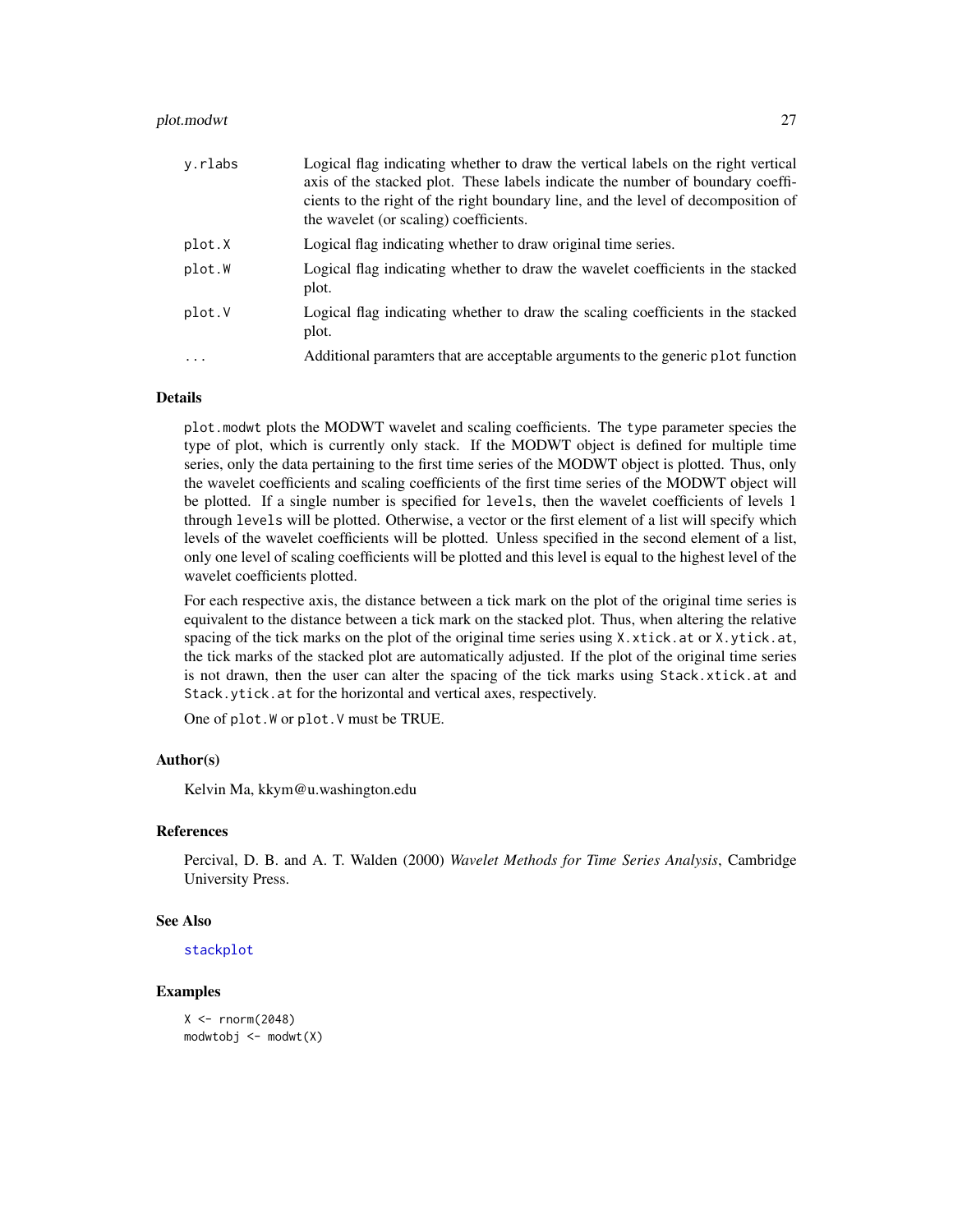```
# Plotting wavelet coefficients at levels 1 through 6 and scaling
# coefficients at level 6.
plot.modwt(modwtobj, levels = 6)
# Plotting wavelet coefficients of levels 1, 3, 5, and scaling
# coefficients of levels 4 and 5, and green boundary coefficients
# lines.
plot.modwt(modwtobj, levels = list(c(1,3,5), c(4,5)), draw.boundary =TRUE, col.boundary = "green")
# Plotting wavelet coefficients at level 1 through 6 and not plotting
# any scaling coefficients.
plot.modwt(modwtobj, levels = 6, plot.V = FALSE)
```
<span id="page-27-1"></span>scalingshift.dwt *Find Circular Shift of DWT Scaling Coefficients*

## Description

Finds circular shift of DWT scaling coefficients at a specified level, for a specified filter length.

# Usage

scalingshift.dwt(L, j, N = NULL)

#### Arguments

| ∟ | Length of wavelet transform filter used.         |
|---|--------------------------------------------------|
|   | Level of DWT scaling coefficients to be shifted. |
| N | Length of original time series sample.           |

# Details

This function computes the circular shift associated with a wavelet transform filter of length L and level j. L must be of even length.

Each coefficient's index will be circularly shifted forward by the value outputted. For example, if we have a vector of DWT scaling coefficients (with NAs inserted) with indices 1,2,3,4,5,6,7,8 and the value outputted from the function scalingshift.dwt is 2, the new order of the vector of aligned DWT wavelet coefficients would be 7,8,1,2,3,4,5,6.

If N is specified, the function will output the "shift" Modulo N. Because the shift is circular, the value outputted when N is specified is equivalent to the case when N is not specified.

This function calculates the absolute value of vjH in formulas (114c) in *Wavelet Methods for Time Series Analysis* by Percival and Walden (2000). (And optionally vjH Modulo N)

#### Value

shift Circular shift for specified level of DWT scaling coefficients for a specified filter length.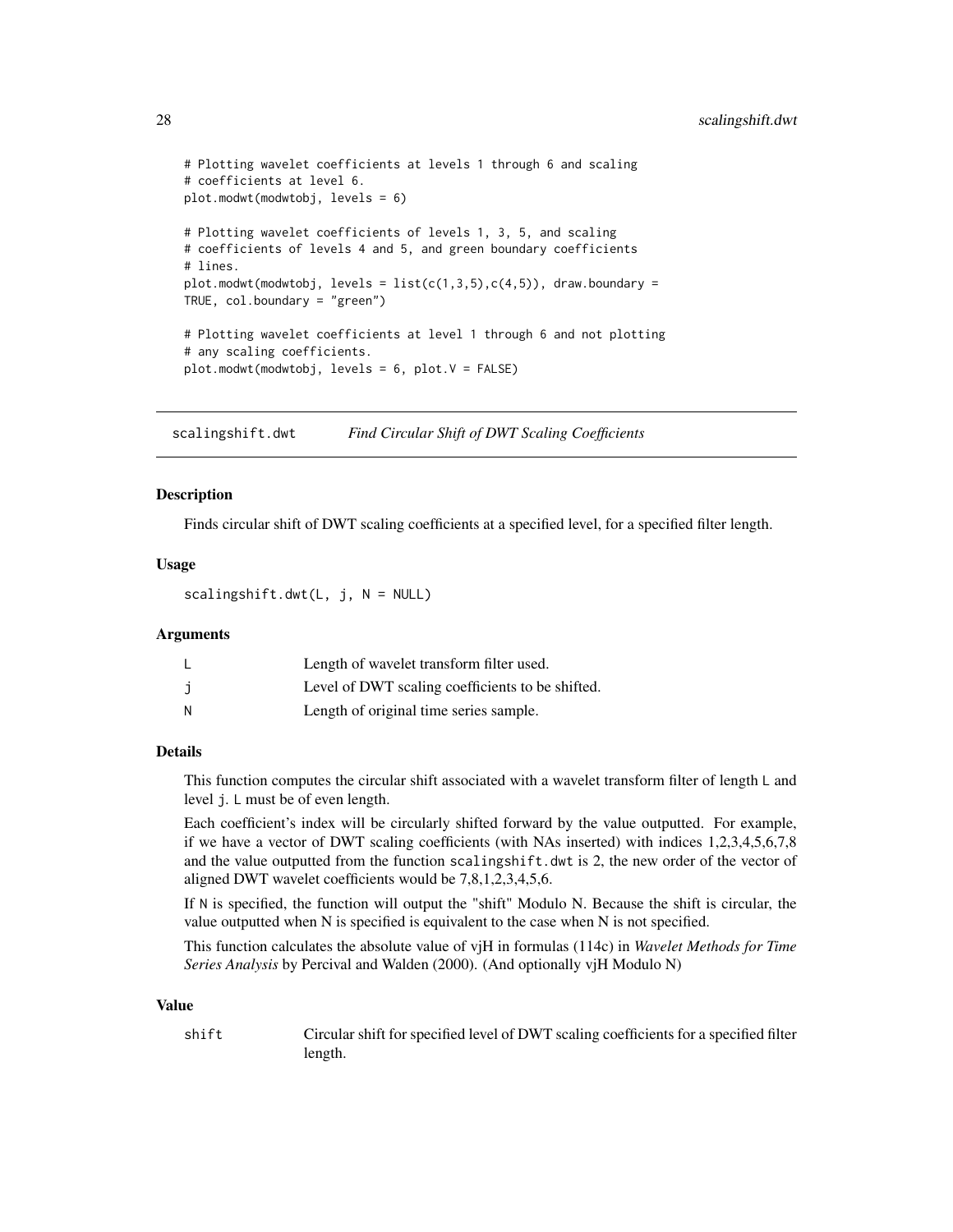# <span id="page-28-0"></span>Author(s)

Kelvin Ma, kkym@u.washington.edu

# References

Percival, D. B. and A. T. Walden (2000) *Wavelet Methods for Time Series Analysis*, Cambridge University Press.

#### See Also

[waveletshift.dwt](#page-32-1) and [plot.dwt](#page-21-1)

# Examples

```
# Finding the circular shift for a wavelet transform filter of length 8,
# pertaining to DWT Scaling Coefficients of level 5.
scalingshift.dwt(8, 5)
# If the sample size of the original time series is of length 1024.
```

```
scalingshift.dwt(8, 5, N = 1024)
```
squaredgain.wt.filter *Plot Squared Gain Function for Wavelet Filter*

# Description

Plots squared gain function for a wavelet filter.

# Usage

```
squaredgain.wt.filter(filter, level = 1, N = NULL, draw.bands = TRUE,
wavelet = TRUE)
```

| filter     | Either a 'wt.filter' object, a character string specifying a wavelet filter, or a nu-<br>meric vector of wavelet coefficients. See 'help(wt.filter)' for acceptable filter<br>names. |
|------------|--------------------------------------------------------------------------------------------------------------------------------------------------------------------------------------|
| level      | Level of wavelet filter. Applicable only if a character string is supplied in filter                                                                                                 |
| N          | Length of filter vector after padding the wavelet filter with zeroes. The zeroes<br>are inserted after the filter values.                                                            |
| draw.bands | Draws dashed lines marking the lower and upper ends of the nominal pass-band<br>for the wavelet filter.                                                                              |
| wavelet    | A logical flag indicating whether to plot the squared gain function for the wavelet<br>(high pass) or scaling (low pass) filter.                                                     |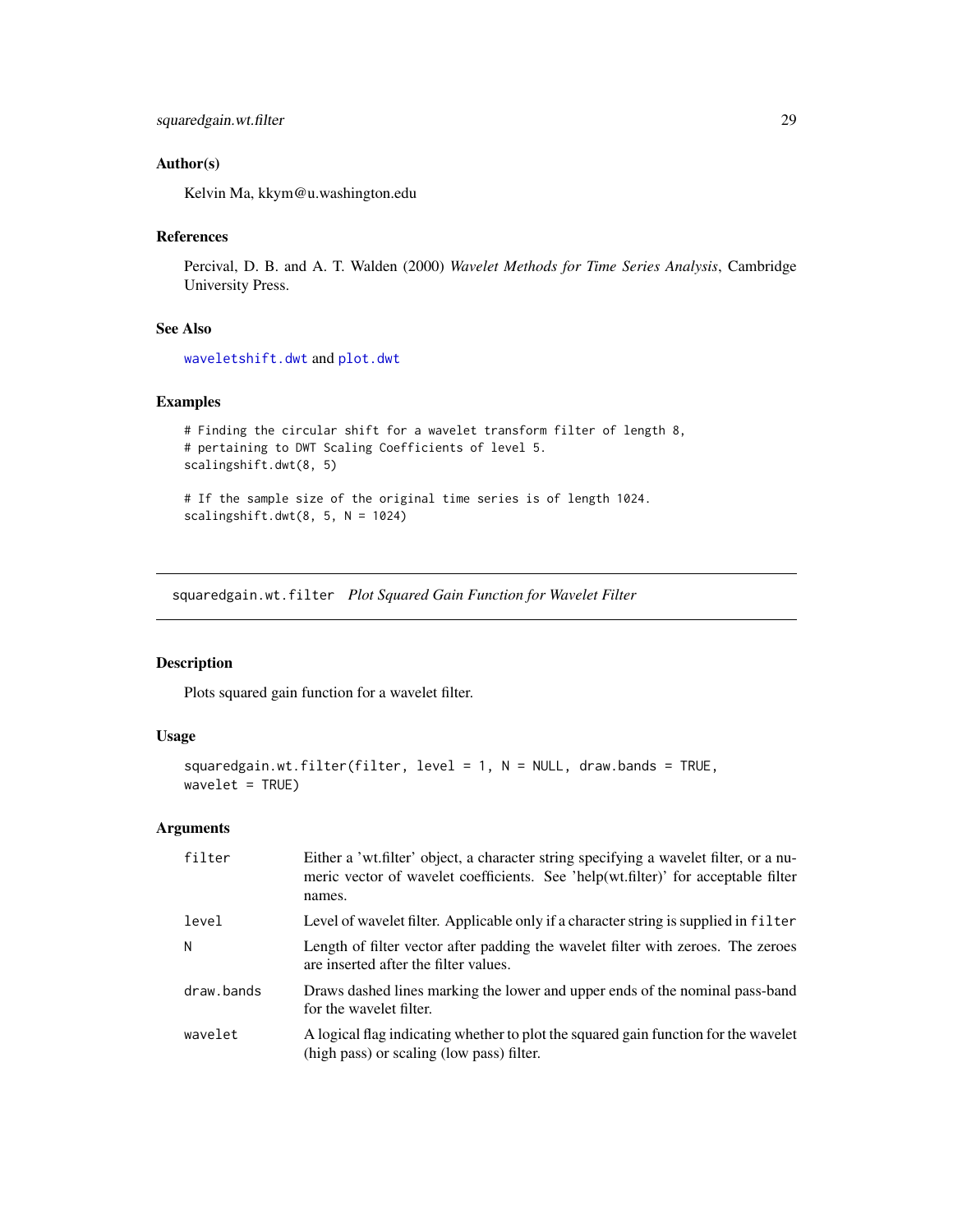# Details

If N is not specified, and the filter supplied is of length less than 1024, then the filter vector will be padded to a length of 1024. Otherwise, if the filter supplied is of length greater than 1024, then the filter vector will be padded to the first 'power of 2' that is greater than the length of the filter supplied.

# Author(s)

Kelvin Ma, kkym@u.washington.edu

#### References

Percival, D. B. and A. T. Walden (2000) *Wavelet Methods for Time Series Analysis*, Cambridge University Press.

#### See Also

#### [wt.filter](#page-33-1)

# Examples

```
# Plotting the squared gain function of LA8 Wavelet Filter Coefficients.
filter <- wt.filter("la8")
squaredgain.wt.filter(filter)
# Plotting the squared gain function of LA8 Scaling Filter Coefficients.
squaredgain.wt.filter(filter, wavelet = FALSE)
# Plotting the squared gain function of Haar Wavelet Filter Coefficients
# without supplying a filter object.
squaredgain.wt.filter("haar")
```
<span id="page-29-1"></span>

stackplot *Stacked Plotting*

# Description

Plot an object as a stacked set of plots, plotting each column using the same x-axis and plotting the y-values at the same scale with an offset equal to the magnitude of each column vector.

### Usage

```
stackplot(x, y = NULL, type = "h", axes.labels = FALSE,
xlab = "", ylab = "", yllabs = NULL, yrlabs = NULL, draw.divides =TRUE, xtick.at = NULL, ytick.at = NULL, col = "black", main = "")
```
<span id="page-29-0"></span>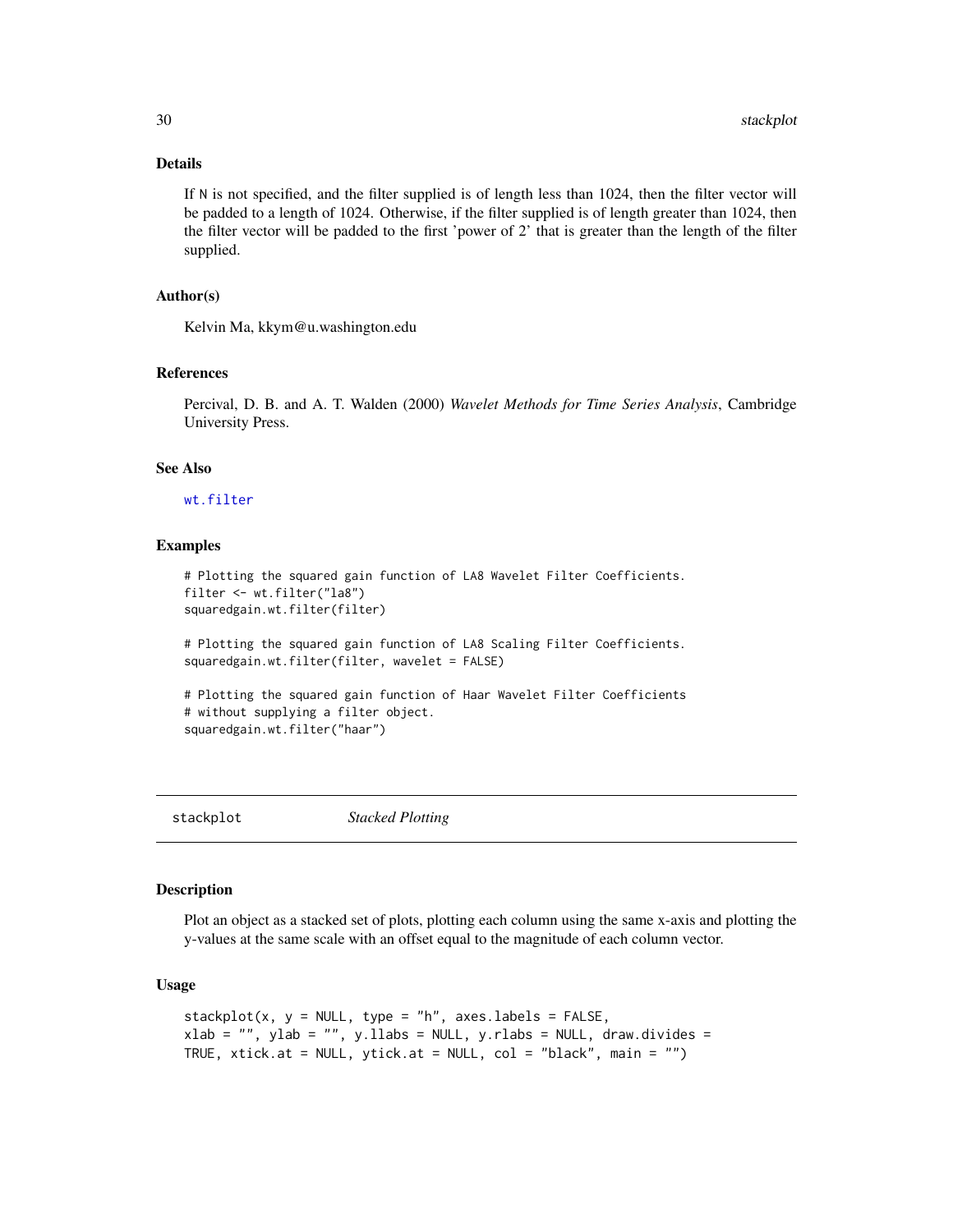#### stackplot 31

#### **Arguments**

| x            | Specifies the coordinates of the points to be plotted. Alternatively, x can be a list<br>containing matrices representing the values to be plotted, or a time series object.<br>The x-values will be specified by the rownames of each matrix. The y-values,<br>or offsets of each level, will be represented by the values of the elements in the<br>columns of each matrix. |
|--------------|-------------------------------------------------------------------------------------------------------------------------------------------------------------------------------------------------------------------------------------------------------------------------------------------------------------------------------------------------------------------------------|
| У            | If x specifies the coordinates of the points to be plotted, then y can be a list<br>containing matrices that represent the values to be plotted. The y-values, or<br>offsets of each level will be represented by the values of the elements in the<br>columns of each matrix.                                                                                                |
| type         | Type of plots to be drawn. Currently only h, or histogram, and 1, or lines, are<br>implemented.                                                                                                                                                                                                                                                                               |
| axes.labels  | Boolean representing whether or not to display the numeric labels of the hori-<br>zontal and vertical axes.                                                                                                                                                                                                                                                                   |
| xlab         | String indicating the label for the horizontal x-axis.                                                                                                                                                                                                                                                                                                                        |
| ylab         | String indicating the label for the vertical y-axis.                                                                                                                                                                                                                                                                                                                          |
| y.llabs      | Vector or list of labels to be placed on left side of plot.                                                                                                                                                                                                                                                                                                                   |
| y.rlabs      | Vector or list of labels to be placed on right side of plot.                                                                                                                                                                                                                                                                                                                  |
| draw.divides | Logical value indicating whether to draw lines to separate each subplot in the<br>stackplot.                                                                                                                                                                                                                                                                                  |
| xtick.at     | Vector specifying the tick mark locations on the horizontal axis of the plot. De-<br>faulted to par ("xaxp").                                                                                                                                                                                                                                                                 |
| ytick.at     | Vector specifying the tick mark locations on the vertical axis of the plot. De-<br>faulted to par("yaxp").                                                                                                                                                                                                                                                                    |
| col          | String representing color of plot.                                                                                                                                                                                                                                                                                                                                            |
| main         | String representing the title of the plot.                                                                                                                                                                                                                                                                                                                                    |

# Details

Each object specified by x or y will be coerced into a list, and each object of the list will be coerced into a matrix using the function as.matrix. Each column of a matrix will represent the vertical y-values for each individual plot in the stacked plot. Horizontal x-values are discussed below.

stackplot will plot a matrix of values as a series of stacked plots, where the individual columns are plotted using the same x and y scales, but offset by the magnitude  $(= abs(max-min))$  of the column.

If the object to be plotted is a Time Series object, the start and end values of the object will represent the first and last horizontal x-values of the points to be plotted. The Time Series will be coerced into matrix.

The limits of the horizontal x-axis and vertical y-axis will be dictated by the data in the first object of the list.

If the object to be plotted is a list of matrices, and x is not specified, the horizontal x-values of the points to be plotted for a given matrix will default to the rownames of that matrix. The rownames can be either numeric or character. If the first matrix of the list does not have rownames, then the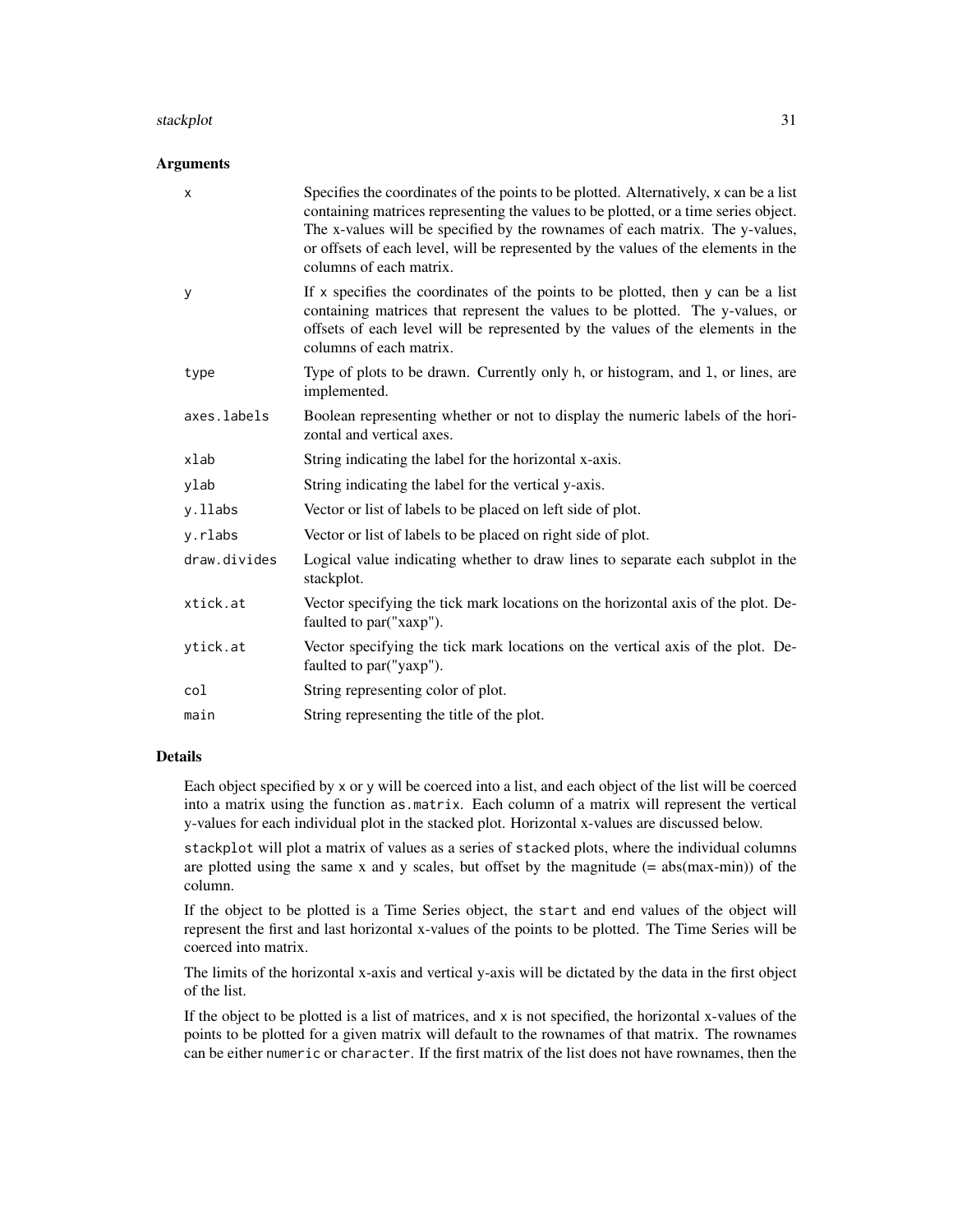horizontal x-values for each matrix (and its corresponding plot) will default to range from 1 to the length of the columns of the respective matrix.

If the first matrix of the list does have specified rownames, then the horizontal x-values assume the values of the rownames of the respective matrix. However, if another matrix of the list does not have specified rownames, then its horizontal x-values will default to range from 1 to the length of the columns of that respective matrix.

The user can specify the type of plot (currently only "h" and "l") to be drawn for every element of the list in x or y using the vector type. If the Nth element  $(N>1)$  in type is NA and the Nth element of the list in x or y exists, then the type of plot for the Nth element of the list will be equal to the type of plot for the N-1th element of the list. Similarly for col, which specifies the colors for each element of the list in x or y.

The labels y.llabs and y.rlabs will be placed at the "zero" lines of each individual plot starting from the bottom working up to the top.

#### Author(s)

Kelvin Ma, kkym@u.washington.edu

# See Also

[plot.dwt](#page-21-1) and [plot.modwt](#page-25-1)

#### Examples

```
A <- array(c(1,2,3,4), c(3,4))
```

```
# Plotting the vectors c(1,2,3), c(4,1,2), c(3,4,1), and c(2,3,4) in a
# stacked plot with 4 separate plots). The x-values will be 1:3.
stackplot(A)
```
#Plotting A with numeric labels on the axis and making the plot "red". #Also labeling the x-axis with "X-Label", and the y-axis with "Y-Label". stackplot(A, axes.labels = TRUE, xlab = "X-Label", ylab = "Y-Label")

```
timeSeries <- ts(A)
# Plotting the Time Series created by coercing the array A into a Time
# Series. Observe that this plot similar to the plot in the first example.
stackplot(timeSeries)
```

```
lfig <- 2:11
hfig <-1:10# Plotting a stacked plot of two types: histogram and lines. Where the
# line joins the points (1,2) and (10,11), and the histogram is similar to
# the histogram formed by entering plot(1:10, type = "h"). The line will
# be red and the histogram will be yellow.
stackplot(list(lfig, hfig), type = c("l", "h"), col = c("red", "yellow"))
```
<span id="page-31-0"></span>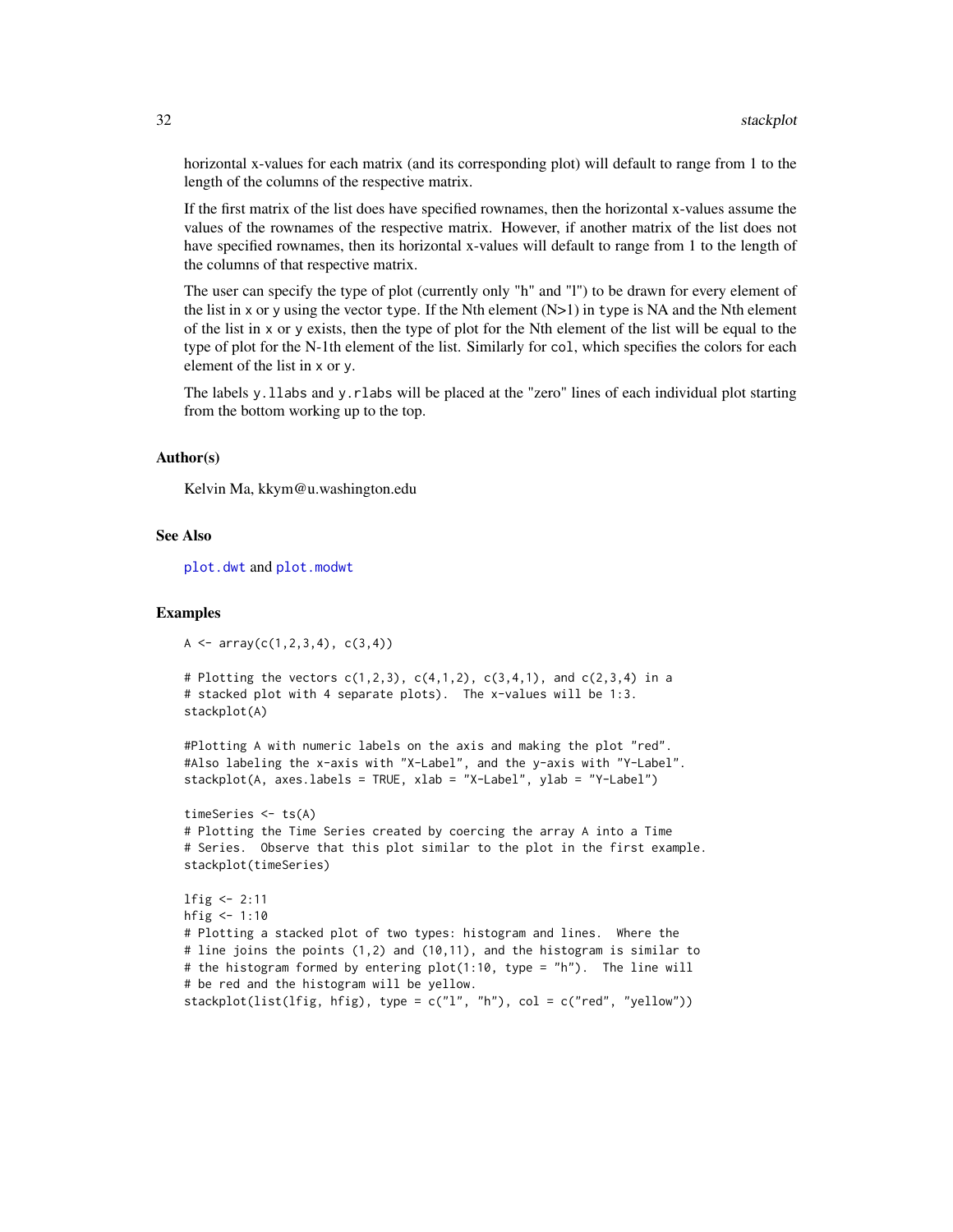<span id="page-32-0"></span>

# Description

Wwater level measurements from a stilling well on the open coast in Crescent Bay, CA. Observations were recorded every six minutes, from the beginning of 1980 to the end of 1991. For more detailed information regarding the collection of this data, see Percival and Walden (2000), p. 185.

#### Usage

data(subtidal)

# Format

A time series object containing 8746 observations.

# Source

http://www.ms.washington.edu/~s530/data.html

#### References

Percival, D. B. and A. T. Walden (2000) *Wavelet Methods for Time Series Analysis*, Cambridge University Press, sec. 5.8.

<span id="page-32-1"></span>waveletshift.dwt *Find Circular Shift of DWT Wavelet Coefficients*

#### Description

Finds circular shift of DWT wavelet coefficients at a specified level, for a specified filter length.

# Usage

waveletshift.dwt( $L$ , j,  $N = NULL$ )

|   | Length of wavelet transform filter used.         |
|---|--------------------------------------------------|
|   | Level of DWT wavelet coefficients to be shifted. |
| и | Length of original time series sample.           |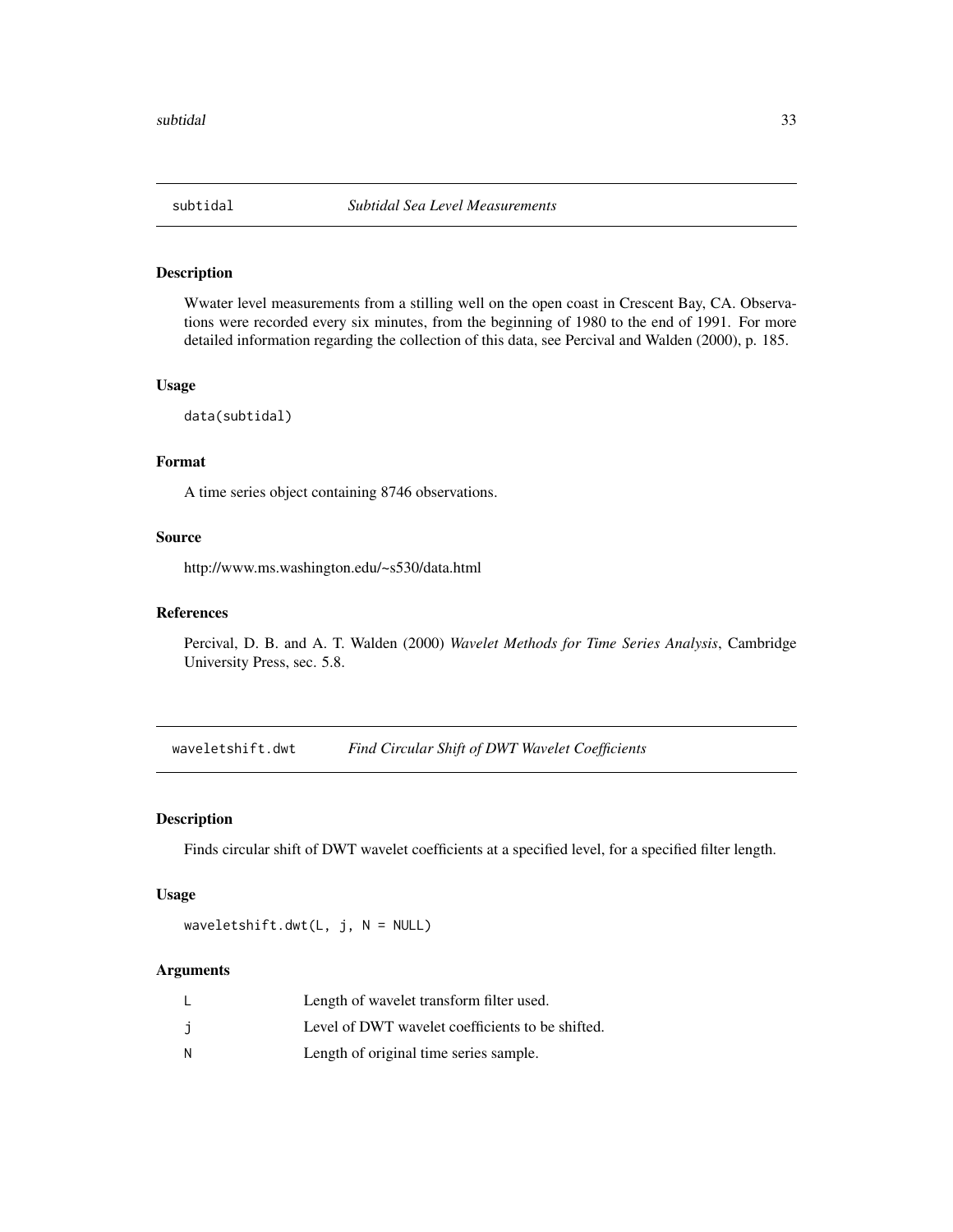# <span id="page-33-0"></span>Details

This function computes the circular shift associated with a wavelet transform filter of length L and level j. L must be of even length.

Each coefficient's index will be circularly shifted forward by the value outputted. For example, if we have a vector of DWT wavelet coefficients (with NAs inserted) with indices 1,2,3,4,5,6,7,8 and the value outputted from the function waveletshift.dwt is 2, the new order of the vector of aligned DWT wavelet coefficients would be 7,8,1,2,3,4,5,6.

If N is specified, the function will output the "shift" Modulo N. Because the shift is circular, the value outputted when N is specified is equivalent to the case when N is not specified.

This function calculates the absolute value of vjG in formulas (114c) in *Wavelet Methods for Time Series Analysis* by Percival and Walden (2000). (And optionally vjG Modulo N)

#### Value

shift Circular shift for specified level of DWT wavelet coefficients for a specified filter length.

#### Author(s)

Kelvin Ma, kkym@u.washington.edu

# References

Percival, D. B. and A. T. Walden (2000) *Wavelet Methods for Time Series Analysis*, Cambridge University Press.

# See Also

[scalingshift.dwt](#page-27-1) and [plot.dwt](#page-21-1)

#### Examples

# Finding the circular shift for a wavelet transform filter of length 8, # pertaining to DWT Wavelet Coefficients of level 5. waveletshift.dwt(8, 5)

# If the sample size of the original time series is of length 1024. waveletshift.dwt $(8, 5, N = 1024)$ 

<span id="page-33-1"></span>wt.filter *Wavelet Transform Filter*

#### **Description**

Generates a wavelet transform filter.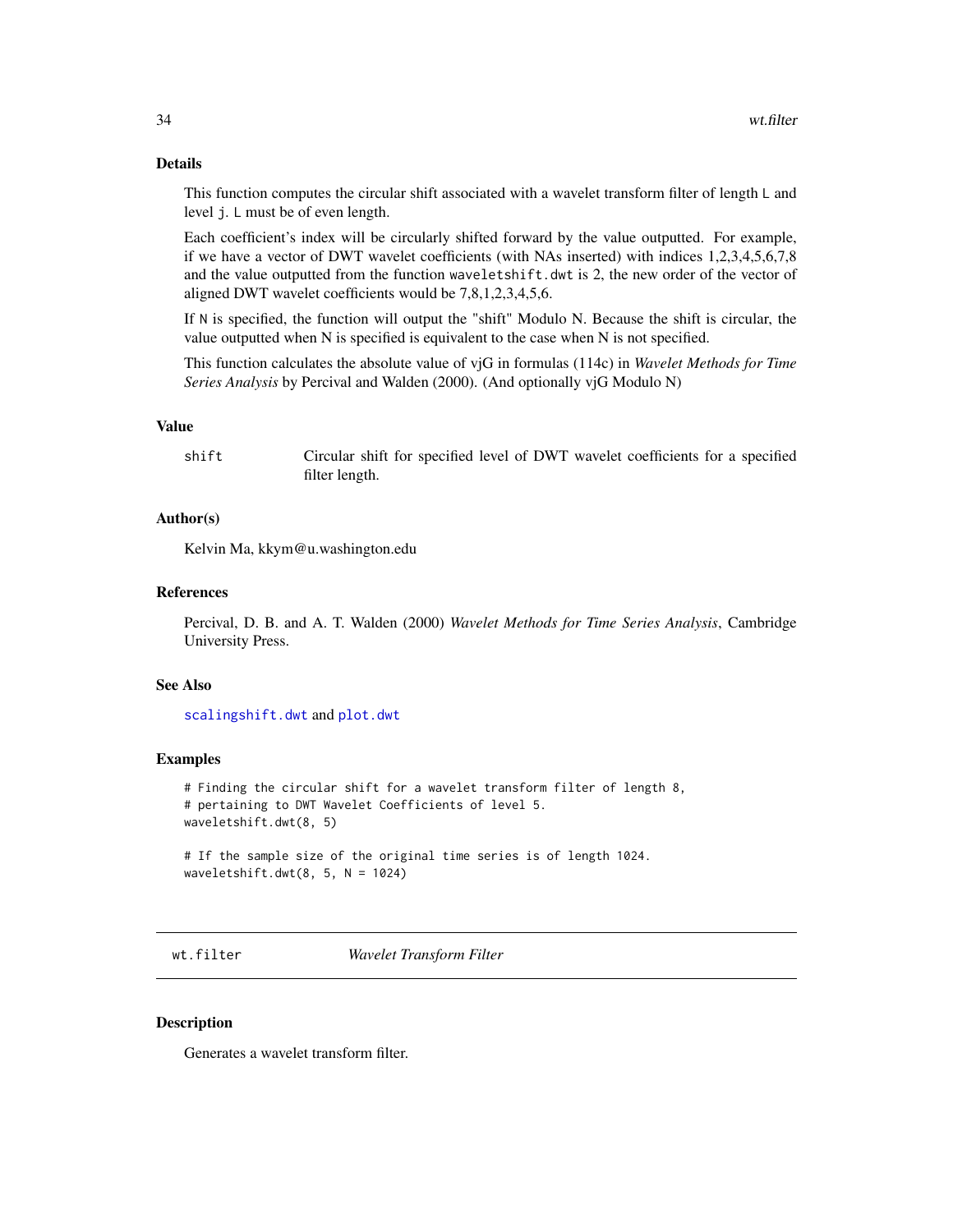#### wt.filter 35

# Usage

wt.filter(filter="la8", modwt=FALSE, level=1)

#### Arguments

| filter | A character string indicating which wavelet transform filter to compute or a<br>numeric vector of wavelet (high pass) filter coefficients (not scaling (low pass)<br>coefficients). If a numeric vector is supplied, the length must be even. |
|--------|-----------------------------------------------------------------------------------------------------------------------------------------------------------------------------------------------------------------------------------------------|
| modwt  | A logical value indicating whether to compute the maximal overlap discrete<br>wavelet transform filter.                                                                                                                                       |
| level  | An integer value indicating the level of the wavelet filter to compute.                                                                                                                                                                       |

# Details

The character strings currently supported are derived from one of four classes of wavelet transform filters: Daubechies, Least Asymetric, Best Localized and Coiflet. The prefixes for filters of these classes are d, la, bl and c, respectively. Following the prefix, the filter name consists of an integer indicating length. Supported lengths are as follows:

Daubechies 2,4,6,8,10,12,14,16,18,20.

Least Asymetric 8,10,12,14,16,18,20.

Best Localized 14,18,20.

Coiflet 6,12,18,24,30.

Thus, to obtain the Daubechies wavelet transform filter of length 4, the character string "d4" can be passed to wt.filter.

This naming convention has one exception: the Daubechies wavelet transform filter of length 2 is denoted by haar instead of d2.

# Value

Returns an object of class wt.filter, which is an S4 object with slots

| L         | An integer representing the length of the wavelet and scaling filters.                                                                                                                                                                                                            |
|-----------|-----------------------------------------------------------------------------------------------------------------------------------------------------------------------------------------------------------------------------------------------------------------------------------|
| h         | A numeric vector of wavelet filter coefficients.                                                                                                                                                                                                                                  |
| g         | A numeric vector of scaling filter coefficients.                                                                                                                                                                                                                                  |
| wt.class  | A character string indicating the class of the wavelet transform filter. Possi-<br>ble values are "Daubechies", "Least Asymetric", "Best Localized", and<br>"Coiflet". If the wt.filter object is generated from a numeric vector of<br>wavelet coefficients, wt.class is "none". |
| wt.name   | A character string indicating the name of the wavlet filter as listed in the Details<br>section, above. If the wt. filter object is generated from a numeric vector of<br>wavelet coefficients, wt. name is "none".                                                               |
| transform | A character string indicating whether the resulting wavelet transform object con-<br>tains DWT or MODWT coefficients. Possible values are "dwt" and "modwt".                                                                                                                      |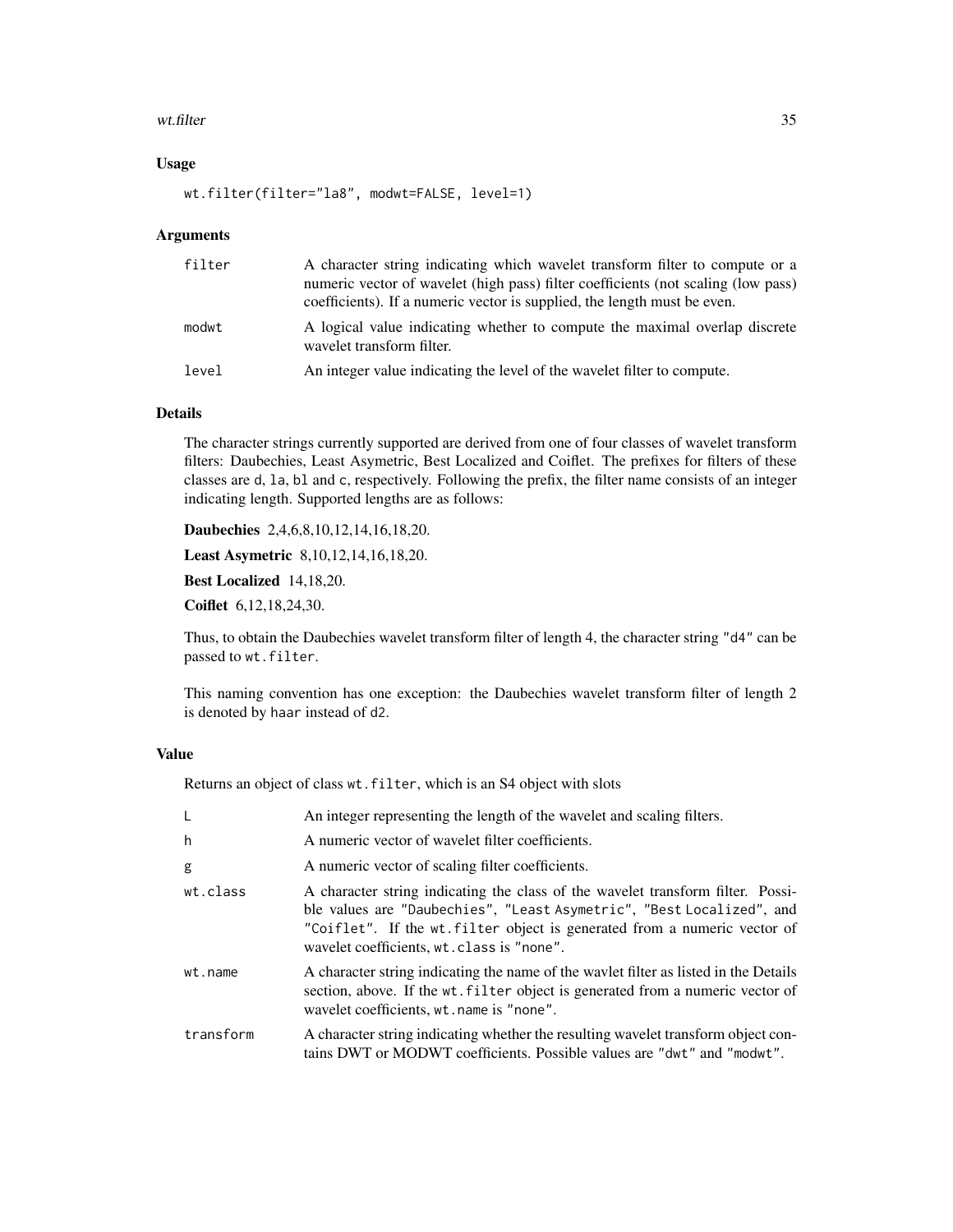# <span id="page-35-0"></span>**Note**

The notation h and g for wavelet and scaling coefficients, respectively, follows Percival and Walden (2000). In other texts and articles the reverse notation is often adopted.

# Author(s)

Eric Aldrich. ealdrich@gmail.com.

#### References

Percival, D. B. and A. T. Walden (2000) *Wavelet Methods for Time Series Analysis*, Cambridge University Press.

# See Also

[wt.filter.qmf](#page-37-1), [dwt](#page-2-1), [modwt](#page-14-1).

# Examples

wt.filter("la14")

wt.filter(1:10, modwt=TRUE)

wt.filter-class *Wavelet Transform Filter Object*

#### Description

An S4 object containing wavelet transform filter information.

#### **Slots**

L An integer representing the length of the wavelet and scaling filters.

level An integer representing the level of the wavelet filter.

- h A numeric vector of wavelet filter coefficients.
- g A numeric vector of scaling filter coefficients.
- wt.class A character string indicating the class of the wavelet transform filter. Possible values are "Daubechies", "Least Asymetric", "Best Localized", and "Coiflet". If the wt.filter object is generated from a numeric vector of wavelet coefficients, wt.class is "none".
- wt.name A character string indicating the name of the wavlet filter as listed in the Details section, above. If the wt.filter object is generated from a numeric vector of wavelet coefficients, wt.name is "none".
- transform A character string indicating whether the resulting wavelet transform object contains DWT or MODWT coefficients. Possible values are "dwt" and "modwt".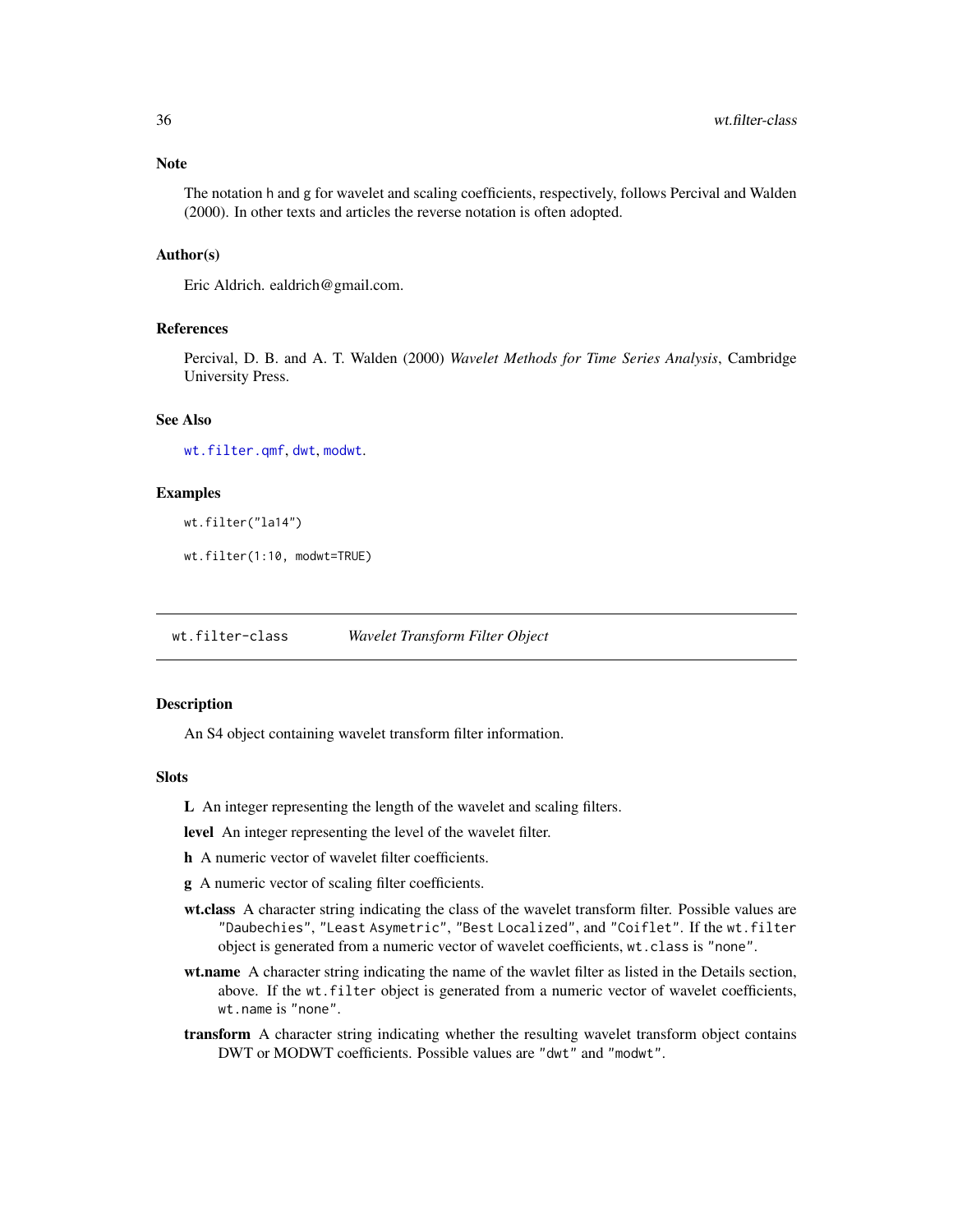# <span id="page-36-0"></span>wt.filter.equivalent 37

# Note

The notation h and g for wavelet and scaling coefficients, respectively, follows Percival and Walden (2000). In other texts and articles the reverse notation is often adopted.

# Author(s)

Eric Aldrich. ealdrich@gmail.com.

### References

Percival, D. B. and A. T. Walden (2000) *Wavelet Methods for Time Series Analysis*, Cambridge University Press.

# See Also

[wt.filter.qmf](#page-37-1), [dwt](#page-2-1), [modwt](#page-14-1).

wt.filter.equivalent *Equivalent Wavelet Transform Filter*

# Description

Generates an equivalent filter for a specified wavelet transform filter and level..

#### Usage

```
wt.filter.equivalent(wt.filter, J)
```
#### Arguments

| wt.filter | A wt.filter object.                    |
|-----------|----------------------------------------|
|           | Level of equivalent filter to compute. |

# Details

A wavelet transform of level  $j$  can be computed by iterating the pyramid algorithm  $j$  times with a level 1 wavelet filter, or by simply implementing the pyramid once with the level  $j$  equivalent filter. The equivalent filter is obtained by iteratively filtering the level 1 wavelet filter and scaling filters with upsampled versions of themselves. For details regarding the computation, see Percival and Walden (2000), eqs. 95e and 96e.

# Value

Returns the original wt.filter object with modifications made to the wavelet and scaling filter coefficients, filter length and filter level.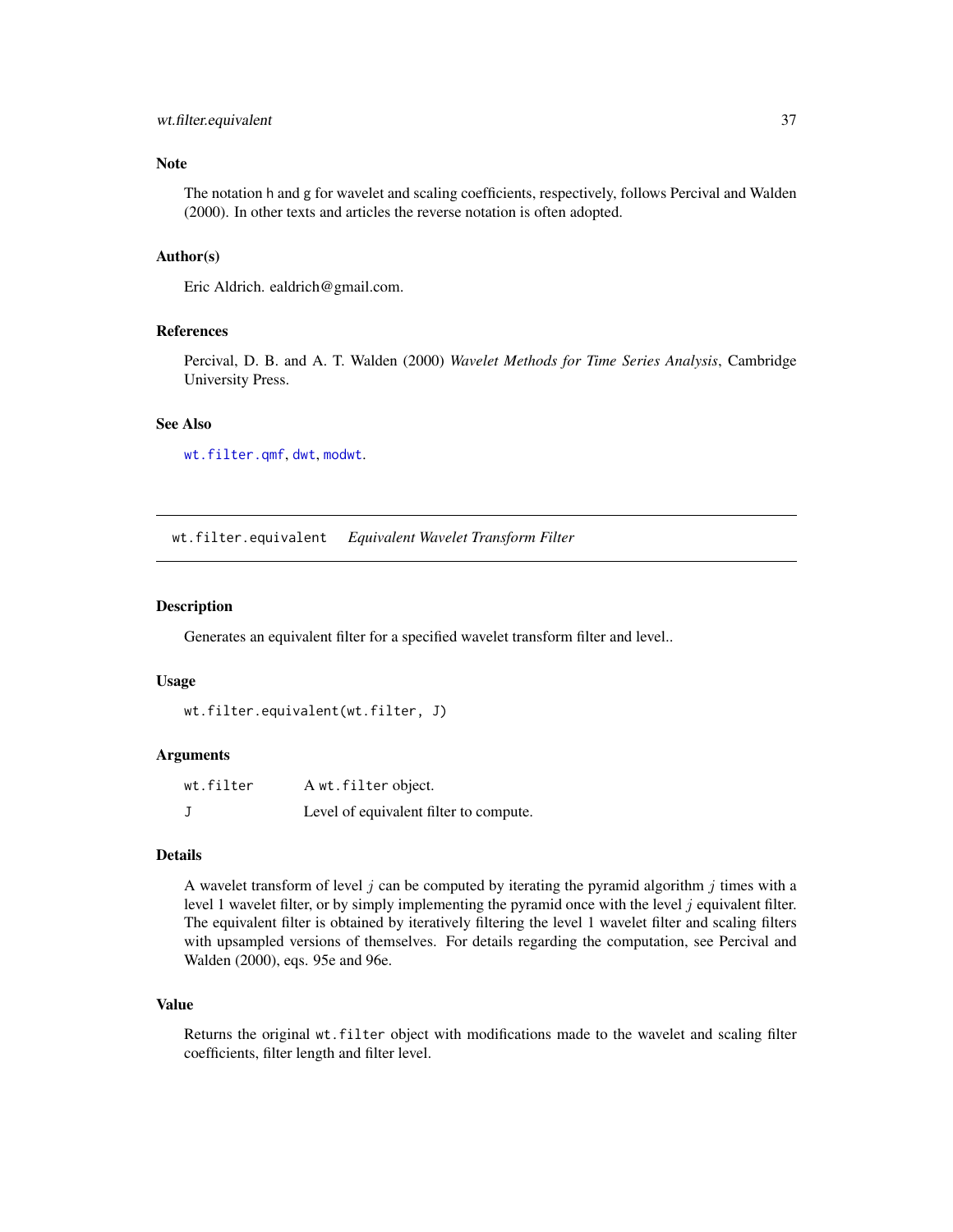# <span id="page-37-0"></span>Author(s)

Eric Aldrich. ealdrich@gmail.com.

#### References

Percival, D. B. and A. T. Walden (2000) *Wavelet Methods for Time Series Analysis*, Cambridge University Press.

#### See Also

[wt.filter](#page-33-1).

# Examples

```
wf <- wt.filter("la14")
wt.filter.equivalent(wf, 3)
```
<span id="page-37-1"></span>wt.filter.qmf *Quadrature Mirror Filter*

# Description

Computes the quadrature mirror filter of a series of even length.

#### Usage

wt.filter.qmf(x, inverse=FALSE)

#### Arguments

|         | A numeric vector of even length                                                    |
|---------|------------------------------------------------------------------------------------|
| inverse | A logical flag indicating whether to compute the inverse quadrature mirror filter. |

#### Details

The quadrature mirror filter is computed as outlined in Percival and Walden, page 75. Specifically, the forward QMF makes use of a wavelet filter to obtain a scaling filter and the inverse QMF does the opposite.

# Value

A numeric vector which contains the values of x in reverse order, with the values of the resulting vector at even indices being negated in the case that inverse=FALSE and the values at odd indices being negated in the case that inverse=TRUE.

# Author(s)

Eric Aldrich. ealdrich@gmail.com.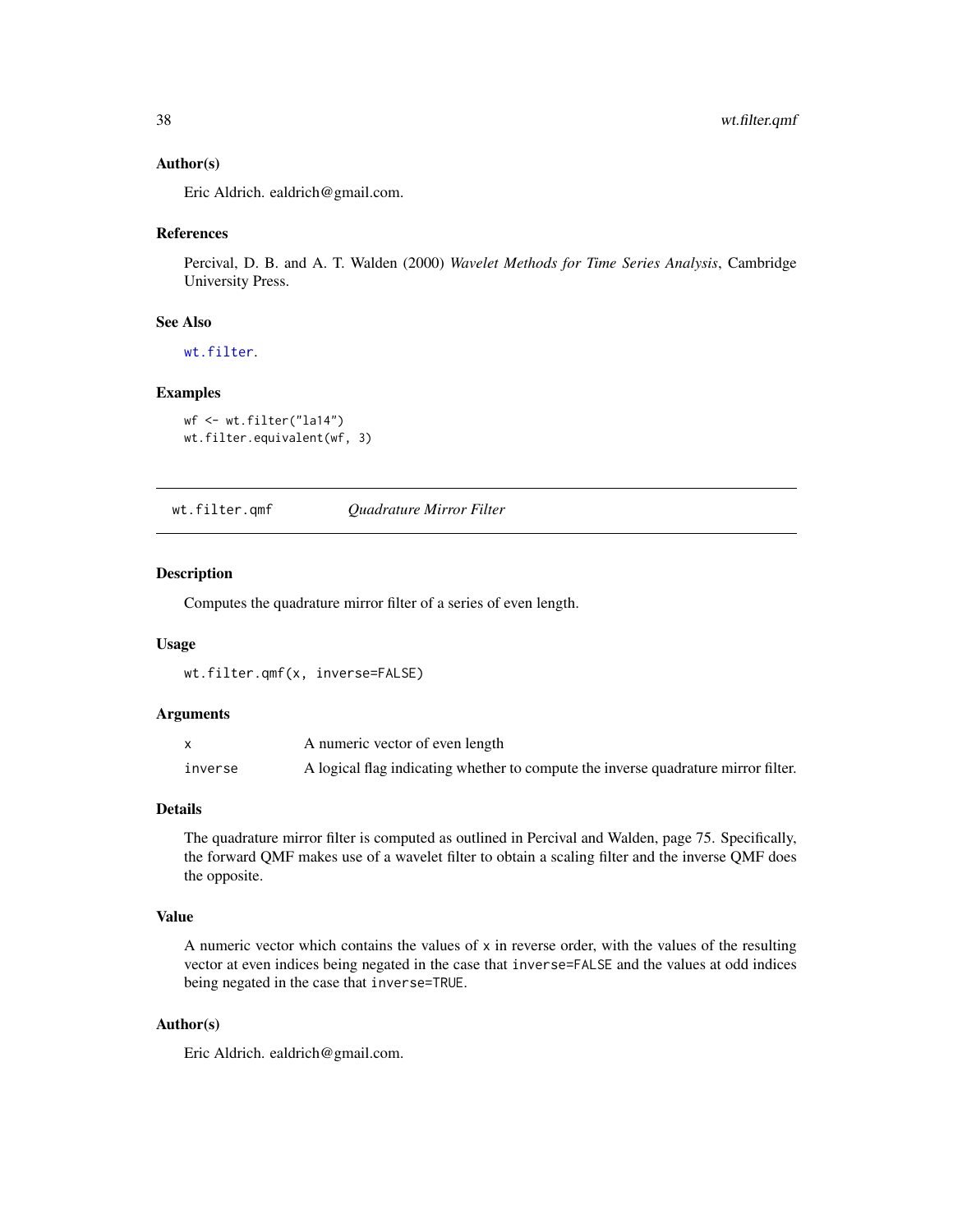#### <span id="page-38-0"></span>wt.filter.shift 39

# References

Percival, D. B. and A. T. Walden (2000) *Wavelet Methods for Time Series Analysis*, Cambridge University Press.

# See Also

[wt.filter.qmf](#page-37-1), [dwt](#page-2-1), [modwt](#page-14-1).

#### Examples

```
# obtain both the la8 wavelet and scaling filters
la8 <- wt.filter("la8")
# now compare output of qmf with values in wt.filter object
wt.filter.qmf(la8@h)
la8@g
```
<span id="page-38-1"></span>wt.filter.shift *Wavelet Transform Filter Phase Shift*

# Description

Computes phase shifts for wavelet transform coefficients corresponding to a particular filter.

# Usage

```
wt.filter.shift(filter, J, wavelet=TRUE, coe=FALSE, modwt=FALSE)
```

| filter  | A wt. filter object, a character string indicating which wavelet transform filter<br>to compute, or a numeric vector of wavelet (high pass) filter coefficients (not<br>scaling (low pass) coefficients). If a numeric vector is supplied, the length must<br>be even. |
|---------|------------------------------------------------------------------------------------------------------------------------------------------------------------------------------------------------------------------------------------------------------------------------|
| J       | A vector of positive integers indicating levels for which to compute phase shifts.                                                                                                                                                                                     |
| wavelet | A logical flag indicating whether to compute the wavelet (high pass) or scaling<br>(low pass) phase shift(s).                                                                                                                                                          |
| coe     | A logical value indicating whether to use the center of energy method (see Per-<br>cival and Walden 2000, page 118) to compute the phase shift(s).                                                                                                                     |
| modwt   | A logical value indicating whether to compute MODWT phase shift(s).                                                                                                                                                                                                    |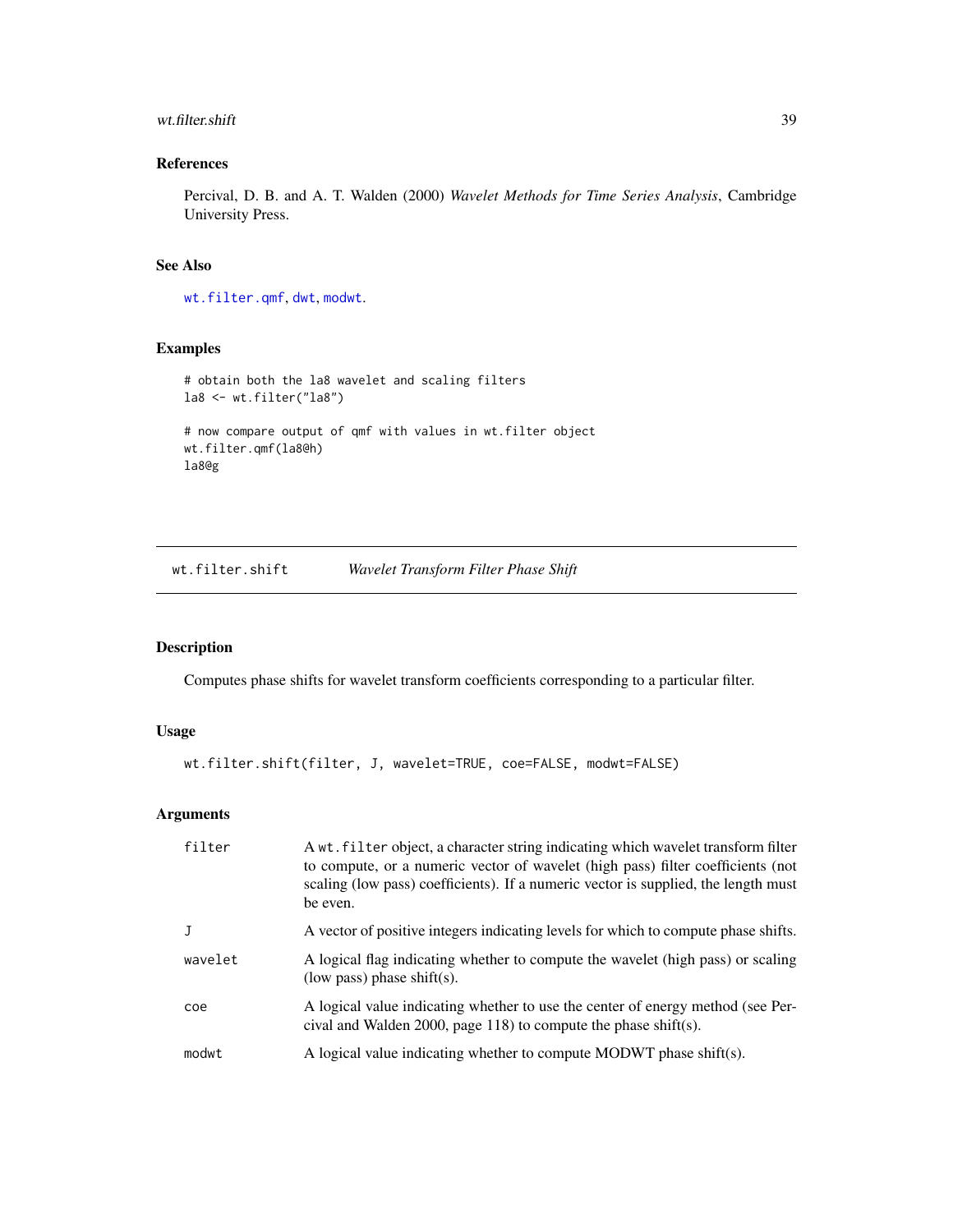# Details

For wavelet filters of class 'Least Assymetric' or 'Coiflet', the default method for calculating phase shifts is outlined on pages 112-114 and page 124 of Percival and Walden 2000. For wavelet filters of class 'Best Localized', the default shifts are given on page 119 of Percival and Walden 2000. For the Haar filter, both the level  $j$  wavelet and scaling phase shifts are half the length of the level  $j$  wavelet and scaling filters and the phase shifts for the D(4) filter are determined by specifying  $\nu = -1$  in equations (114a) and (114b) of Percival and Walden 2000.

For all other filters, the center of energy method is the default method for computing phase shifts (thus rendering the coe argument irrelevant). If coe = TRUE, then the center of energy method is used regardless of filter class.

By default the DWT phase shifts are computed, using the MODWT phase shifts and the methods outlined on pages 115-116 of Percival and Walden 2000. If modwt = TRUE, then only the MODWT phase shifts are computed.

#### Value

A vector of phase shifts, expressed in absolute value. Each element corresponds to the equivalent element in J.

# Author(s)

Eric Aldrich. ealdrich@gmail.com.

# References

Percival, D. B. and A. T. Walden (2000) *Wavelet Methods for Time Series Analysis*, Cambridge University Press.

#### See Also

[wt.filter](#page-33-1), [align](#page-1-1),

# Examples

wt.filter.shift("la14", J=1:6)

<span id="page-39-0"></span>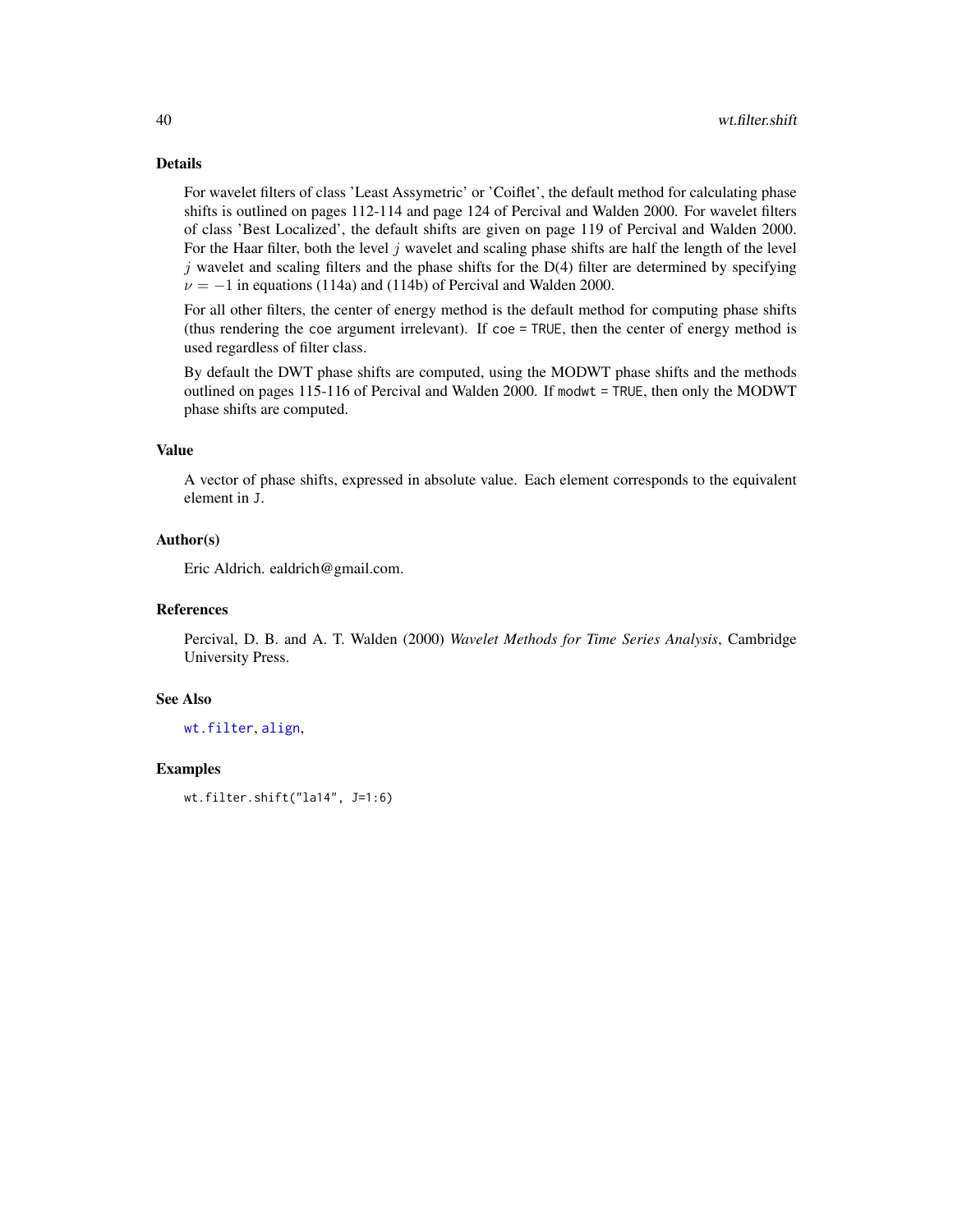# <span id="page-40-0"></span>Index

∗Topic classes dwt-class, [5](#page-4-0) modwt-class, [17](#page-16-0) mra-class, [20](#page-19-0) wt.filter-class, [36](#page-35-0) ∗Topic datasets ecg, [8](#page-7-0) nile, [21](#page-20-0) ocean, [21](#page-20-0) subtidal, [33](#page-32-0) ∗Topic ts align, [2](#page-1-0) dwt, [3](#page-2-0) dwt-class, [5](#page-4-0) dwt.forward, [6](#page-5-0) extend.series, [8](#page-7-0) figure108.wt.filter, [10](#page-9-0) figure98.wt.filter, [11](#page-10-0) idwt, [13](#page-12-0) imodwt, [14](#page-13-0) modwt, [15](#page-14-0) modwt-class, [17](#page-16-0) mra, [18](#page-17-0) mra-class, [20](#page-19-0) plot.dwt, [22](#page-21-0) plot.dwt.multiple, [24](#page-23-0) plot.modwt, [26](#page-25-0) scalingshift.dwt, [28](#page-27-0) squaredgain.wt.filter, [29](#page-28-0) stackplot, [30](#page-29-0) waveletshift.dwt, [33](#page-32-0) wt.filter, [34](#page-33-0) wt.filter-class, [36](#page-35-0) wt.filter.equivalent, [37](#page-36-0) wt.filter.qmf, [38](#page-37-0) wt.filter.shift, [39](#page-38-0)

align, [2,](#page-1-0) *[40](#page-39-0)* dwt, *[3](#page-2-0)*, [3,](#page-2-0) *[6,](#page-5-0) [7](#page-6-0)*, *[9](#page-8-0)*, *[13](#page-12-0)*, *[15](#page-14-0)*, *[17–](#page-16-0)[20](#page-19-0)*, *[36,](#page-35-0) [37](#page-36-0)*, *[39](#page-38-0)* dwt-class, [5](#page-4-0) dwt.backward *(*dwt.forward*)*, [6](#page-5-0) dwt.forward, [6](#page-5-0) ecg, [8](#page-7-0) extend.series, [8](#page-7-0) figure108.wt.filter, [10](#page-9-0) figure98.wt.filter, [11](#page-10-0) idwt, [13,](#page-12-0) *[15](#page-14-0)* imodwt, *[13](#page-12-0)*, [14](#page-13-0) modwt, *[3](#page-2-0)*, *[5](#page-4-0)[–7](#page-6-0)*, *[9](#page-8-0)*, *[13](#page-12-0)*, *[15](#page-14-0)*, [15,](#page-14-0) *[18](#page-17-0)[–20](#page-19-0)*, *[36,](#page-35-0) [37](#page-36-0)*, *[39](#page-38-0)* modwt-class, [17](#page-16-0) modwt.backward *(*dwt.forward*)*, [6](#page-5-0) modwt.forward *(*dwt.forward*)*, [6](#page-5-0) mra, [18](#page-17-0) mra-class, [20](#page-19-0) nile, [21](#page-20-0) ocean, [21](#page-20-0) plot.dwt, [22,](#page-21-0) *[25](#page-24-0)*, *[29](#page-28-0)*, *[32](#page-31-0)*, *[34](#page-33-0)* plot.dwt.multiple, [24](#page-23-0) plot.modwt, [26,](#page-25-0) *[32](#page-31-0)* print.dwt *(*dwt*)*, [3](#page-2-0) print.modwt *(*modwt*)*, [15](#page-14-0) print.wt.filter *(*wt.filter*)*, [34](#page-33-0) scalingshift.dwt, [28,](#page-27-0) *[34](#page-33-0)* squaredgain.wt.filter, [29](#page-28-0) stackplot, *[23](#page-22-0)*, *[27](#page-26-0)*, [30](#page-29-0) subtidal, [33](#page-32-0) summary.dwt *(*dwt*)*, [3](#page-2-0) summary.modwt *(*modwt*)*, [15](#page-14-0) summary.wt.filter *(*wt.filter*)*, [34](#page-33-0) waveletshift.dwt, *[29](#page-28-0)*, [33](#page-32-0) wt.filter, *[5](#page-4-0)[–7](#page-6-0)*, *[11,](#page-10-0) [12](#page-11-0)*, *[17](#page-16-0)[–20](#page-19-0)*, *[30](#page-29-0)*, [34,](#page-33-0) *[38](#page-37-0)*, *[40](#page-39-0)*